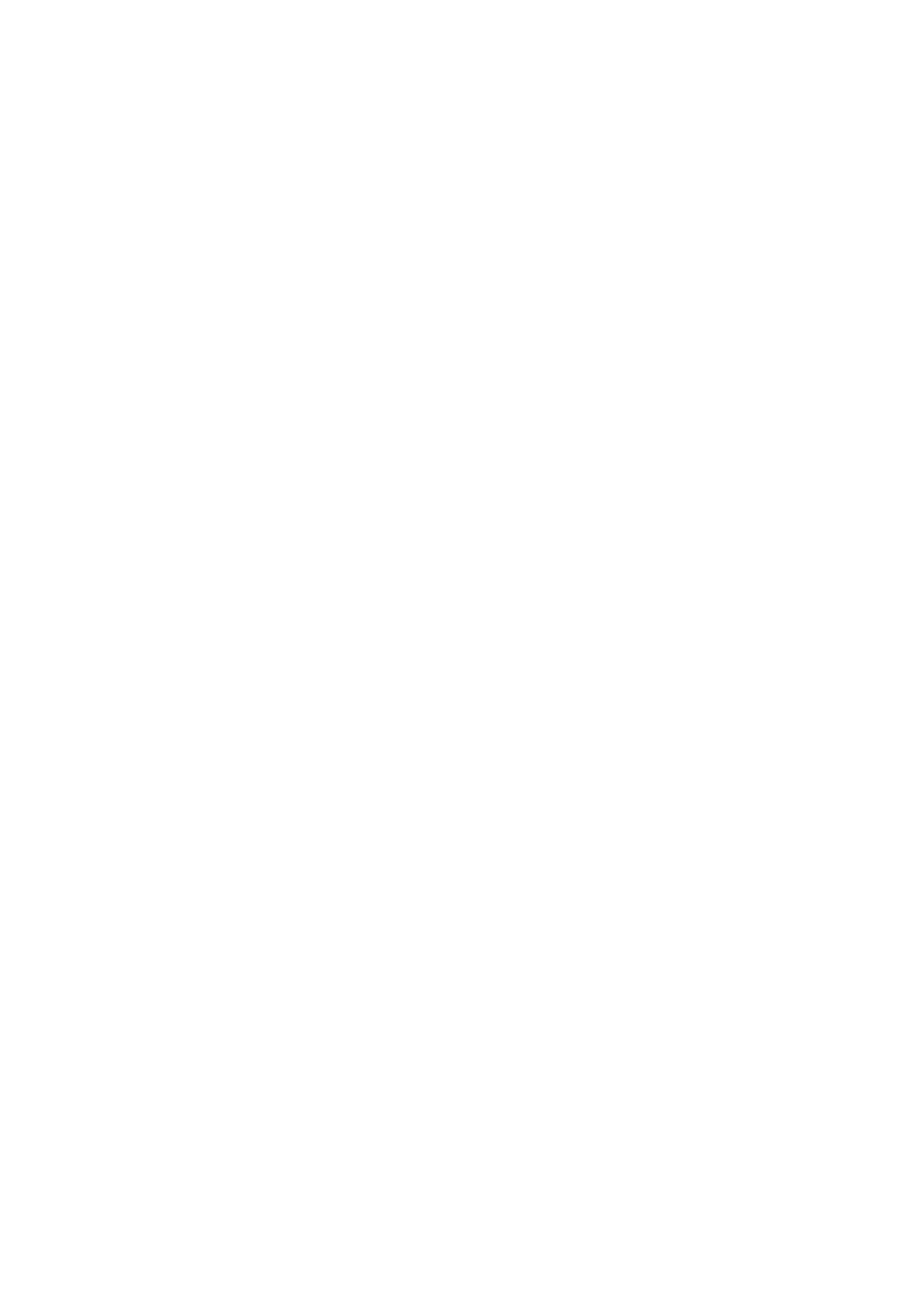

# **PROCEEDINGS**

## **9th East European and Mediterranean Meeting for Cerebral Palsy & Development Medicine**

# **ՆՅՈՒԹԵՐ**

**Մանկական ուղեղային կաթվածի և զարգացման բժշկության արևելաեվրոպական և միջերկրածով յան 9-րդ գիտաժողով**

# **МАТЕРИАЛЫ**

**9-ая Восточно-европейская и средиземноморская конференция по детскому церебральному параличу и медицине развития**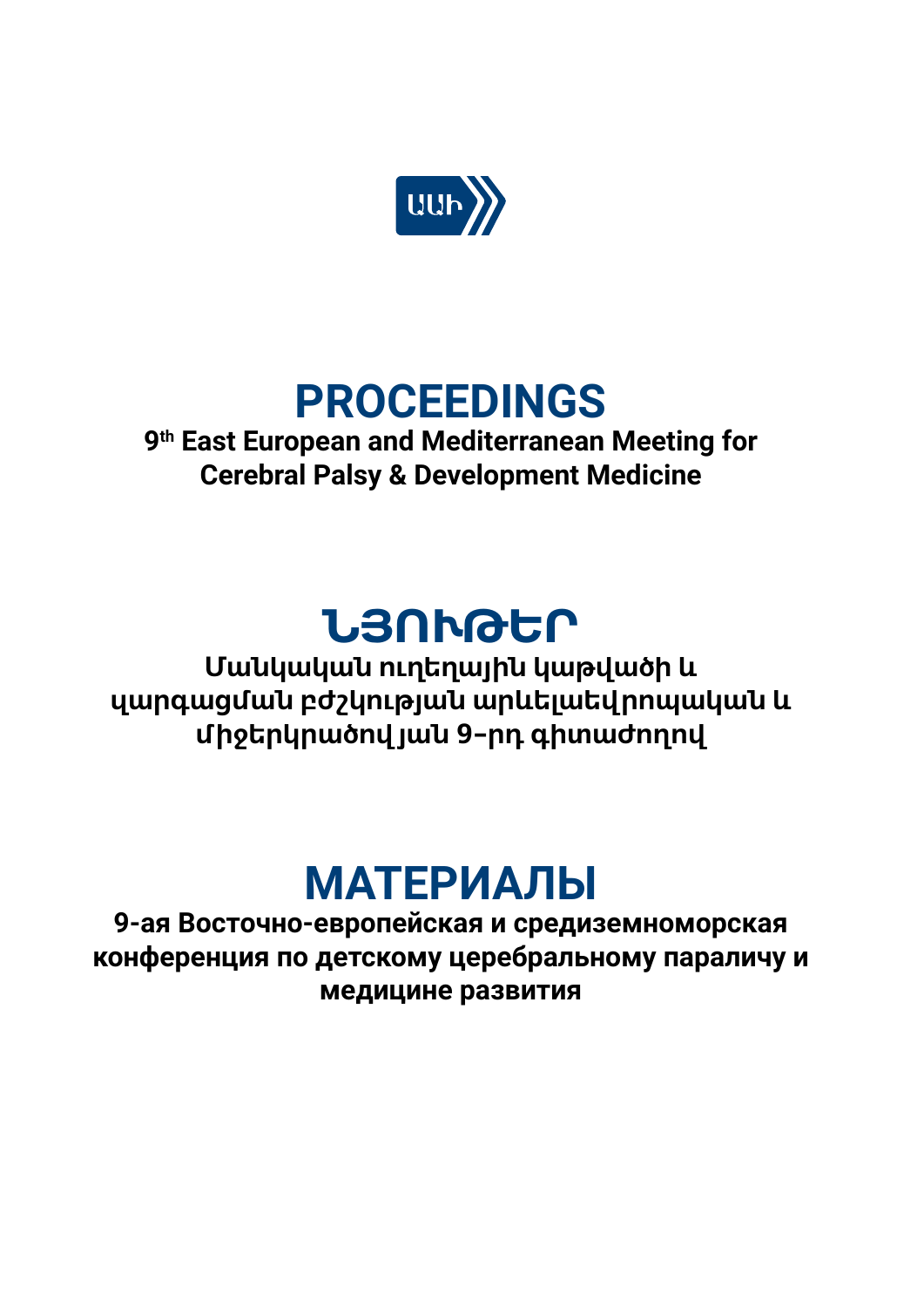*The copyright of the materials published in the journal belongs to AJHMS and to the authors. For complete or partial reprodiction of the materials or for the use in any other form a permission from the Journal's editorial office is required.*

*Ամսագրում հրապարակված նյութերի հեղինակային իրավունքները պատկանում են ԱԲՀՀ-ին և հեղինակներին: Նյութերի ամբողջական կամ մասամբ վերահրատարակման կամ որևէ այլ ձևով օգտագործման համար հանդեսի խմբագրության թույլտվությունը պարտադիր է:*

**ISSN 2738-2737** 

**© Առողջապահության և բժշկագիտության հայկական հանդես (ԱԲՀՀ), 2022 © Armenian Journal of Health & Medical Sciences (AJHMS), 2022**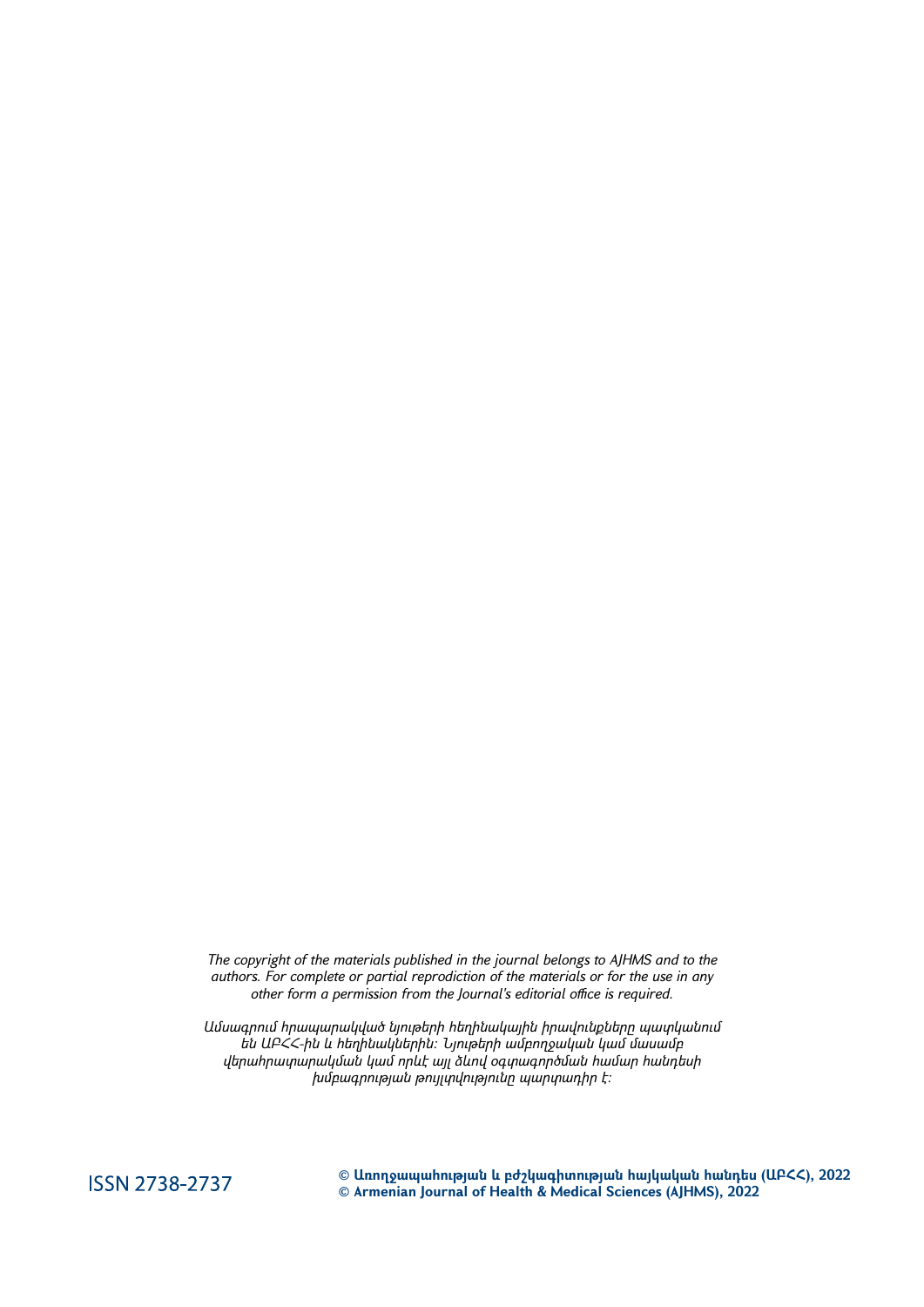# **22 JUNE 2022 Gait Analysis Pre-Course 1**

#### **A: Normal Gait and How Can We Study It**

Davit Sekoyan Wigmore Clinic, Yerevan, Armenia

Walking is one of the most important human abilities, so any walking problem can affect quality of life. Many pathologies as cerebral palsy (CP), myelomeningocele, stroke, peripheral nerve injury, limb traumas etc. are accompanied with gait disorders. As one gait cycle lasts 1 second and it is very difficult to see all the gait problems in real time. Therefore, the most modern way of gait investigation is gait analysis laboratory where used technologies like 3D optical motion capture system to document movements, force plates to measure forces and dynamic EMG to see the muscle activities during gait. The understanding of data provided by gait analysis laboratory is essential for implementation of modern approaches for treatment of impaired gait. Before deepen in to gait disorders it is crucial to understand how do we analyze the gait and which are the main processes during normal gait. Therefore, to describe normal gait it is important to know how joints move in norm, how muscles work and what forces are appear to provide the normal conditions.

Gait analysis laboratory is useful tool for better understanding of gait disorder, especially during CP when the problems are multilevel and interconnected. It is also provides objective data for comparison of different treatment options and follow-up of the patients through the time.

## **B: How Gait Disorders Develop in CP Patients**

Reinald Brunner University Children's Hospital Basel, Basel, Switzerland

For the development of gait disorders in patients with cerebral palsy, several factors need to be considered. Motor control requires adequate sensory input in order to align the present situation to the task to be performed. This alignment depends on cognitive function (motor experience and learning, development, judgement of the task performed) and is influenced by psychological factors (fear, stress joy). All these factors are affected in cerebral palsy. We further need to understand the effect of muscle activity. The plantar flexion knee extension couple is controlled by the gastrosoleus muscle. It is responsible for full knee extension and is even more used in case of insecurity and weakness. If the position of the segments in space, however, is inadequate it loses its knee extension effect. This is the case at about 30 degrees of knee flexion, and with more flexion, it actually flexes the knee. The hamstrings are mainly hip extensors under load and knee flexors in an unloaded position. A co-contraction of vasti and hamstrings in a situation of knee flexion shifts the effect of the hamstrings to the hip, hence to hip extension. The rectus femoris is important for the acceleration of the leg as a biarticular pendulum in swing. Weakness results in inadequate knee extension and toe walking. Considering these facts, the development of sagittal gait disorders can be explained: Insecurity, weakness, and developmental retardation lead to toe walking. The consequence is either a midfoot break or an equinus deformity. In both cases, the lever arm foot gets insufficient. The result is knee flexion which overloads the knee extensors. In order to reduce this load, the trunk is bent forward which requires hip extensor control, the hamstrings included. The biarticular overly activated muscles get short (gastrosoleus, hamstrings) while the monarticular vasti-patellar ligament complex becomes stretched out. Spasticity is not required to explain this deformity but contributes as it reduces motor control. In the coronal plane, equinus, midfoot break, and foot malrotation lead to malrotation of the leg. From this understanding, possible treatment goals are deduced. In principle, we need to avoid any knee and foot deformity (equinus can be compensated by a high heel), and correct disturbing deformities.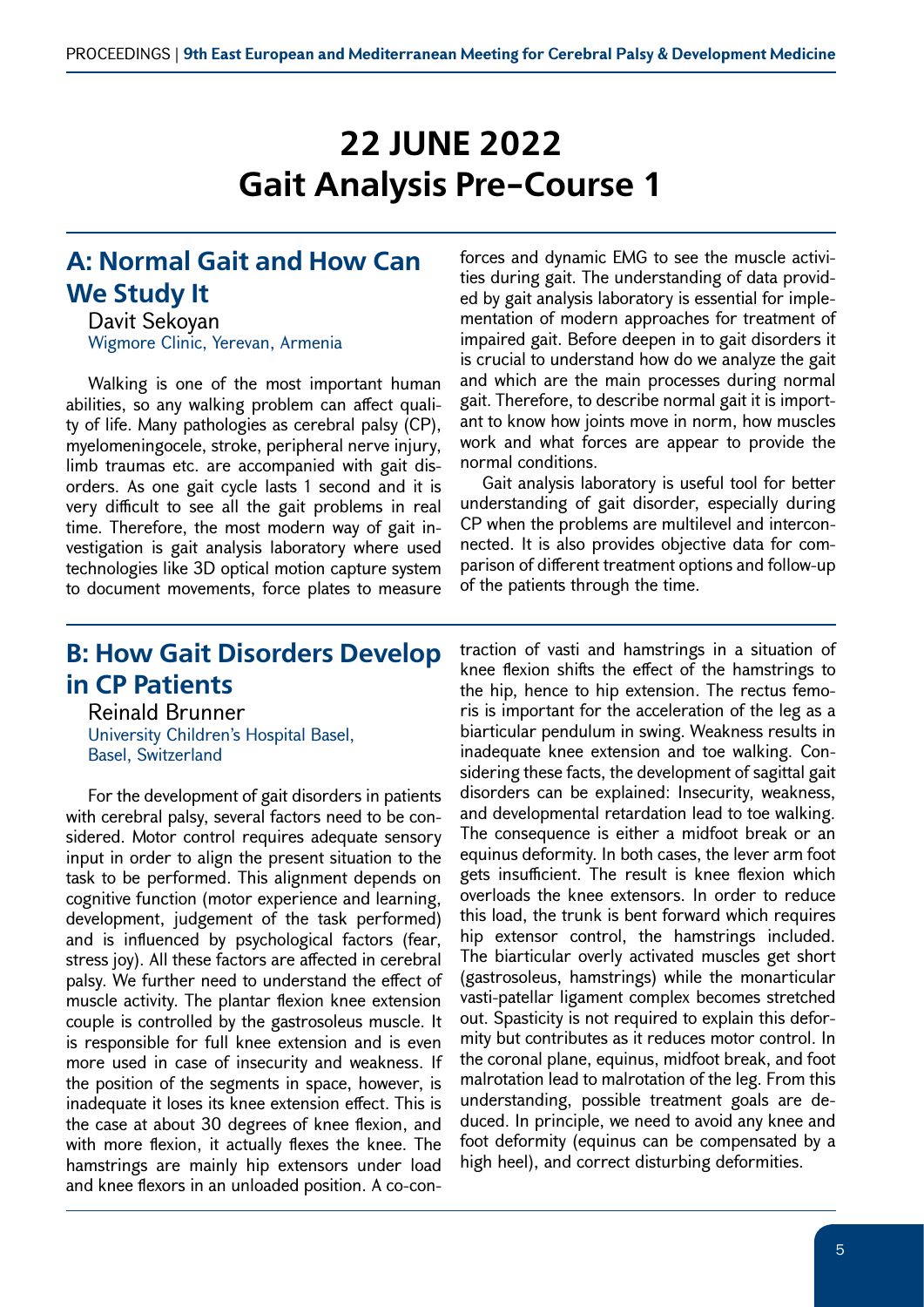## **C: How Reliable is the Clinical Exam when Deciding on Functional Correction**

Michael Aiona Shriners Hospital for Children, Portland, Oregon, USA

#### **D: What Can We Learn from Gait Analysis for Decision Making?**

Reinald Brunner University Children's Hospital Basel, Basel, Switzerland

Decisions on treatment are commonly taken on data from the static clinical exam the patient's complaints under the view of our knowledge and experience. However, the static data are poorly correlated with function, and our knowledge is based from theoretical anatomical considerations. Gait analysis tells about the interaction with external forces (gravity, inertia, accelerations) which can grossly

#### **E: A Case Discussion of Patient with Spastic Hemiplegia**

Michael Aiona Shriners Hospital for Children, Portland, Oregon, USA

This presentation will briefly describe the four main components of a clinical exam: Strength, Spasticity, Range of Motion and Skeletal Alignment. A review of the literature on the influence of these components on the outcomes of therapeutic intervention for gait abnormalities will be presented. Interpreting the literature findings and its use in the approach to management specific gait abnormalities.

change the use and the effect of muscle activity. While we can imagine the situation in quiet standing where only gravity acts vertical, such becomes difficult in function. The biomechanical analysis of motion provides limits of the range of motion of the joints to keep an energy efficient posture and function: hip and knee need to be extendible to 0° of flexion, and the sole of the foot or shoe needs to be perpendicular to the tibial shaft for even grounds. Under load, muscles may produce distant effects (the plantar flexors extending the knee). The hamstrings are more knee flexors in an unloaded leg but more hip extensors when under load. The prerequisites for walking and the biomechanical muscle effects of major functional importance are presented in respect of clinical situations.

The management of a spastic equinovarus foot in a patient with spastic hemiplegia will be presented, highlighting the potential advantage of motion analysis in decision making.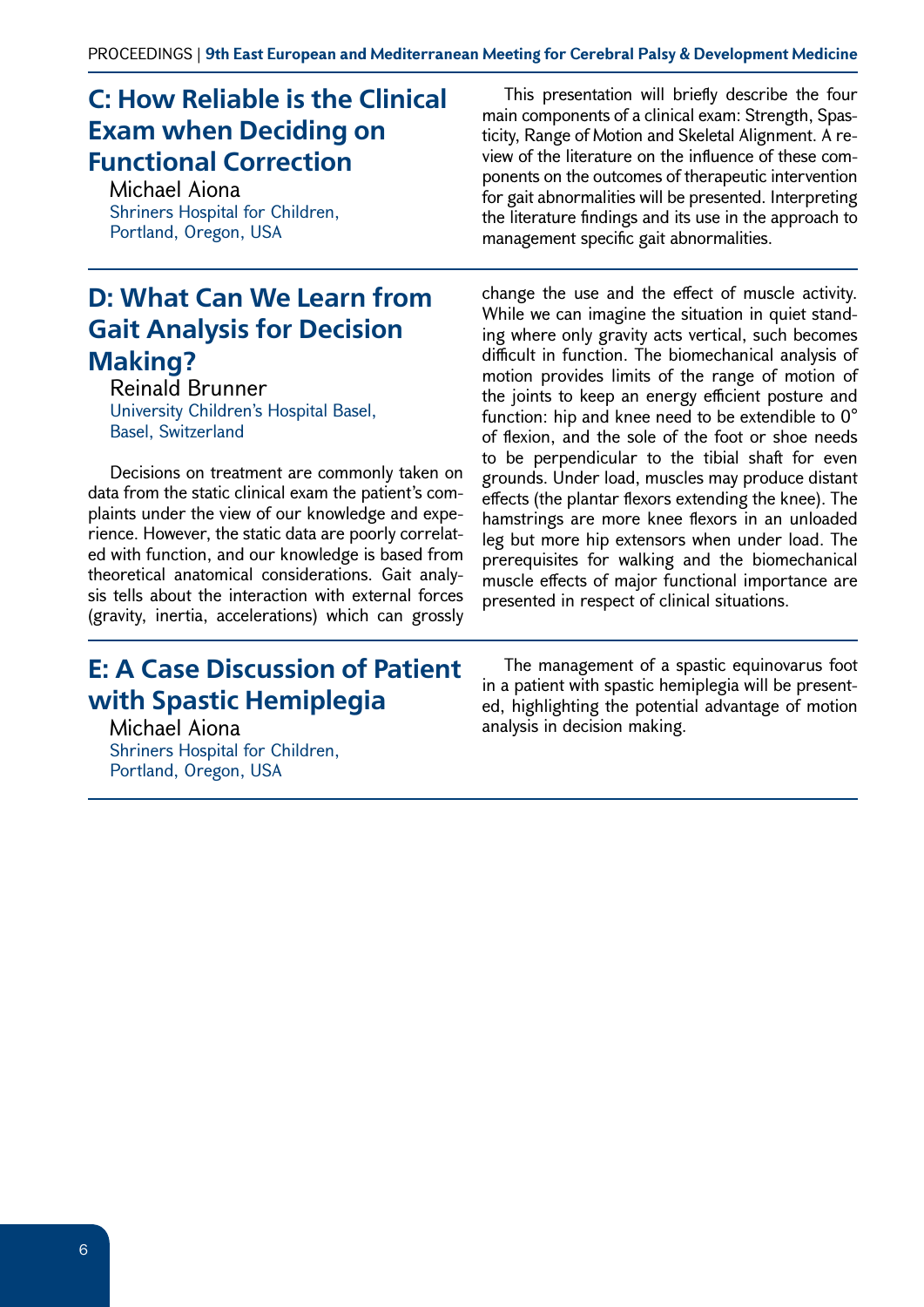# **23 JUNE 2022 Opening remarks**

## **01: History of EEMCPDM Meetings**

Michael Sussman Shriners Hospital for Children, Portland, Oregon, USA

The EEMCPDM is a group of friends and colleagues who have organized a series of 9 conferences since 2002, on topics related to CP and other developmental disabilities throughout the Eastern European and Mediterranean regions (including one in Xiamen, China). There are no membership qualifications, dues, or officers.

The goal of the group is to provide education to interested health professionals in the area, presented by experienced practitioners from many disciplines, as well as provide a forum for new ideas to be presented and an atmosphere where new collegial relationships can be established.

**HISTORY:** The EMCPDM concept began during a lunch between Selim Yalcin, Nadire Berker, and Michael Sussman at an annual AACPDM conference in Washington, D.C.

#### **02: Introduction to Cerebral Palsy**

Michael Sussman Shriners Hospital for Children, Portland, Oregon, USA

#### **1. Definition**

#### **2. Classification**

- a. By type of tone abnormality
- b. By anatomic distribution
- c. By severity: GMFCS and other measures

#### **3. Outcome measures: technical**

- a. Physical examination
	- i. Range of motion (contracture)
	- ii. Tone
	- iii. Visual gait analysis
- b. 3-Dimensional gait analysis
- **4. Outcome measures functional, according to WHO-ICF**

The first meeting was organized by the tireless work of Selim and Nadire in Istanbul in 2002, which was a great success, and thus the organization was born:

**a.** This was carried forward by Antigone Papavasiliou, pediatric neurologist in Greece who organized the 2nd meeting on the island of Santorini.

**b.** The next meeting was in Warsaw, organized by Marek Jozwiak, at which time the organization became the EEMCPDM

**c.** Subsequent meetings were held in:

► Eilat, Israel organized by Uri Givon and Kareem Abu Sneineh

▶ Beirut, Lebanon organized by Ismat Ghanem and Ayman Assi

- ► St. Petersburg, Russia organized by Vladimir Kenis
- ► Poznan, Poland organized by Marek Jozwiak
- ► Xiamen, China organized by Lin Feng

► Tel Aviv, Israel organized by Uri Givon and Kareem Abu Sneineh.

As time has gone on, new members have been added to the group, as older members have "aged out", and it is hoped that this group will continue their activities.

- a. FMS
- b. GMFM / GMPM
- c. PODCI, etc.
- **5. Interventions to minimize motor deficits**
	- a. Physically based therapies: P.T., O.T., R.T., S.T.
	- b. Adaptive devices: Walkers, canes,

crutches, wheelchairs, etc.

- c. Orthotics: primarily AFOs
- **6. Medical interventions**
	- a. Botulinum toxin
	- b. Baclofen: oral & intrathecal
- **7. Neurosurgical intervention: Dorsal rhizotomy**
- **8. Orthopedic surgery: Principles**
	- a. Musculotendinous lengthening
		- i. Reduces contracture
	- ii. Reduces spasticity
- b. Bone surgery
	- i. Correction of excessive femoral or tibial torsion
	- ii. Correct and stabilize foot deformity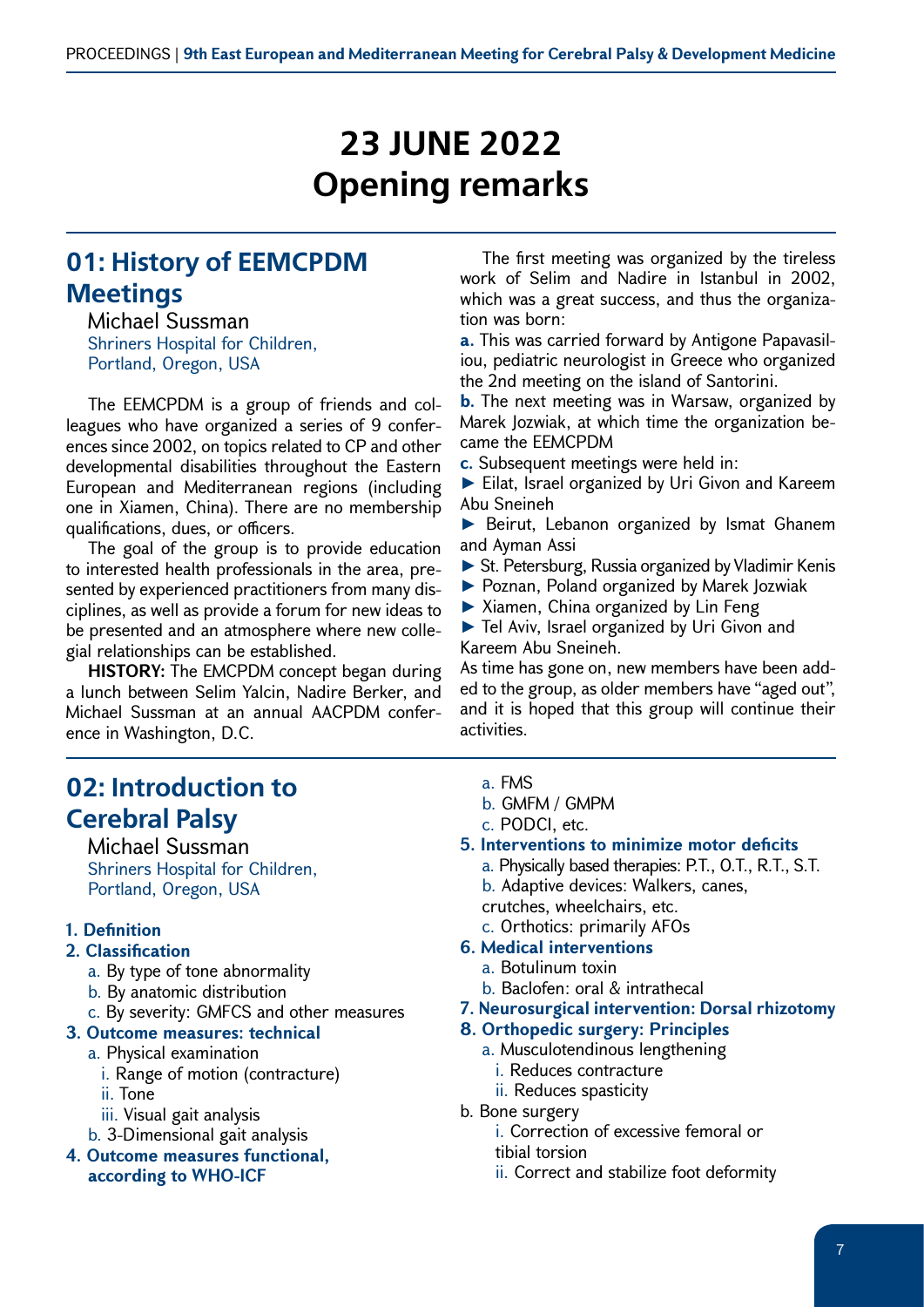**9. Orthopedic surgery: Identification of problems, and options for correction** a. Assessment may be by visual or 3-D gait analysis

b. Although we analyze each level systematically, it must be recognized that each level influences all other levels, so most interventions address multiple levels simultaneously

c. In the coronal plane assess for excessive hip adduction

d. In the sagittal plane the Rodda and Graham classification is useful for identification of stance phase gait problems which involve knee flexion

#### **03: Etiology of Cerebral Palsy and Risk Factors**

Antigone Papavasiliou

Department of Neurosciences, Iaso Children's Hospital, Athens, Greece

CP is defined as a non-progressive permanent disorder of movement and posture attributed to disturbances in the developing fetal and infant brain. CP is a highly heterogeneous condition in etiology and in clinical presentation. The clinical phenotype of CP may result from specific etiologies such as congenital anomalies/maldevelopments or from acquired brain injury during the prenatal, perinatal or postnatal periods, such as, prenatal or birth ischemia/asphyxia, central nervous system trauma, hemorrhage, stroke, or infection. When the specific etiology of CP cannot be accurately diagnosed, the current assumption supported by scientific evidence is that CP is most of the time related to prenatal neuropathology resulting from the interplay of genetic factors and environmen-

i. In addition, recognize stiff knee in swing e. Torsional abnormalities may be present in the femur and/or tibia f. Assess the foot and ankle i. The foot provides a lever arm to help

control the knee and hip. ii. Tendon lengthening or transfer may help to control varus deformity (hemiplegia) iii. Boney surgery is usually necessary to control the valgus foot (diplegia) iv. In spastic diplegia always avoid Achilles tendon lengthening, which will weaken the lever arm and is likely to lead to crouch gait!

tal triggers, together leading to various pathways of injury. Several decades ago epidemiologists started discussing variables associated with an increased risk for the appearance of CP, implying correlational and not necessarily causal relationships. Tedious analysis of research data collected through various disciplines has confirmed that some risk factors are indeed causal determinants of increased rates of some of the types of CP. Others are still considered possible risks since the causal relationship is still unproven. Furthermore, the interaction of genetic variants, known to be linked or possibly associated with adverse neurodevelopment, with various events or known hazards in the prenatal or the perinatal period acting as triggering factors, may result in serious neurological outcomes including CP. Some of these factors seem to operate in infants of all gestational ages and others are associated with either full term or premature infants. Overall, preterm birth, intrauterine growth retardation, perinatal infection, and multiple births are considered the commonest risk factors associated with CP.

#### **04: Early Diagnosis and Early Intervention in Cerebral Palsy**

Nana Tatishvili, Sophia Tatishvili, Teona Shatirishvili, Anano Kvernadze, Anna Bedoshvili

Iashvili Children's Central Hospital, Tbilisi, Georgia

CP is the most common neurodevelopmental disorder in children, causing limitation of movement and posture. The motor disorders of CP are often accompanied by disturbances of cognition, communication and behavior, also by epilepsy and secondary musculoskeletal problems. Diagnosing CP is a complicated process with only 25% of infants currently diagnosed under the age of 6 months. Currently, average age of CP diagnosis ranges from 12 to 24 months. Nowadays, early

diagnosis of CP is possible for the children aged up to 6 months in order to ensure early intervention and provide better outcome and family support accordingly. There are 3 important assessment tools that are used for early and highly accurate diagnosis of CP:

- **1.** Neurological examination with Hammersmith Scale (HINE)
- **2.** General movement's (GM) assessment
- **3.** Neuroimaging (MRI).

Due to the fact that plasticity of the brain is much higher in early ages, early detection and intervention effectively influences and improves the outcome of the CP, movement, as well as cognition and communication. Early diagnosis of CP provides families with more opportunities for support. Today, every child with CP has the ability to get an early diagnosis before the age of 6 months, which is crucial for them and their families.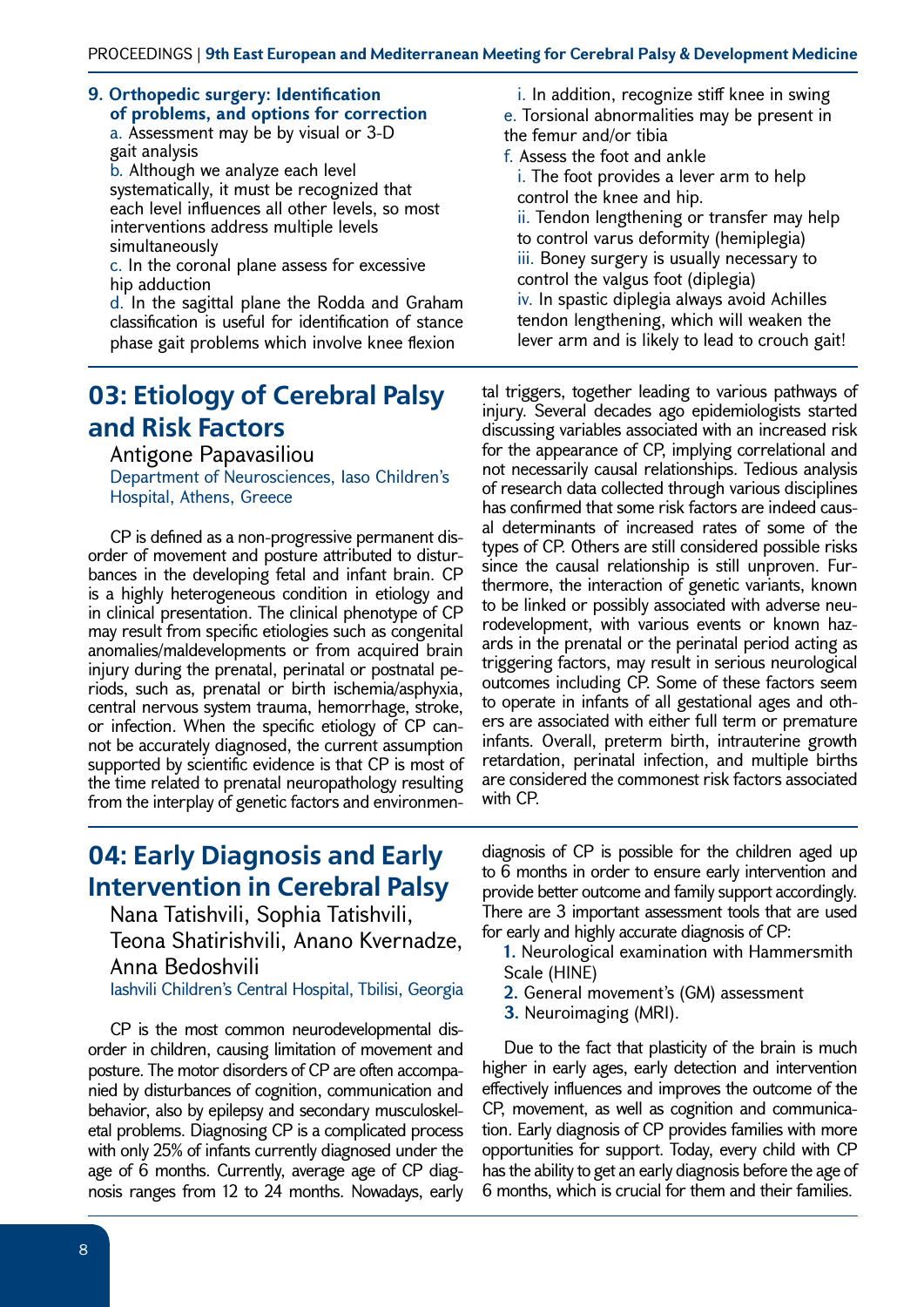# **23 JUNE 2022 Orthopedic Parallel Sessions 1 & 2**

#### **05: Hip Surveillance in Patients with Neuro-orthopedic Disorders**

Uri Givon Safra Hospital for Children, Sheba Medical Center, Tel-Hashomer, Israel

Neuromuscular hip dysplasia (NMHD) is a common manifestation of neuro-orthopedic disorders. CP and other disorders such as Angelman syndrome, Rett syndrome and many unspecified problems are all characterized by spasticity and delayed development, leading to hip joint instability. The incidence of NMHD increases with the GMFCS, and may be over 90% in GMFCS V. Untreated NMHD will lead to dislocation of the hip joint, debilitating pain and reduced quality of life (QOL). Treatment is aimed at prevention of NMHD, reconstruction of the joint when possible and salvage when recon-

## **Hip Reconstruction and Salvage Treatment Options in Cerebral Palsy Patients**

Freeman Miller Gait Analysis Laboratory, du Pont Institute, Wilmington, Delaware, USA

Hip dysplasia, subluxation and dislocation are common in children and adolescents with CP. The incidence of hip pathology increases from almost 0% for GMFCS I to 78% for GMFCS V. Programs for early detection using X-ray surveillance and indications for early muscle balancing procedures are well defined. Some children still fail the early treatment or are not detected early and require hip reconstruction. The indications for hip reconstruction include migration percentage (MP) greater than 40% over age 8 but not severe degenerative arthritis of the hip joint. Joints that are too destroyed to reconstruct require salvage or palliative procedures. Spastic hip reconstruction procedure struction is impossible. Early diagnosis and intervention allow for reconstruction and better results, leading to improved QOL. Schemes for hip surveillance have been in use for over 30 years, but have become organized in in the last decade. Studies have shown that the utilization of a formal hip surveillance scheme leads to a lower number of difficult reconstructions and salvage procedure. Most hip surveillance methods are based on standardized radiographs and measurement techniques using several technologies. Clinical follow-up and hip range of motion evaluation are an adjuvant evaluation. The frequency of examinations varies according to the GMFCS level. The COVID pandemic has led to missed clinic appointments and avoidance of medical visits, causing in some patients a rapid progression of the NMHD. Caregivers and clinicians should try to reach out to the patients and get them to return to their regular follow-up. In conclusion: Choose the system that is right for you, translate the instructions to your language and implement it.

requires making sure the femoral head is reduced into the acetabulum which requires femoral shortening, varus osteotomy, and sometimes adductor muscle lengthening and capsulectomy. The femoral head needs to be stabilized in the acetabulum which requires an acetabular osteotomy usually using a peri-ileal turn down procedure, a variation of the Dega osteotomy. Postoperative management usually focuses on early passive range of motion to encourage joint remodeling. Cast immobilization is not required. For hips which are judged to have too much degenerative change, especially in patients following completion growth, reconstruction may not be possible requiring palliative management for pain control. Reducing hip motion, such as passive stretching, can sometimes reduce the pain enough that further management is not needed. Reports of using high dose botulinum injections have found at least temporary pain reduction. If these are not successful, our preferred treatment for patients with standing and ambulatory ability is a standard total hip replacement. This provides excellent pain relieve and with modern prosthesis has minimal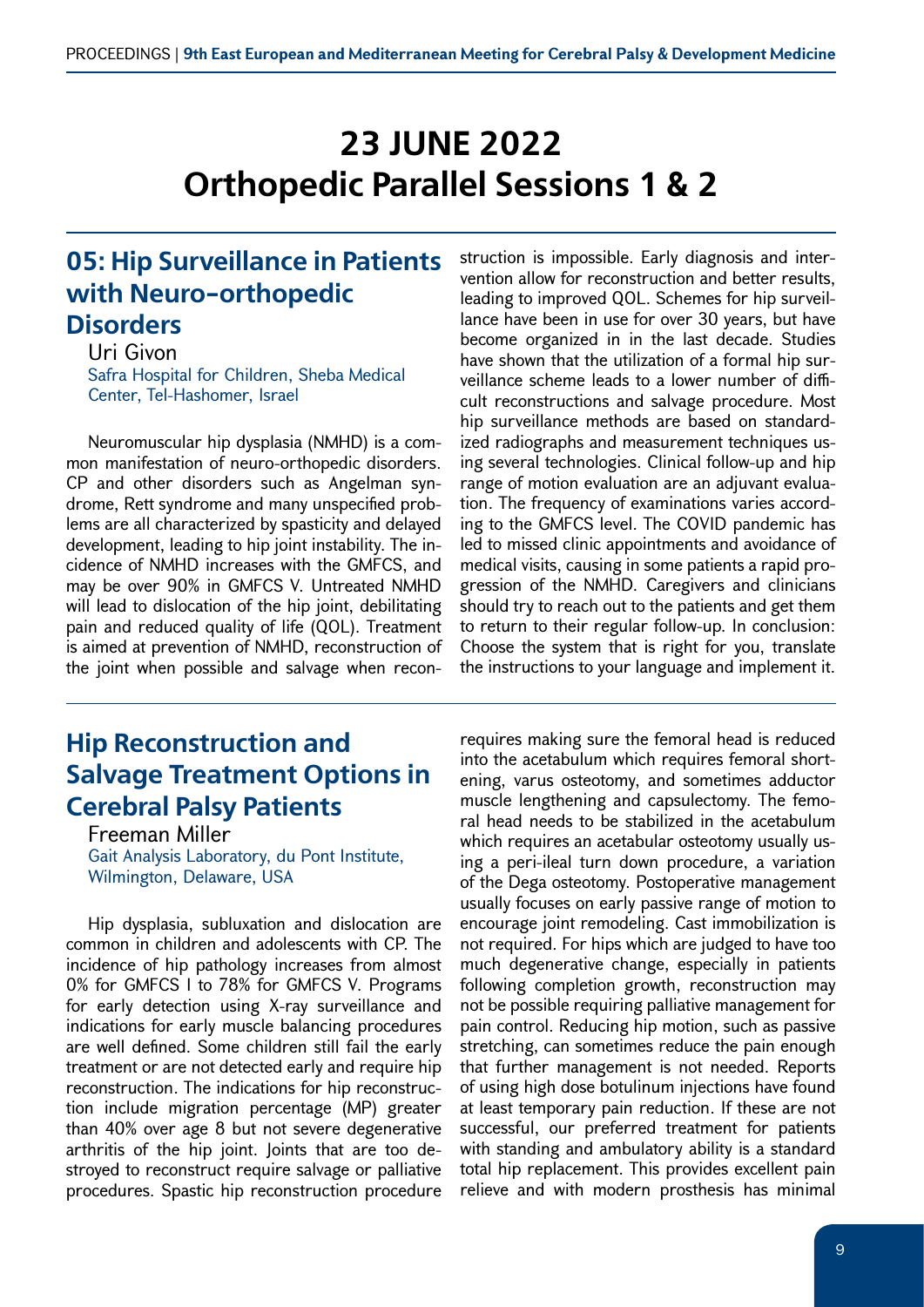complication. Options for individuals who have severe spasticity or dystonia and are non-ambulatory; include interposition arthroplasty with shoulder

#### **07: Dega Pelvic Osteotomy in Spastic Hip Disease**

#### Marek Jozwiak

Department of Pediatric Orthopedic and Traumatology, W. Dega Orthopedic and Rehabilitation University Hospital, Poznan University of Medical Science, Poznan, Poland

Dega pelvic osteotomy, primary reserved for children with congenital hip dislocation, has had a huge impact on contemporary world pediatric orthopedics. Developing of transiliac osteotomy – Dega's hip osteotomy, was a great step forward in this field of congenital deformities treatment. The global implementation of this surgery technique gained particular dynamism in the 1990s after it was pub-

#### **08: Orthopedic Considerations for Standing Training in Neuromuscular Conditions**

Marek Jozwiak

Department of Pediatric Orthopedic and Traumatology, W. Dega Orthopedic and Rehabilitation University Hospital, Poznan University of Medical Science, Poznan, Poland

Children with CP who are non-ambulant (stand or walk independently). The therapeutic program of supported standing started to be most popular form of conservative treatment. Static standing is time-consuming, and while it may benefit the well-being of many children, it may be contraindicated for others. Therefore, the aim of this presentation is to present bone and muscle related benefits of standing training for GMCS IV and V children, but also the risk factors and contraindications to that therapy.

components or bone cement, proximal femoral resection (Castle's procedure) or some combination of resection and proximal valgus osteotomy.

lished by Ward and Grudziak. Since then, derivative surgical techniques called Dega, Dega-like or Dega family osteotomies have been developed. The pelvic osteotomy described by Dega provides better superolateral (superoposterior) coverage than the other procedures described before as an acetabulum reshaping osteotomies. The surgical principles of Dega osteotomy including practical aspects, intraoperative tricks, are presented during this lecture. Nowadays, the Dega osteotomy is implemented to the treatment of many pediatric orthopedic indications, from developmental hip dysplasia, Leg-Calve-Perthes disease, other congenital or femoral deficiency to spastic or flaccid hip displacement in neurological conditions. The further osteotomy development based on anatomical and biomechanical evidence is widely open for future.

The presentation contains the principles of:

- ► Regular anatomy and hip joint architecture ► Forces distribution analysis around spastic
- hip joint in supported standing position
- ► Hip joint geometry and space orientation in standing position.

On the basis of such theoretical background the main goals of standing training are presenting, including improvement of: bone mineral density, muscle strength, posture symmetry, body shape, and reduction of: limb contractures, risk of hip dislocation, muscle-skeletal pain. The above-mentioned topics are discussed in the spectrum of orthopedic indications and contraindications. From a family perspective, the standing training is one of the most promising and cost effective therapy applied for non-walking children. From both a healthcare and a societal perspective, standing is strongly recommended procedure both from the muscle – skeletal, and participation perspectives.

#### **09: Upper Extremity Treatment Options**

Freeman Miller

Gait Analysis Laboratory, du Pont Institute, Wilmington, Delaware, USA

The upper extremity impairment in children with CP has received less attention compared to the lower extremity. The natural history of the upper extremity impairment follows the neurologic development seen in the lower extremity. Motor control improves into middle childhood and fixed deformities tend to develop during late childhood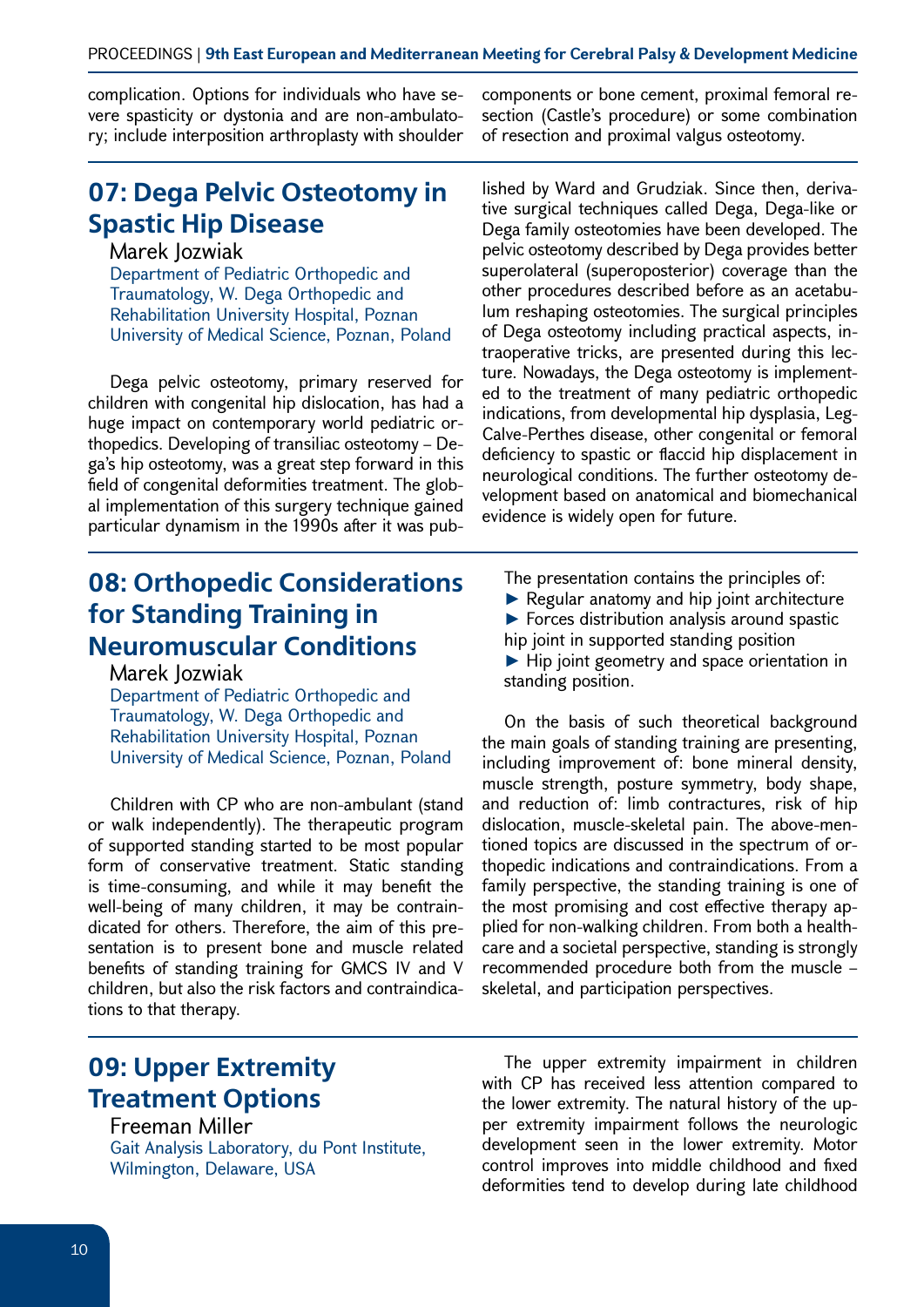#### PROCEEDINGS | **9th East European and Mediterranean Meeting for Cerebral Palsy & Development Medicine**

and adolescents. There are two general groups that have different concerns and expectations. Children with unilateral CP (hemiplegia) tend to have one normal functioning limb and often develop a pattern of learning how to do most activities with a single limb ignoring the plegic limb. Therapeutic efforts are often made to address this by immobilization of the functional limb to force use of the plegic limb. This enforced use therapy compared to encouraged bimanual therapy has not shown clear benefit over time; however, in the young child therapy is the primary treatment. As the child gets to late childhood and early adolescence, the limb often develops a pronated, flexed wrist and elbow posture that is cosmetically very apparent. At this age there is often desire of the child for cosmetic correction however the parent desires functional improvement since they see that the child does not use the limb. This s the best age to consider A SMLS approach to the upper limb most commonly an elbow flexor lengthening, pronator teres release or transfer, flexor carpi ulnaris transfer to wrist extensor, thumb adductor release. When this is done before severe contractures develop between ages 8-12 there is usually a good cosmetic correction which is maintained long term, but typically little functional improvement. For the more severe and neglected limb that has no functional use, a wrist carpectomy and fusion can provide an excellent cosmetic result. The second large group of children is those at GMFCS IV-V level in whom the prima-

ry concern is custodial care. These individuals are usually in the later teenage years and have shoulder adduction contractures, elbow and wrist flexion contractures that become so severe that it is not possible to clean and keep flexion creases dry. They some times develop skin break down and a foul odor that is offensive to caregivers. At the shoulder a complete release of the pectoralis muscle will usually allow enough shoulder abduction for care, likewise at the elbow, complete release of all the elbow flexors allows extension to 90˚ flexion which works well for care and at the wrist a complete carpectomy with as much further bone shortening as needed allows for internal fixation and fusion of the wrist, thereby allowing for care with some finger extension also possible. For individuals at GM-FCS IV-V level who do have functional use of the hands, such as driving wheel chairs or self feeding, may occasionally request corrective surgery because of flexed wrist posture, pronation or adducted thumbs. These teenagers often are very limited in their upper extremity use, but have become very proficient with the limited function available. These individuals need to be considered very carefully because position changes may improve appearance but limit function and lead to disappointment. In these teenagers, if they desire correction, I recommend doing the least functional limb first so they see the result, before they risk functional loss in the best hand.

## **10: Decision Making in Surgery of Spastic Upper limb**

Caroline Leclercq Institut de la Main, Clinique Bizet, Paris, France

CP includes all the sequelae of infantile encephalopathies occurring during the perinatal period or during infancy. It manifests progressively during growth, but once established, follows a non-progressive course, which makes it in selected cases amenable to surgical treatment.

Clinical examination is the key to successful treatment. It is best performed with all the specialists involved in the patient's care. It is performed with a fourfold goal:

► Evaluate spasticity.

► Evaluate the motor and sensory deficit in the upper limb.

 $\blacktriangleright$  Evaluate the existing function and functional needs of the upper limb.

► Perform a complete general examination in order to assess associated neurological disorders, and potential contraindications to surgery.

Botulinum is a valuable tool in assessing spasticity and differentiating it from contracture, in reinforcing antagonist muscles, and in mimicking the results of surgery. Symptoms may vary with the child's emotional state and fatigue level. Video recording of the examination is most helpful, both in the decision-making and in the evaluation of surgical outcome.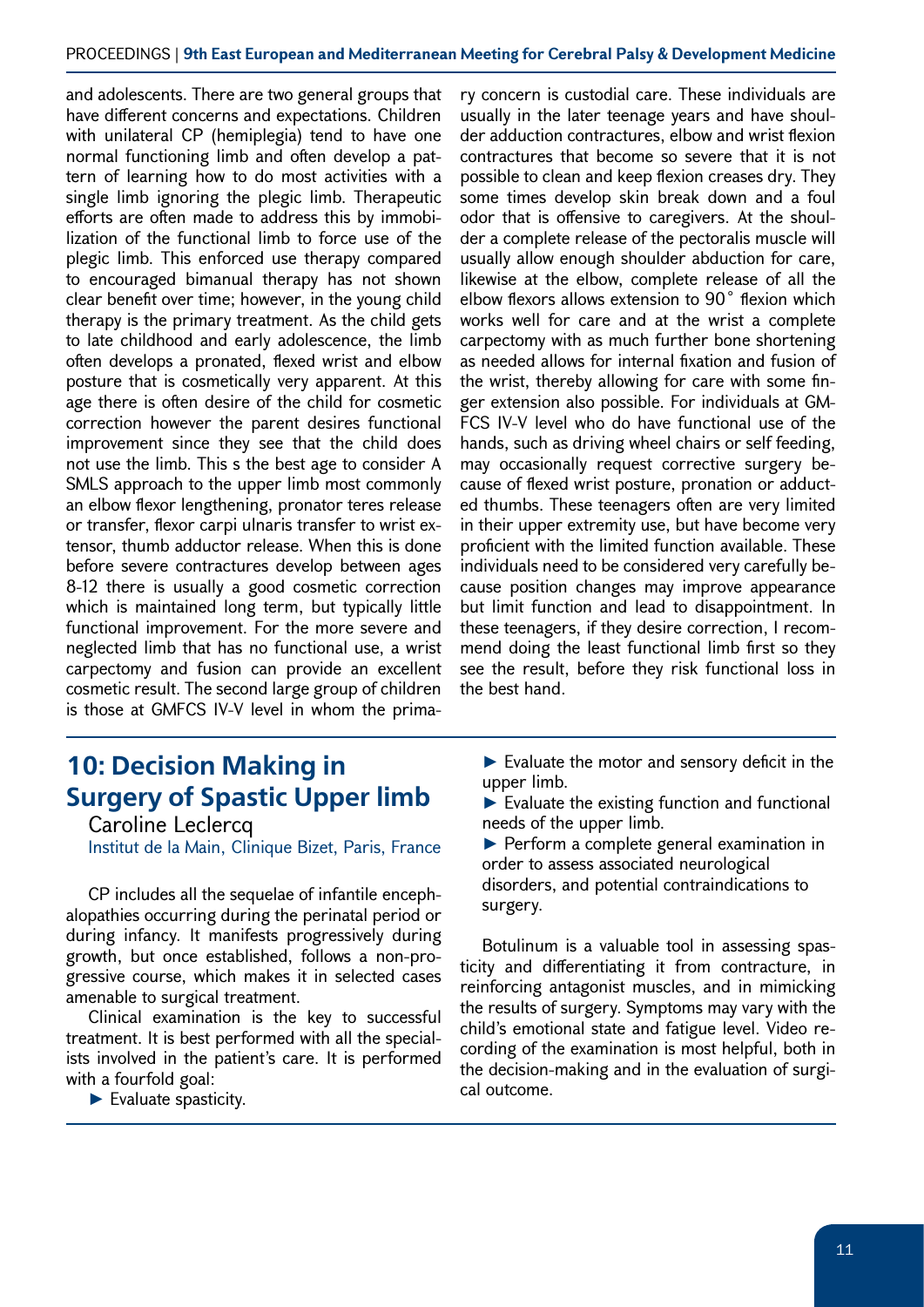## **11: What is the Role of Surgery in Upper Limb Spasticity**

Caroline Leclercq Institut de la Main, Clinique Bizet, Paris, France

Functional surgery in the spastic upper limb aims at re-establishing the balance between spasticity and contracture of hypertonic muscles on one side, and paralysed or weak antagonist muscles on the other side: It involves:

► Reducing spasticity. This is performed via partial selective neurectomy of the spastic muscles,

#### **12: Pediatric Hand Palsy: Brachial vs. Cerebral**

Davit Abrahamyan,<sup>1,2,3</sup> Garen Koloyan,<sup>1</sup> Karen Petrosyan,<sup>3</sup> Aram Gazarian<sup>4</sup> 1 Wigmore Clinic, Yerevan, Armenia; 2 Arabkir Medical Center, Yerevan, Armenia; 3Department of Plastic and Reconstructive Surgery, National Institute of Health, Yerevan, Armenia; 4 Edouard Herriot Civil-Military Hospital, Lyon, France

The two most common pathologies presenting with the upper limb palsy in children are CP and neonatal/obstetric brachial plexus palsy (NBP), with a prevalence of approximately 1:400 and 1:500, respectively. Despite the etiopathogenetic differences, these diseases manifest similar consequences due to the early progression of negligence, stiffness and deformity of the upper extremity. Regular detailed neuro-orthopedic examination, an assessment of daily-life needs, and knowledge of the social and family environment are crucial for management. The rehabilitation (kinesiotherapy) is an urgency. It should start almost at birth and performed intensively and incessantly. Splinting and physiotherapy can complement kinesiotherapy. Surgery may be required for functional amelioration with or without a hygienic or aesthetic component, depending on the situation and age. CP is a central (cerebral), early, most often antenatal/intrauterine condition with 2 characteristics: pronounced central neglect (and therefore difficulties in coordination and development of movements) and spasticity of predominantly certain muscle groups, although there are also dyskinetic, ataxic or hypotonic forms. The typical upper limb appearance is mainly shoulder

leading to a permanent decrease of spasticity without loss of strength.

► Freeing muscle / joint contracture. This is performed via muscle release, either proximal or a the musculo-tendinous junction, tendon lengthening, and occasionally arthrolysis.

► Augmenting paralysed muscles. This is performed whenever possible via tendon transfers.

In some instances with more severe deformities and limited or no functional potential, surgery aims only at improving nursing, reducing pain, correcting severe deformities, or improving cosmetics. In these cases, tenotomies, tenodesis or wrist arthrodesis may also be indicated.

in internal rotation and adduction, elbow in flexion, forearm in pronation, wrist in flexion and ulnar deviation, thumb in palm and fingers in flexion or swan-neck deformity. Treatment should focus on spastic muscles, antagonistic paretic muscles and joint contractures. As mentioned above, three objectives should be considered: functional, hygienic or cosmetic. Early occupational therapy and physical therapy are essential elements in the care of CP children to keep the joints soft and to prevent the deformities. The treatment of spasticity is primarily based on targeted injections of botulinum toxin A, under ultrasound or electrostimulation control. These injections can be started from the 18th month and must be repeated every 6 months. Almost immediate kinesiotherapy and splinting should follow these injections. Phenol injections can be use for the musculocutaneous nerve and the motor branch of the ulnar nerve. Intrathecal baclofen may be proposed to in case of severe global spasticity. Surgical procedures with a predominantly hygienic purpose include wrist arthrodesis, flexor tenotomies and the ulnar nerve motor branch transection. Functional surgery may target the forearm prono-supination (e.g. Zancolli aponeurectomy and pronator quadratus tenotomy, pronator teres rerouting or forearm bones osteotomy), the wrist and finger flexion (e.g. bayonet lengthening or Zancolli aponeurectomy), the wrist extension (e.g. flexor carpi ulnaris to extensor carpi radialis brevis transfer) or the thumb (flexor pollicis longus lengthening, extensor pollicis longus shortening, abductor pollicis disinsertion, and joint stabilization etc). The maximum of procedures should be implemented at the same time, followed by 4-5-week immobilization and the resumption of active rehabilitation. NBP is a peripheral (brachial), mainly intrapartum (obstetric) dis-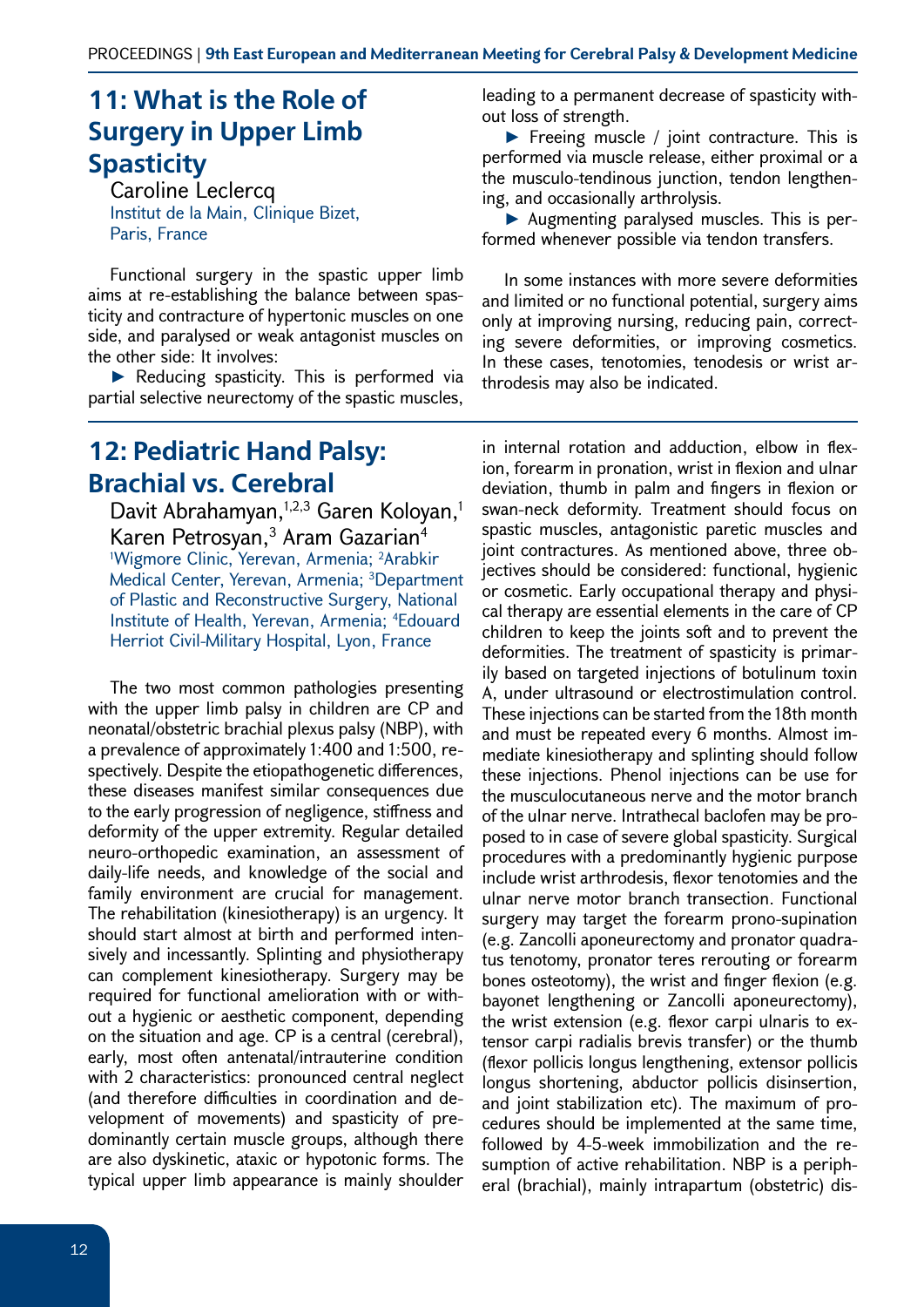order that, if not managed early and consistently, will result in neglect of the affected limb, aggravated during adolescence when the unsightly side will lead to hiding this paralyzed limb, not to mention its utilization. The typical upper limb appearance depends on the level of the brachial plexus lesion. The upper (C5-C6  $\pm$  C7 or Duchenne-Erb's palsy) brachial palsy (most common  $\approx 65\%$ ) affects the shoulder and the elbow: the baby moves the wrist and fingers, but cannot supinate the forearm, flex the elbow (in case of C7 lesion – also cannot extend the elbow), as well as flex, abduct and externally rotate the shoulder. The newborn presents with the shoulder in internal rotation and adduction, elbow in extension, forearm in pronation, and wrist in flexion and ulnar deviation (in case of associated C7 injury): in medical jargon this is known as "waiter's tip deformity". In severe cases, the C5 root damage can be associated with the phrenic nerve injury leading to respiratory difficulties. The lower (C8-T1 or Dejerine-Klumpke's palsy) brachial palsy affects the hand: the child moves the shoulder, elbow and forearm, but the wrist and fingers are immobile. The total (C5-T1) brachial paralysis manifests as a "flail hand" with the affected upper limb lying next to the newborn and not moving at all. Sometimes, in case of lower or total brachial palsies, sympathetic fibers innervating the ipsilateral eye can be damaged leading to Claude Bernard-Horner's syndrome: ptosis, miosis, enophthalmos, anhydrosis, and loss of ciliospinal reflex. Thus, concomitant phrenic nerve palsy and Claude Bernard-Horner's syndrome indicate the probable avulsion of (at least) the C5 and T1 roots, respectively, and are, therefore, predictors of poor recovery. As with CP, the initial management of infants with NBP involves active rehabilitation beginning a few days after birth, when the pain has subsided. The objective is to maintain joint mobility before possible spontaneous recovery, which occurs in majority of cases ( $\approx$ 75%). The treatment remains conservative in the event of

early recovery of the biceps brachii function (active elbow flexion before 3 months). The primary (neural) surgical management is considered in the event of a sign of the radicular avulsion (see above) or in the absence of spontaneous recovery (active elbow flexion <50% by 6 months). Spontaneous recovery of the biceps between 3 and 6 months, if kinesiotherapy has been well conducted, gives better functional recovery than surgical treatment. The surgical repair can be done either by graft reconstruction of the affected roots, trunks, divisions or cords using the sural nerve autografts mainly targeting the hand function, or by neurotization using different "donor" nerves for targeted repair of individual branches of the affected plexus (e.g. Oberlin's procedure – ulnar-to-biceps and median-to-brachial – for elbow flexion, accessory-to-suprascapularis for shoulder external rotation, radial-to-axillary for shoulder flexion-abduction, etc.). Secondary surgical treatment, in the absence of complete recovery, involves: injections of botulinum toxin from 18 months (e.g. shoulder internal rotatory contracture, biceps-triceps co-contracture, etc.) followed by splinting and intensive kinesiotherapy, muscular disinsertions (e.g. subscapularis release), muscle and tendon transfers (e.g. l'Episcopo's procedure – latissimus dorsi for resuscitation of shoulder external rotation, triceps or latissimus dorsi or neurotized free gracilis muscle for elbow flexion, etc.), derotation osteotomies (humerus for a shoulder fixed in internal rotation, antebrachial bones for fixed pronation), arthrodesis (scapulohumeral, wrist). The surgical choice depends on a rigorous clinical examination with motor and sensory examination, and assessment of needs. Thus, the pediatric hand palsies occurring in CP and NBP, although different in their causes and consequences, however, have common characteristics. Their diagnosis and evaluation require a different approach, but the approach to their management, both conservative and surgical, is almost identical.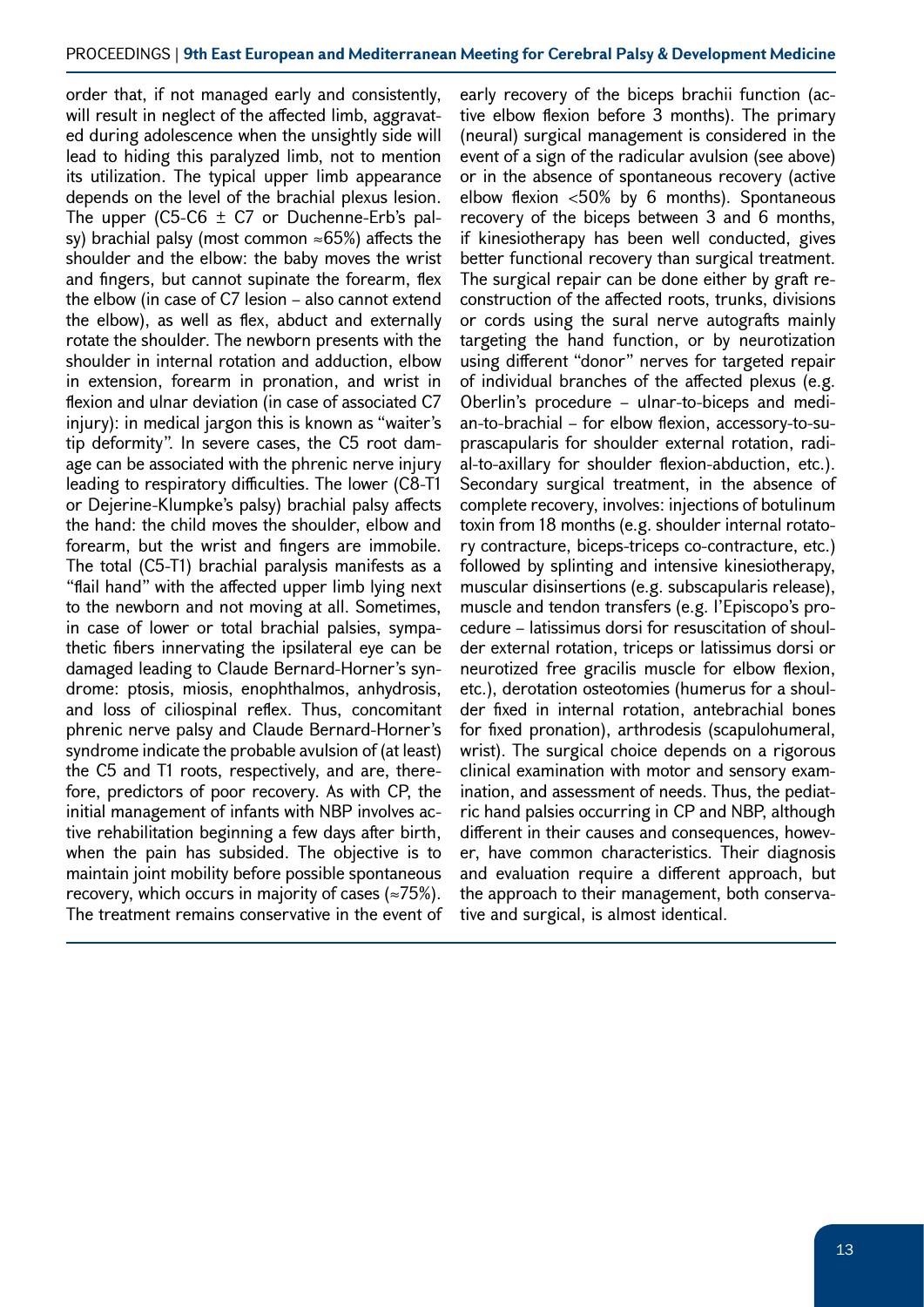# **23 JUNE 2022 Rehabilitation Parallel Sessions 1 & 2**

#### **13: Follow-up Care of High Risk Infants**

Tamar Nazerian Chorbadjian Kaiser Permanente, Southern California Permanente Medical Group, Baldwin Park, California, USA

A High Risk Infant Follow-Up (HRIF) Program oversees infants that were discharged from the Neonatal Intensive Care Unit (NICU). NICU graduates are often at higher risk for behavioral, developmental, and medical challenges later. Those born before 32 weeks of gestation, or with birth weight less than 1500 grams, as well as those with neurological or cardiovascular complications after birth, are most at risk. Most HRIF programs are based in an outpatient clinical setting and have a minimum of three visits per child. The first visit usually occurs around 4-8 months adjusted age. The second visit usually occurs around 12-16 months adjusted age, and the third visit usually occurs around 18-36 months of age, preferably 24- 36 months old (not adjusted). Additional visits can be scheduled as deemed appropriate by the clinical team. During each visit assessments are done by a variety of medical professionals and recommendations are made collectively. Individuals that make up the clinic usually include, but are not limited to: A physician, occupational therapist, physical therapist, psychologist, social worker, and nutritionist. The physician can be a neonatologist, a pediatrician with special training, a pediatric neurologist, or a developmental-behavioral pediatrician. The therapist on the team should be trained in developmental assessment, typically using

# **14: Rett Syndrome** Ani Gevorgyan, Biayna Sukhudyan, Anahit Hovhannisyan

Arabkir Medical Center, Yerevan, Armenia

Rett syndrome is a rare genetic neurodevelopmental disorder that occurs almost exclusively in females and results in severe cognitive and physical disabilities. It is characterized by normal early the Bayley Scales of Infant Development (BSID), currently in its 4th Edition. The clinic can be multi-disciplinary or interdisciplinary as they follow each child over the first 3 years of life. As the child grows and develops the team will identify and treat any pre-existing and/or new issues as they arise. The visit entails a comprehensive history, physical examination, a neurologic assessment, a developmental assessment, family psychosocial and needs assessment. Other services that can be included are: a hearing assessment, a home assessment, an ophthalmologic assessment. Regardless, in the end families are connected with other agencies for other needed services and referrals are placed to appropriate specialists, as needed. In addition to early identification and recognition of issues, the team provides resources as needed and ensures that families connect to all the resources that are recommended in addition to their routine child care. One of the biggest concerns that can arise in High Risk Infants is CP, given their prematurity putting them at higher risk for neurological complications at and/or shortly after birth. The psychologist on the team would preferably have training and knowledge in recognizing and addressing infant and maternal mental health issues. The nutritionist would help with ensuring appropriate growth and nutrition for each child, and having some lactation training can also be beneficial. All in all an establishment of a HRIF clinical team allows professionals to work together to recognize and address special needs, refer families to resources as needed, and provide monitoring over the first, three, critical years of a child's life. Earlier identification of special needs leads to improved quality of life if intervention is provided early.

growth and development followed by the loss of the previously acquired skills (developmental regression): the ability to crawl, walk, communicate, or purposeful hand movements. Additional abnormalities occur including ataxia and the development of distinctive, uncontrolled hand movements such as hand clapping or rubbing. Some children also have acquired microcephaly. Affected children often develop autistic-like behaviors, breathing irregularities, feeding and swallowing difficulties, growth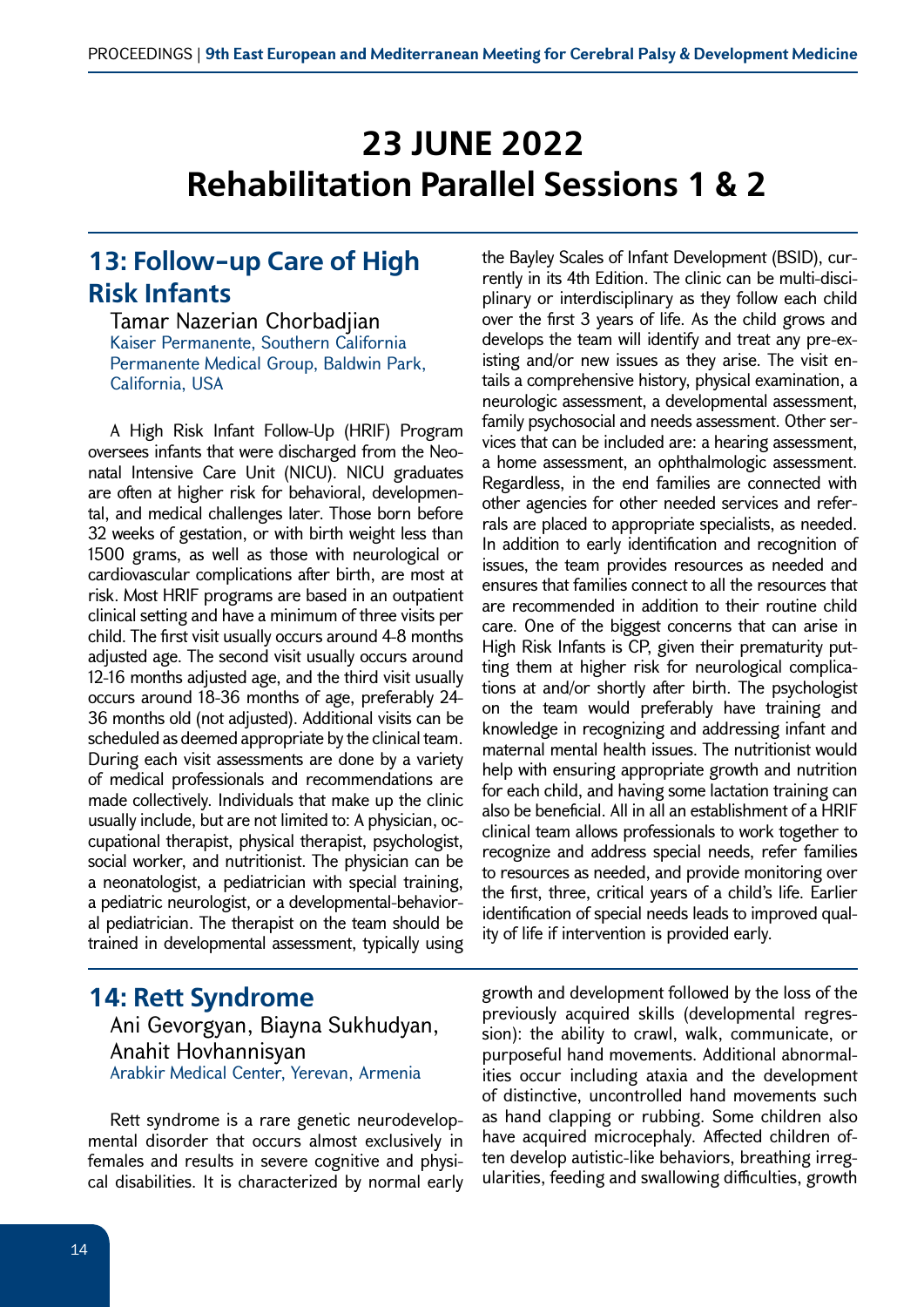#### PROCEEDINGS | **9th East European and Mediterranean Meeting for Cerebral Palsy & Development Medicine**

#### retardation, and seizures.

Most cases of Rett syndrome are caused by a genetic mutation in the MECP2 gene, on the X chromosome. It almost always occurs as a new mutation, with less than one percent of cases being inherited from a person's parents. It occurs almost

#### **15: Management of Orthopedic Problems in Children with Rett Syndrome**

Uri Givon Safra Hospital for Children, Sheba Medical Center, Tel-Hashomer, Israel

Rett Syndrome (RTT) is an X-linked progressive neurodevelopmental disorder with mutations in the MECP2 gene on the X chromosome, associated with arrest of development, stereotypic hand movements, cognitive disability, convulsions and loss of function. Neuromuscular involvement in patients with RTT may lead to loss of independent walking ability, spasticity and muscular imbalance. Most patients function at the GMFCS III-V levels, and many of those who maintain gait, need support and external motivation for mobility. Patients may present with scoliosis, neu-

#### **16: Outcome of Pediatric Stroke**

Nana Tatishvili, Tatia Aprasidze, Teona Shatirishvili Iashvili Children's Central Hospital, Tbilisi, Georgia

Pediatric stroke has become increasingly more important over the last decade. Recent studies suggest an incidence of childhood stroke at 1.6 to 2.7 per 100,000 children per year. Despite its low incidence, stroke ranks among top 10 causes of death. In more than half of the surviving children with stroke, the risk of motor, behavioral, and cognitive disorders and epilepsy results in major long-term personal, family, and social consequences. It carries a risk of recurrence in 10 to 30% of cases. Mortality rate is approximately 15% and may be higher in recurrent stroke. Following childhood arterial ischemic stroke (AIS), acute hemiplegia is the most common presenting symptom and is present in 72 to 90% of cases, with estimates of the prevalence of chronic hemiplegia varying from 25 to 56%. The severity of the motor impairments

exclusively in females; males who have a similar mutation typically die shortly after birth. Diagnosis is based on the symptoms and can be confirmed with genetic testing. There is no known cure for Rett syndrome. Treatment is directed at improving symptoms.

romuscular hip dysplasia (NMHD), muscle contractures, and lower limb deformity. The orthopedic care of the patient is similar to that of patients with CP, with hip and spine surveillance. NMHD is progressive and requires intervention when the migration percentage exceeds 50-60%. Scoliosis may be treated conservatively with seating systems, and surgically when the curve exceeds 45<sup>°</sup>. Video motion analysis of RTT patients showed slow, ataxic gait with a wide base of support, pathologic initial contact, limited hip extension and ankle dorsiflexion in stance and limited knee flexion in swing. Ambulatory patients need orthotics, and may require muscle-tendon lengthenings and foot stabilization procedures when indicated.

We should keep in mind that patients with RTT may cease to walk following long immobilizations, and try to prevent it. RTT patients need a dedicated multidisciplinary care team, with good communication with the community school teams, in order to provide timely and good treatment to the patients.

varies; however, most children with unilateral stroke will gain or regain independent mobility and some have fine motor deficits. Research has suggested that lesion characteristics play an important role in motor outcomes following pediatric stroke, with poorer outcomes documented in children with more than 10% intracranial volume infarction. Studies have identified neuroimaging features that might have an influence on the outcome: large artery stroke, bilateral infarcts, and involvement of basal ganglia were associated with poor outcomes. A study of 43 children with AIS, showed 82% with combined involvement of the cerebral cortex, basal ganglia, and posterior limb of the internal capsule had hemiparesis at follow-up.

The worse neurological outcome was found in patients involving the cortex, subcortical white matter, and thalamus. Both basal ganglia and cortical-subcortical involvement were associated with a poor prognosis. In conclusion neurological outcome after pediatric ischemic stroke is variable, with moderate-to-severe deficits in 30% of patients. The sensorimotor area is most affected. There are controversies on prognostic factors of outcome; however, neuroimaging features may be important for prognosis.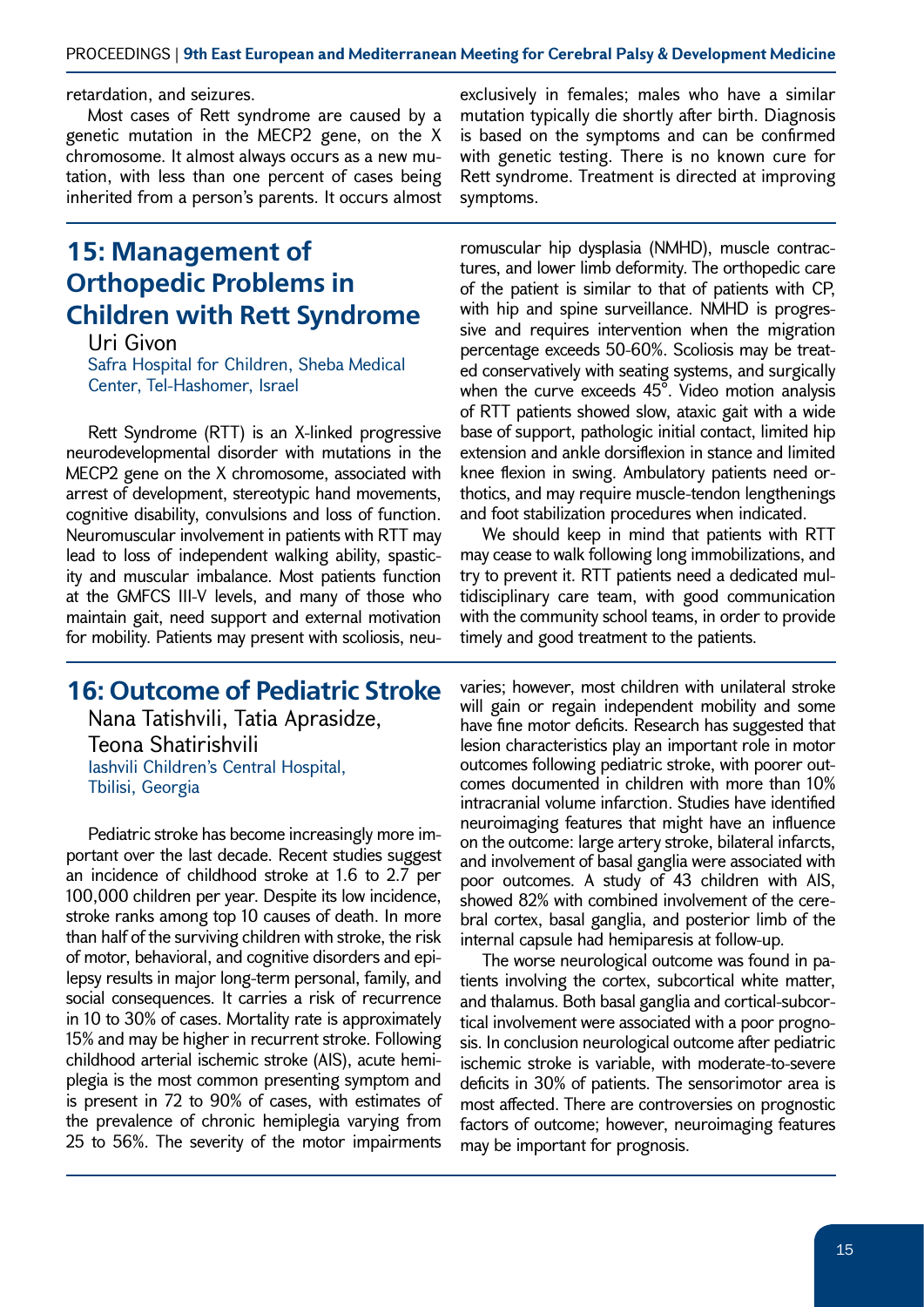## **17: Recognizing Autism, Autism Spectrum Disorders, and Neurodiveristy**

Tamar Nazerian Chorbadjian Kaiser Permanente, Southern California Permanente Medical Group, Baldwin Park, California, USA

Autism and Autism Spectrum Disorders are an ever popular collection of symptoms typically diagnosed in early childhood and requires specific treatment modalities to ensure improved quality of life. The DSM-5 diagnostic criteria states that a child must have persistent deficits in each of 3 areas of social communication and interaction, plus at least 2 out of 4 types of restricted interests, repetitive behaviors, sensory integration challenges, and/or inflexible adherence to routines. Differential diagnosis for Autism can be broad including, but not limited to conditions such as, Global Developmental Delay, Anxiety, Fragile X syndrome, Intellectual Disability, or other genetic and/or developmental conditions. Usually the key difference in pinpointing an ASD diagnosis are the deficits in social communication and social reciprocity, especially since many of the secondary symptoms of repetitive behaviors, restricted interests, and sensory integration challenges can be seen in other diagnoses as well. When making an Autism diagnosis severity is determined based on impairments and restricted,

## **18: Sensor Processing and Autism Spectrum Disorders (ASD)**

Gayane Zakaryan ArBeS Health Center, Yerevan, Armenia

Sensory integration (SI) is the normal neurological process of organizing sensations for use in everyday life. We use sensations to survive, to learn, and to function smoothly. Typically, our brain receives sensory information from our bodies and surroundings, interprets these messages, and organizes our purposeful responses. Sensory Processing Disorder, also called Sensory Integration Dysfunction or Sensory Integration Disorder, is an inability to pull together and understand (or process) sensory input. Usually without conscious effort, we make adaptive responses and we are probably not even aware that our bodies are making

16

repetitive patterns of behaviors, symptoms must be present in the early developmental period, symptoms should cause clinically significant impairment in social, occupational, and or other important areas of current functioning, and theses disturbances cannot be better explained by intellectual disability or a global developmental delay. Notations should also be made regarding any accompanying intellectual disability or GDD, language impairment, genetic condition, or association with another neurodevelopmental, mental, or behavioral disorder. Autism can be diagnosed by trained individuals including psychologists, pediatricians, developmental-behavioral pediatricians, neurologists, or psychiatrists. Autism Spectrum Disorder diagnosis is usually a clinical diagnosis, although there are multiple testing modalities developed ranging from the gold-standard ADOS-2, the ASRS, CARS-2, amongst others. Early identification and treatment for Autism tends to provide better outcomes. Treatment for ASD includes speech therapy, occupational therapy, feeding therapy, behavioral therapy, applied behavioral analysis, etc. More recently there has been a global movement to recognize Autism not as a disability, but more as a constellation of "neurodiverse" differences in individual brain function and behavioral traits. Neurodiversity is the idea that all people interact and experience the world in different ways and that there is no one "right" way of thinking, learning, and behaving, and differences amongst individuals should not be viewed as deficits or diagnoses.

these adjustments. In case of violations of sensory signals will appear dysfunction in motor, cognitive development, as well as in the child's behavior. Sensory integration process begins with the first weeks of fetal life and the most intensively proceeds to the end of preschool age. More than 70% of children who have any developmental delay of speech, motor and emotional sphere, problems with learning, behavior, and communication, based on a disruption of the process of organizing the work of sensory systems. No part of the central nervous system works by itself: information transferred from one part to the other. Touching helps to see, vision – to keep balance, balance – to feel the position of the body in space and to move, the movement – helps learning. The brain needs stimulation; it excites the brain and creates it functional activity. From birth, children develop only under the condition of constant stimulation by sensations from their own body and environment. A huge amount of information from the senses goes to our brain every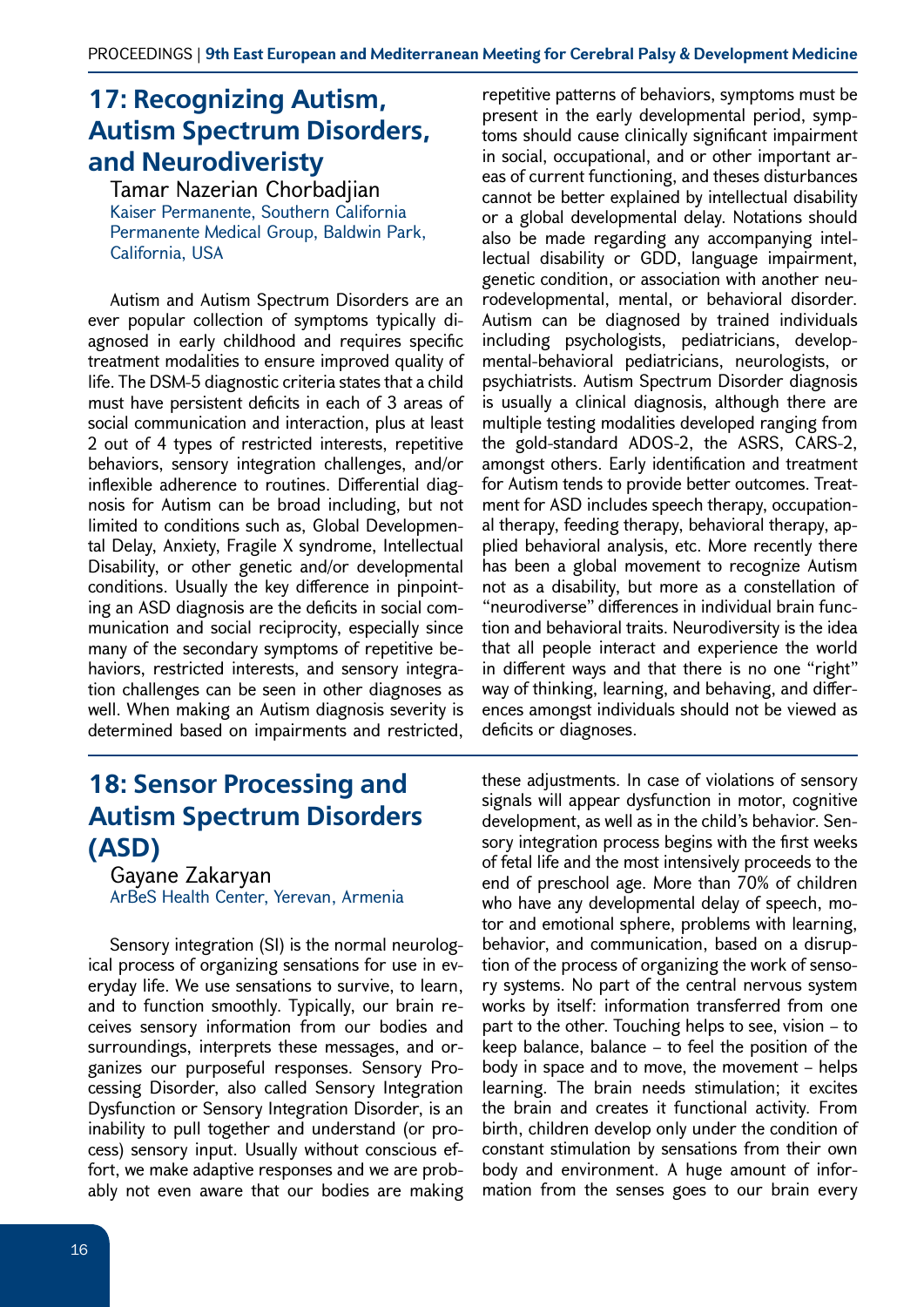#### PROCEEDINGS | **9th East European and Mediterranean Meeting for Cerebral Palsy & Development Medicine**

second, and the brain must organize it, choose the most important, necessary and reject unnecessary from the numerous incoming sensory signals. If the child was born healthy and his sensory stimulation is normal, then he has no problems with the development of motor skills, speech and behavior. Children who have not sufficient sensory stimulation at the beginning of life for some reason develop a variety of delays. The way a child processes the surrounding and internal information affects the development of his feelings, thoughts and actions. The slightest disturbances in the processes of brain activity may affect the way the child masters household skills, learns and communicates. With age, problems multiply and there are difficulties with development, schooling and behavior. Sensory stimulation and accumulated experience contribute to the growth and development of the child. The brain has a remarkable ability to adapt sensory information to the requirements of the environment and to human needs, and to inhibit sensory information that is unessential for a given purpose. When we get used to certain sensory sensations/information, the brain automatically ignores them, and if the information is not blocked at the moment, the brain can be overly stimulated, overloaded. Unfortunately, many children have not developed a protective, inhibitory ability of the nervous system. This can be expressed in absent-mindedness, hyperactivity or

#### **19: Autism Spectrum Disorder: Early Intervention Strategies**

Narine Vardanyan International Child Development Center NGO, Yerevan, Armenia

Individuals with autism have an evident struggle in social interaction, social communication and may display repetitive and restricted interests and behavior with onset during early childhood. The etiology of autism, however, remains unknown. These behaviors can be challenging for the parents. Early diagnosis and intervention have proven to be beneficial to reduce or control the challenging behaviors in children with autism. The first two years of life is a critical time to examine the early development and emerging symptoms of ASD with the hope that early intervention can prevent significant symptoms. The major goal of detecting ASD at the earliest age is to enable the child and family to access intervention services as soon as possible. The basis for this is that children's brains are constantly

impulsiveness – the child as if no "brakes", he/she is unable to properly respond to certain sensory information. When too much information, the brain is overloaded and the child forced to avoid new sensations, when the information is too little, the brain searches for additional sensory stimuli. Extreme sensory issues are very common in autism. Autistic children with sensory issues have difficulty filtering sensory input. Their nervous systems do not know what to block out and what to amplify. All these children had a "mono-channel" nature of perception. They isolated from the wide variety of sensory signals certain affectively significant stimuli for them (for example, sounds, smells, etc.), and consequently, the surrounding world appeared to them as chaotic and fragmented. Children experienced discomfort, because the sensory signals of a certain modality proved to be too strong for them. In this case, children have sensory defensiveness syndrome - a steady desire to avoid such irritants. Sensory defensiveness met in tactile, auditory, visual, vestibular, olfactory and gustatory modalities (tactile in all children). It is obvious that children with sensory integration dysfunction could not cope with the above problems and occupational therapist used modern proven and well-established methods of teaching and assessing skills in order to develop a carefully structured individual program for each child.

growing and have a great deal of plasticity while young making it more likely for the child to improve areas that are delayed due to autism. By implementing new behaviors through early intervention programs, children with autism will have significant improvement in developmental delays. Appropriate diagnosis and intervention are required as it plays an essential role in helping children with autism improve their communication skills; reduce meltdowns and bring for better parental compliance. The earlier a problem is identified, the earlier intervention can begin, and the more likely the little kids will have an opportunity to learn the skills they need to communicate, engage in social interactions and manage their behavior in "natural environment". Early intervention researches have demonstrated that kids learn best when they have the opportunity to learn and practice skills in the setting of everyday routines, activities and places. There are several approaches that we implement in our center in order to help children with autism spectrum disorder. Our early intervention program for children ages 1-5 diagnosed with autism spectrum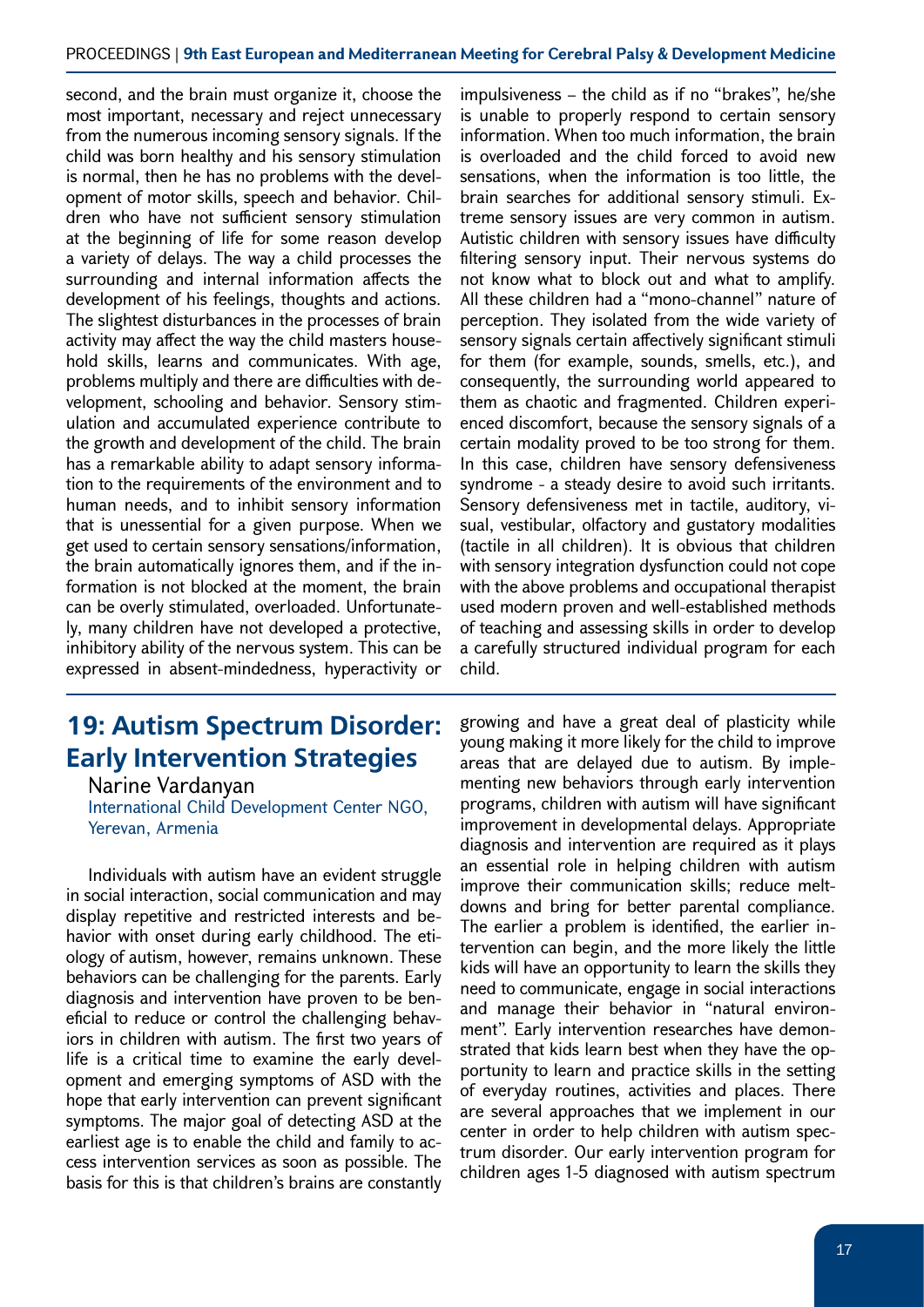#### PROCEEDINGS | **9th East European and Mediterranean Meeting for Cerebral Palsy & Development Medicine**

disorder are working to determine the most effective treatment approaches for improving speech, language, play and social skills. This program is based on a strong parent-professional partnership. Individualized services focus on learning readiness; language; play; family participation; daily routines relevant to eating, bathing; and other areas jointly identified by ICDC professionals and parents. We combine direct instruction with parent training sessions designed to authorize families to become the most informed advocates for their children. One type of intervention will not be effective for all children on the spectrum of autism. It is very important to individualize each of these interventions and treatments to answer each child's individual needs.

Our methods for early autism intervention programs include:

- ► Applied Behavior Analysis (ABA) Principles
- ► Verbal Behavior
- ► Discrete Trial Training
- ► Incidental Teaching
- ► Positive Behavior Support
- ► Errorless Teaching
- ► Fluency Building

#### **20: Epilepsy in Cerebral Palsy**

Biayna Sukhudyan, Ani Gevorgyan, Armine Asatryan Arabkir Medical Center, Yerevan, Armenia

Epilepsy represents a major problem in children with CP. Its incidence varies from 15 to 60% and mainly depends on the type of CP. The following factors (low Apgar score at the 5th minute, neonatal seizures, focal-onset epilepsy and focal slowing

## **21: Ketogenic Diet for Epilepsy**

#### Arthur Partikian

Pediatric Neurology Division, Children's Hospital Los Angeles, Keck School of Medicine; Department of Neurology, University of Southern California, Los Angeles, California, USA

Dietary interventions for various medical conditions continue to be recognized and recommend► Picture Exchange Communication System (PECS)/PODD

► Ongoing Program Evaluation.

In summary the benefits of providing early intervention services are follows:

- ► Better generalization of skills learned in natural environments
- ► Children are more likely to learn appro priate and effective social skills
- ► Substantial improvements are made in all areas of development, including physical, cognitive, language and speech and self-care development
- ► Family stress is reduced
- ► Dependency and institutionalization are reduced
- ► The need for special education services at school age is reduced.

Achieving improvements in the conditions of child development requires the involvement of people around the child and the support of social, health and education providers, who make major changes in the management of this disorder in the child's daily life and in his or her social and family status.

on EEG) predict the development of drug-resistant epilepsy. Frequent uncontrolled generalized seizures and ongoing epileptiform activity on EEG may have devastating influence on development and increase the risk of Sudden Unexpected Death in Epilepsy. Close monitoring of the child with EEG may be helpful in early prediction of drug-resistant epilepsy. Treatment of seizures should be guided by seizure types, EEG abnormalities, MRI changes and may include anti seizure medication, hormonal therapy, surgery etc.

ed. We will briefly review some historical roots of ketogenic diets for treatment of epilepsy. Existing clinical evidence and mechanism of action data will be reviewed. With the goal of identifying best candidates for this dietary intervention for seizures, we will review clinical information regarding how and when ketogenic diets could benefit your patients with various forms of epilepsy. This review will not cover, however, the dietary processes of how Dieticians actually formulate various ketogenic diets based on nutritional criteria.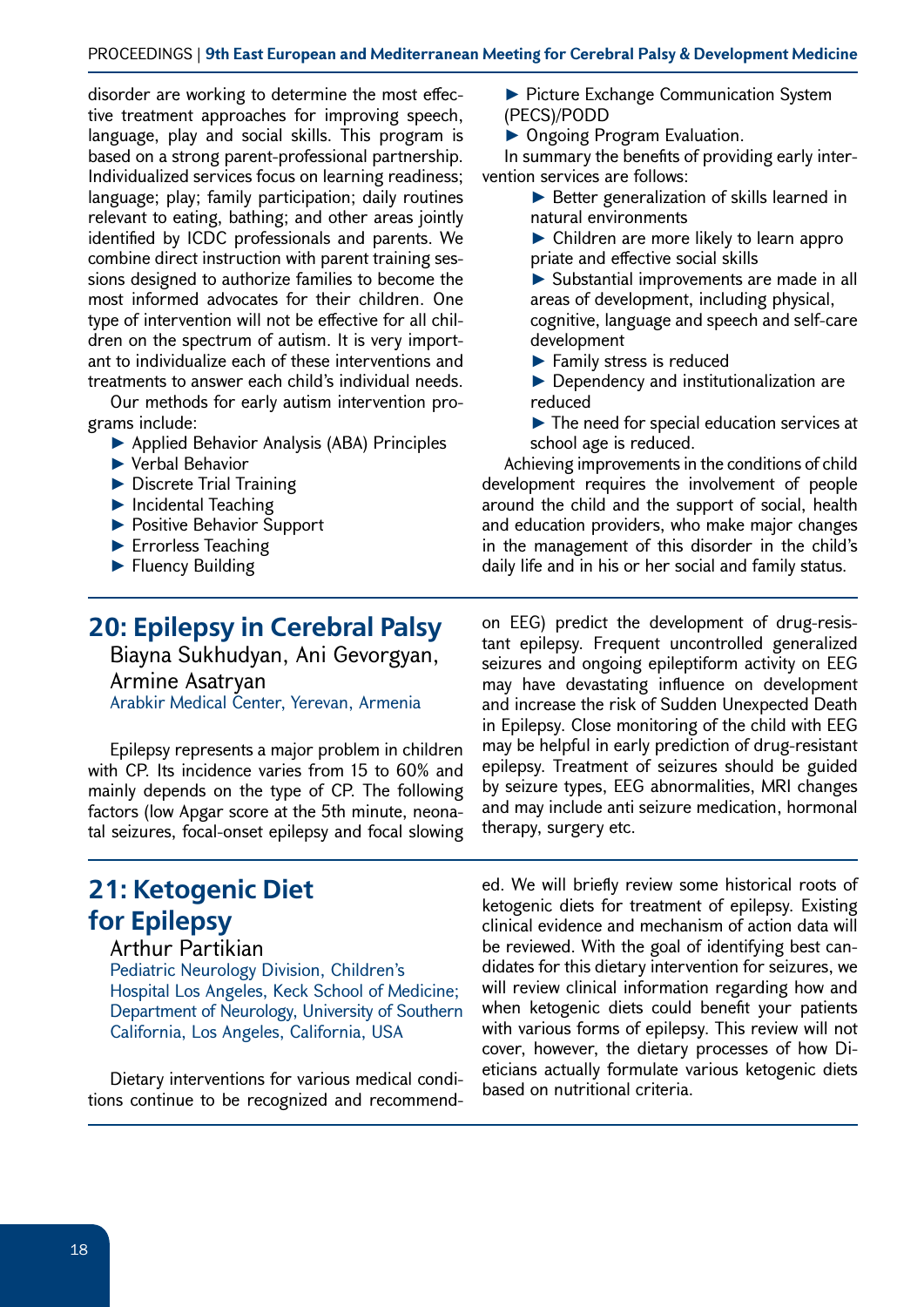# **24 June 2022 General Session**

## **22: A Win-Win Situation: Pediatric Orthopedics and Pediatric Rehabilitation**

Beat Knecht

Former Chief Physician, Rehabilitation Center of Children's Hospital, Zurich, Switzerland

Rehabilitation, medical care and treatment of a multiply handicapped child with disorders such as CP or spina bifida can be challenging and demanding. This lecture gives an insight into the work methods of the multi-professional pediatric rehabilitation team and the successful cooperation of pediatric orthopedics and pediatric rehabilitation at the University Children's Hospital Zurich. Effective rehabilitation is not the domain of any single provider or discipline. Moreover, coordinated cooperation among the various professionals working in medical rehabilitation is important. Children with various diagnoses such as crouch gait resulting from muscle imbalance or increasing hip subluxation in children with movement disorders are regularly followed in the specialized Rehab Outpatient Clinic of the Children's Hospital by rehab pediatricians and neuro-orthopedic surgeons. After an orthopedic-surgical procedure, the children are cared for and treated jointly by the rehabilitation team and the orthopedic surgeons in the inpatient setting at the Rehabilitation Centre of the Children's Hospital. The rehabilitation team, usually led by the

rehabilitation physician, consists of rehabilitation professionals from various disciplines. All work together to achieve the rehabilitation goals set on the one hand by the orthopedic surgeon and on the other hand by the patient and his parents. In order to see how this collaboration benefits the child and his family as well as the treating orthopedic surgeon, we need to have a look at how rehabilitation professionals proceed in the rehabilitation process of multiply disabled children. The health care professionals involved in the multidisciplinary treatment must fulfil basic requirements for successful cooperation in the rehabilitation process, this goes beyond their basic professional training program. They must be able to assess the patient's health condition in accordance with ICF-CY, analyze assessed data, set short and long term goals, select appropriate therapy and create a treatment plan, provide effective treatment and reassess treatment outcome. These competencies are closely combined in the so-called Rehab-Cycle, a clinical decision-making process for planning effective treatment. The application of the rehab cycle enables an oriented approach in pediatric rehabilitation. This approach considers the specific training program prescribed by the treating orthopedic surgeon as well as the expectations and needs of the patient and his or her parents. The problem- and goal-oriented approach in a holistic health care setting not only leads to a win-win situation of orthopedic surgery and rehabilitation. Even more, it leads to a high level of patient and parent satisfaction and thus to a win-win-win situation.

## **23: Clinical Diagnosis and Different Subtypes of Cerebral Palsy, Including Appropriate Diagnostic Work-Up**

#### Arthur Partikian

Pediatric Neurology Division, Children's Hospital Los Angeles, Keck School of Medicine; Department of Neurology, University of Southern California, Los Angeles, California, USA

CP represents a common phenotype caused by a

static, non-progressive cause of perinatal brain injury or genetic changes affecting the cerebral control of motor pathways. It is characterized by lifelong problems impacting movement, strength, coordination, muscle tone, reflexes, posture, and balance. With about 18 million people impacted worldwide, CP is very common and often difficult to prevent due multiple, in utero and less often peri-partum and postnatal risk factors. We will review the clinical diagnostic criteria of CP, discuss its various subtypes, and correlate expected imaging findings with these subtypes. The many comorbid conditions affecting individuals with CP will also be discussed.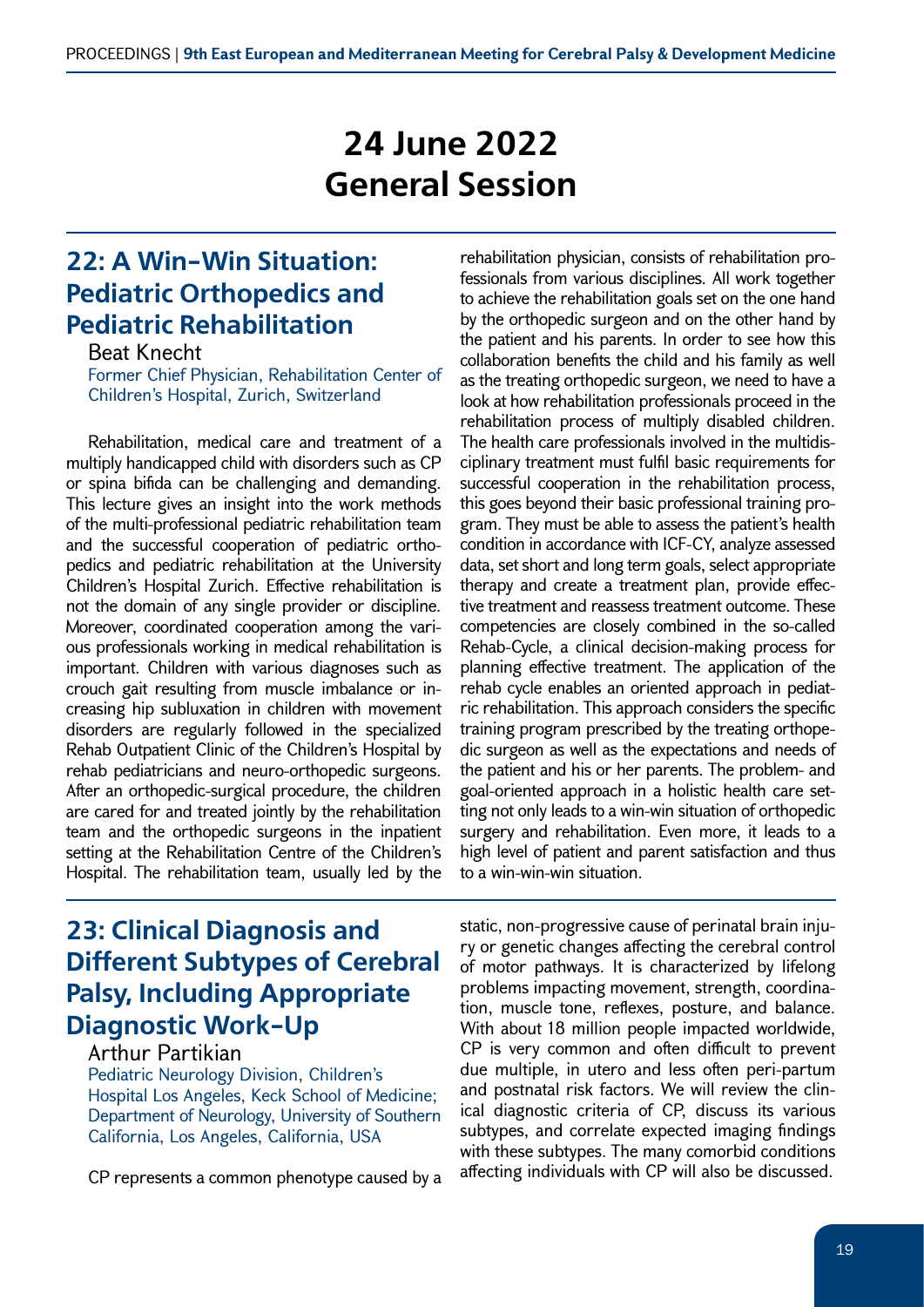#### **24: MRI Findings in Cerebral Palsy**

Antigone Papavasiliou Department of Neurosciences, Iaso Children's Hospital, Athens, Greece

Brain MRI has demonstrated diverse lesions underlying CP phenotypes in 80% of patients thus leading to the elucidation of the etiopathogenesis of CP in most of these cases. It has become the most important diagnostic step after history taking, neurological examination, classification of the subtype, and identification of associated conditions. Specific MRI patterns have been associated with CP subtype, gestational age, delivery mode and other variables. In the recently published European population-based data from the SCPE network, predominantly white and grey matter injuries (around 50% and 20% respectively) have been reported and are considered acquired. Maldevelopments were found in less than 10% of cases, whereas normal findings in a little higher percentage (11.2%). MRI patterns of children with unilateral spastic, bilateral spastic and dyskinetic CP were predominantly lesional. In addition, preterm children presented with mostly lesional patterns (85%), corresponding to the gestational age. Children with ataxic CP had more maldevelopments, miscellaneous and normal findings. As a result, understanding the etiopathogenesis of ataxic CP is not as obvious as in the case of spastic and dyskinetic CP. Normal neuroimaging was frequently present in ataxic and unclassifiable CP patients. In these patients genetic studies can be particularly helpful in the diagnosis of specific syndromes or de novo mutations. Although brain MRI is not included in the definition of CP or required for the description of the condition, it is recommended for all cases of CP and particularly those of unknown etiology. It should ideally be performed after the age of 2 years because of developing myelination. In the case of a normal MRI acquired before the 2nd year of age, it should be repeated, as mild periventricular or basal ganglia/ thalamus lesions may be missed.

#### **25: Managing Spasticity**

Freeman Miller Gait Analysis Laboratory, du Pont Institute, Wilmington, Delaware, USA

Spasticity is classically described as velocity-dependent increase in muscle tone. However, in children with CP it is usually a complicated combination of reduced motor control, movement disorder and postural deformity. Each of these can be clearly defined but are hard to separate when they are all present in the same subject. Spasticity or increased muscle tone is often identified by parents as the child's primary problem, when it is in fact providing a benefit, substituting for other impairments. As an example, a child with poor postural control and underlying movement disorder may be able to sit up, have some head control and is limited in some uncontrolled movements by the spasticity. However spasticity can have significant negative effects by causing discomfort, joint dislocations and propagating muscle contractures. The decision to treatment, therefore, should consider the whole child with specific goals beyond reducing spasticity. There are many options for reducing muscle tone;

however, none are clearly better than others. Oral medications such as diazepam or baclofen are often initial drugs used but none have shown long term benefit. Diazepam is a low risk very effective drug for short term spasticity control, such as following surgery, but after some weeks the child becomes accommodated and the drug is less effective. The same happens to oral baclofen. Focal management with botulinum injections has been heavily promoted for isolated spasticity and is most effective with the first injection and for 4-6 months. Due to recent information showing long-term muscle scarring, its use is slowly being more restricted. Global managements include dorsal rhizotomy and intrathecal baclofen. Rhizotomy is primarily restricted to high functioning GMFCS II or III children in middle childhood age with the goal in improving gait function. Recent reports have found that with 10- to 15-year follow-ups that the rhizotomy has little effect on gait function compared to a similar cohort who did not have this procedure. For children GMFCS IV and V with severe mixed spasticity and dystonia, intrathecal baclofen delivered with an implanted pump is the most effective treatment. This treatment is expensive, has a moderate rate of complications and requires careful long-term close follow up.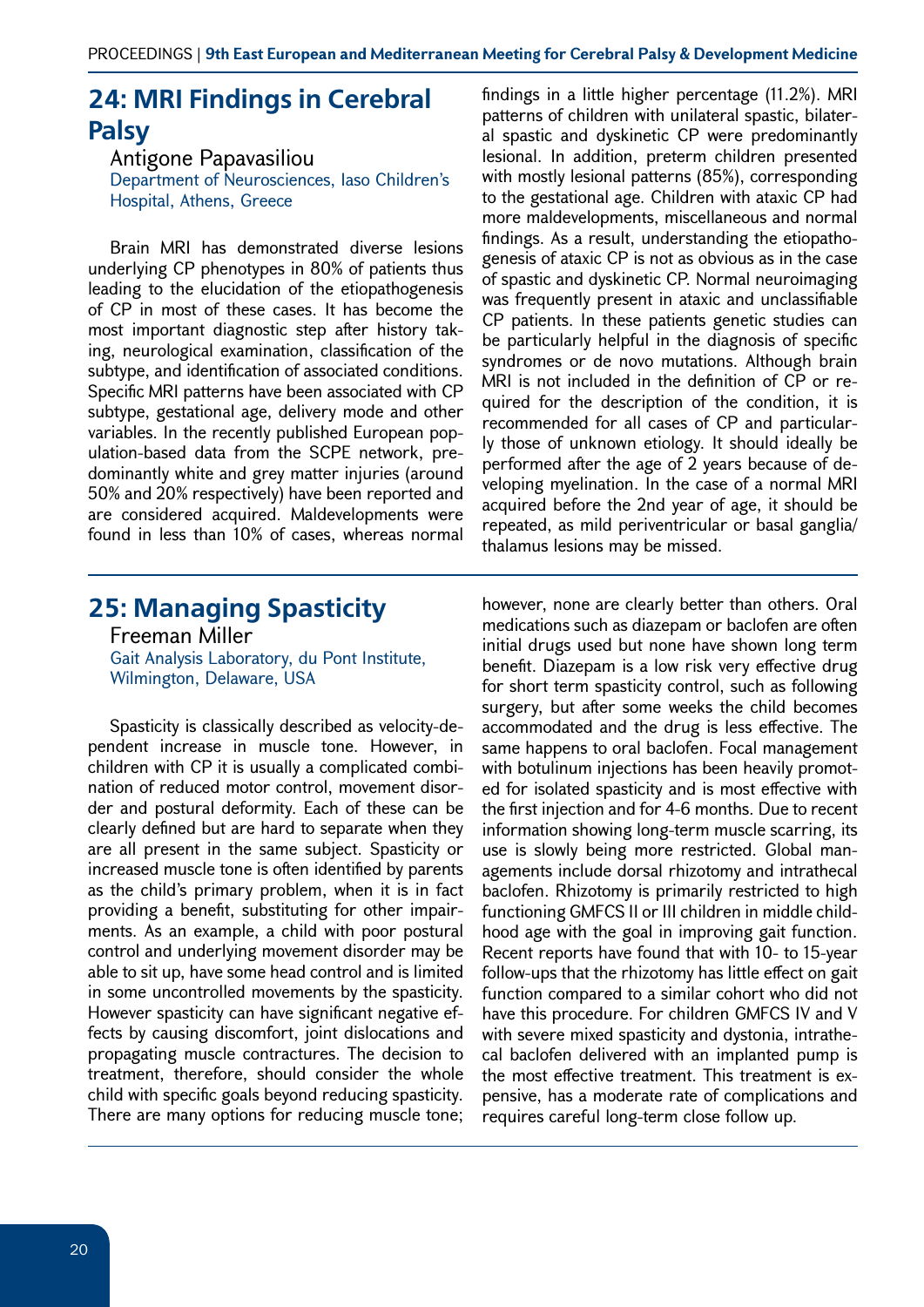# **24 June 2022 Orthopedic Parallel Sessions 1 & 2**

#### **26: Crouch Gait: Natural History and Treatment**

Freeman Miller Gait Analysis Laboratory, du Pont Institute, Wilmington, Delaware, USA

Understanding the natural history of the development of gait in the child with diplegic CP is important to be able to communicate expectations to parents and to understand the expected evolution of deformities. Our goal of treatment of the child is to maximize normal development. Children with CP tend to start walking with supportive devices between 18 and 30 months of age. The improvement in the motor function continues till 6-8 years of age for those with high function such as GMFCS I and II; but reaches an earlier plateau at age 3-5 for GMFCS IV and V. Predictability of individual outcome under age 2 is difficult but improves with improving age and clear definition of motor function is present by age 5-7 years in GMFCS I and II. Spasticity is often a major concern in the young child between ages 2-5. The natural history of spasticity has been well defined as increasing gradually from age 1 to 5, usually peaking between ages 3-5 and then slowly decreasing. For the ambulatory child, motor control and balance also tend to improved reaching a plateau in late childhood. Based on understanding of this evolving and growing neurologic system, the primary treatment for the ambulatory child with diplegia age one to 8 is physical therapy to stimulate the child's neurologic

**27: Knee Joint Contractures in Functional Cerebral Palsy Patients**

Reinald Brunner University Children's Hospital Basel, Basel, **Switzerland** 

Knee joint contractures are of major importance for the gait in patients with CP. Still, they need to be regarded in a more global context. Motor control requires sensory input and alignment of system to reach their potential. During this time a few children may develop fixed contractures of the plantar flexors or hamstrings that merit surgical correction and a few have very severe torsional deformities that limit their progress. The use of ankle foot orthosis (AFO) is useful to provide stability in stance in the young child. Specific common early impairments are planovalgus feet which maybe very severe at age 2-3 but these will all improve with improving motor function and never need surgical care in early childhood. A few children develop fixed equinus by age 5 and do merit correction to have the feet plantigrade. As children get to late childhood and early adolescence (Age 8-12) torsional deformities and knee flexion contractures are becoming stable and impairing function or getting worse. This is the ideal time for the first course of major corrections using the Single Event Multi-level Surgery (SMLS) approach in which torsional deformities and contractures should be addressed before the full adolescent growth. Most commonly this includes some combination of femoral and tibial torsion, knee flexion deformity, hamstring contracture, rectus spasticity and plantar flexor spasticity. Some child may have developed severe planovalgus in late childhood or varus that merits correction. During the adolescent growth and weight gain, some further deformities may develop especially collapse into planovalgus of the feet and a final surgical assessment and SMLS correction should be considered at skeletal maturity. Based on our recent review, diplegic gait following skeletal maturity remains stabile at least into the mid 30s.

the input data with the motor aim. This process is influenced by cognitive and psychological factors. I show how the knee joint is normally controlled. This is important to understand failures and possibilities for compensations. I further show how we can estimate the importance of clinical parameters from statical assessment in respect of knee motion during gait. The development of knee flexion during gait is briefly demonstrated as well as function and effects of especially the biarticular muscles. The goals for treatment are deduced and the principles of surgical correction at the various levels are demonstrated.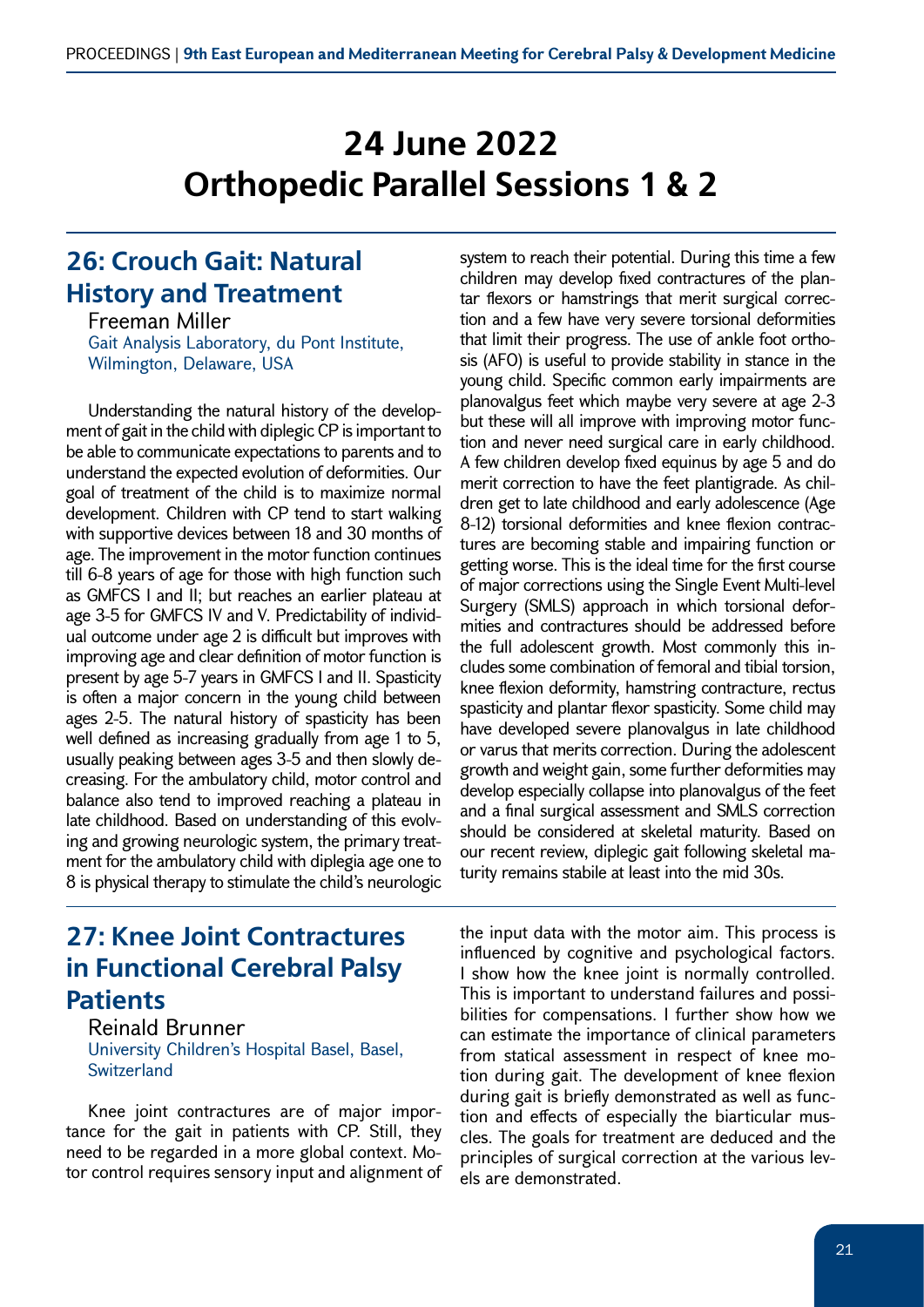## **28: Rotational Deformities in Cerebral Palsy Patients**

Michael Aiona Shriners Hospital for Children, Portland, Oregon, USA

#### **29: Patella Tendon Shortening for Knee Flexion Contractures in Cerebral Palsy Patients**

Garen Koloyan, Davit Sekoyan, Adi Mhoyan Wigmore Clinic, Yerevan, Armenia

Crouch gait and the knee flexion contracture is one of the most common conditions in patients with CP. In ambulatory patients it is characterized by increased knee flexion during the stance phase. There are different factors which contribute to this condition: tightness/shortening of hip flexors and hamstrings because of spasticity, weakness or shortening of plantar flexors, mostly of triceps muscle. Persistent crouch gait may severely affect the ambulation and cause the anterior knee pain due to increased patella-femoral compression. The treatment options could include conservative methods, especially in young children, and surgical. Physical therapy to strengthen extension mechanism for knee and special extension brace may help to decrease knee flexion contracture, but the majority of patients will need the surgical treatment. In young children and in cases of short knee flexors the hamstrings lengthening will help to correct the contracture, while in older children and adolescence the distal femoral osteotomy with patella tendon shortening is the choice of surgical interven-

## **30: Treatment of Knee Flexion Contractures in Children with Cerebral Palsy**

Torsional deformities are a component of gait deviations present in ambulatory patients with CP. An approach to assessment, management, and surgical technique options will be presented with case illustration.

tion. In cases of flexible knee flexion contracture and positive extension lag test it is indicated only patella tendon shortening, while with the fixed flexion contracture it should be combined with distal femoral extension osteotomy (with some shortening in severe cases). Clinical examination, X-rays and 3D gait analysis are very helpful in determining the cause of the knee flexion contracture and in decision making. There are several techniques of patella tendon shortening. Each of them may have its indications depending on patient's age and surgeon preference. The technique of "wrapping" the patella tendon and its shortening is more indicated in young patients. The most commonly used technique is the duplication of patella tendon with dividing it in frontal plane, shortening of posterior portion of the tendon and overlapping the anterior part of the tendon. This technique is safe and is used mostly on older patients, but still with open physis. In skeletally mature patients it is possible to use the patella tendon advancement when the tendon with its attachment to the tibial tuberosity is transferred distally. In our series of 31 patients the patella tendon shortening was performed on 56 knees for flexion contracture. In 6 cases only patella tendon shortening was used, while in 25 cases it was combined with distal femoral extension/derotation osteotomy. In 2 cases we used "wrapping" technique, in other 2 cases patella tendon advancement and in remaining 27 cases – the tendon shortening with duplicating method.

Pavel Rakhman, Oleksandr Korolkov Ukraine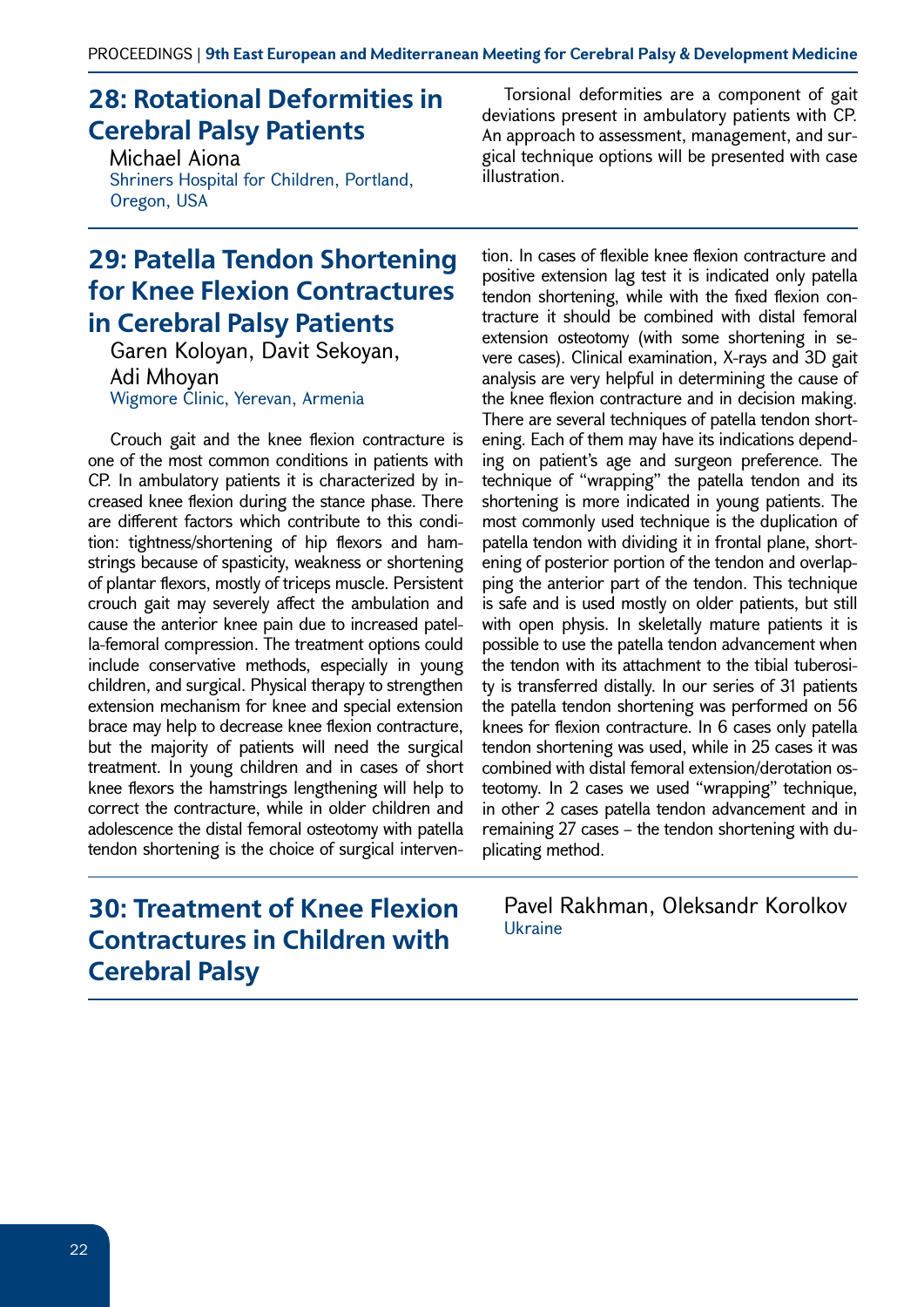## **31: Hamstring Lengthening vs. Hamstring Transfer: Long-Term Outcomes of Hamstring Surgery in Spastic Diplegia, and Comparison of Hamstring Lengthening with Hamstring Transfer**

Patrick Do, Jing Feng, Michael Sussman Shriners Hospital for Children, Portland, Oregon, USA

**Introduction:** Hamstring lengthening surgery alone (HSL), or with transfer of the semitendinosus to proximal to the knee joint (HST), has been a standard intervention, along with other indicated surgery at the hip or ankle (SEMLS), as well as P.T. and orthotics, for treatment of flexed knee gait in children with spastic diplegic cerebral palsy. However, there are few studies which provide long term outcomes following skeletal maturity, and some surgeons question the efficacy of hamstring surgery.

**Methods:** We have reviewed the clinical outcomes by physical examination and 3-D kinematics in our motion analysis laboratory for children with spastic diplegia who were treated with HSL or HST, prior to surgery, at 1 year post-operatively, and unless they had repeat surgery for this problem, at a mean of 9 years post-operatively. The entire study group consisted of 49 patients.

► 10 patients who had recurrence of knee flexion in stance and underwent repeat surgery prior to the 7-year minimum follow-up were considered for the overall failure analysis, but not for comparison of HSL with HST.

▶ 40 patients had all 3 studies

► 20 patients had hamstring intramuscular tendon lengthening

 $\blacktriangleright$  19 had hamstring lengthening + semitendinosus and gracilis transfer to the distal femur or adductor magnus tendon

**Results:** Total group outcome (HSL & HST) 49 patients

► 5 HSL & 5 HST patients had recurrence of dynamic knee flexion, and underwent re-operation, and did not have final study.

► 3 HSL and 4 HST patients had recurrence of dynamic knee flexion to greater than baseline at final follow-up seen on 3-D gait analysis, and were considered failures.

This gave a success rate of 65% overall, with a success rate of 69% in GMFCS I & II, AND 60% in GMFCS III patients.

#### **Comparison of HSL & HST:**

► Knee flexion contracture: Improved at 1 year and there was no recurrence in either group.

► Straight leg raise and popliteal angle: Improved at 1 year, and recurred to close to baseline at final f/u in both groups.

Anterior pelvic tilt: Increased to  $6^{\circ}$  at 1 year in both groups, and decreased to less than baseline at 9 years in HSL, and increased by 5° in HST.

► Maximum hip extension in early stance showed no change in either group

► Maximum knee extension in mid-stance decreased in both groups at 1 year, and remained corrected at 9 years in 16/19 HSL and 16/20 HST

#### **Discussion and conclusion:**

**1.** About 2/3 of spastic diplegia patients maintained correction of dynamic knee flexion deformity at 9 years following hamstring surgery as part of a SEMLS approach.

> a. The GMFCS I & II patients had better outcomes than GMFCS III

**2.** There appears to be no increased benefit of transfer of the semitendinosus to a simple lengthening of the hamstrings for flexed knee gait.

> a. Long term correction of dynamic knee flexion was similar.

b. There was no loss of hip extension in either group.

Pelvic tilt increased slightly in the HST group and remained at baseline for the HSL group at 9 years postoperative.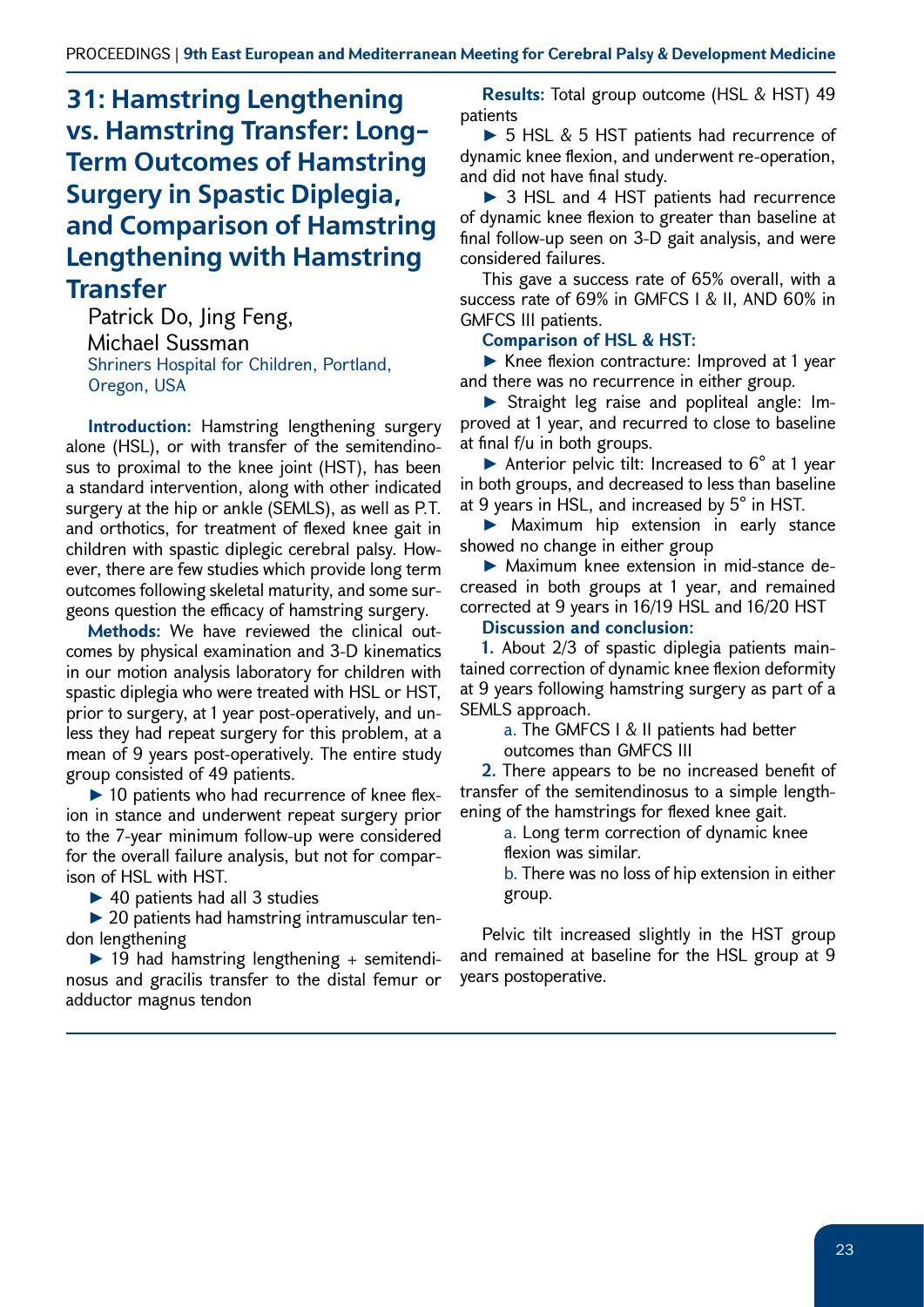## **32: Long-term Outcome of Bilateral Cerebral Palsy Patients Treated with**

#### **Hamstrings Lengthening**

Bidzina Kanashvili,<sup>1</sup> Freeman Miller,<sup>2</sup> Chris Church,<sup>3</sup> John Henley,<sup>3</sup> Timothy Niiler<sup>3</sup> 1 Iashvili Children's Central Hospital, Tbilisi, Georgia; 2 Gait Analysis Laboratory, du Pont Institute, Wilmington, Delaware, USA; 3Department of Orthopedics, Nemours Children's Hospital, Wilmington, Delaware, USA

**Purpose:** Define the factors that impact outcome at maturity in flexed knee gait pattern in children with bilateral CP who had hamstring lengthening. The goal is to define early parameters which are predictive of knee posture at skeletal maturity.

**Methods:** This retrospective longitudinal observational study used instrumented gait analysis (GA) before age 8 and after age 15 in children with bilateral CP who were treated at a single clinicduring their whole childhood and adolescence. Bilateral CP is defined by having abnormal muscle tone or motor control present in both lower limbs. The primary variables for categorizing the position of the knee were mean knee flexion in stance phase and knee flexion at foot contact. Secondary variables included stance phase maximum and minimum knee flexion, ankle dorsiflexion and pelvic tilt.

**Results:** This study included 97 children with 194 Lower Limbs (LL). There were 55% males and 45% females. Mean age at the first GA was 6.0 years old (SD 1.2) and age at the final IGA was 19.8 years old (SD: 4.9). The mean follow up time was 13.8 years (SD: 4.9). Average GMFM-D at follow up was 72% (SD 20%) Mean knee flexion in stance phase initially was 26.9° (SD: 14.3°) and at final follow-up was 27.1° (SD 11.3°). Knee flexion at foot contact initially was 37.4° (SD 14.6 $^{\circ}$ ) and significantly different (p<0.00001) at follow up at 29.7° (SD 10.1°). Average ankle dorsiflex-

ion in stance initially was 0.2° (SD 11.0°) and at follow up was 9.2° (SD 5.4°) (p<0.00001). Maximum stance knee flexion initially was 48.2° (SD 11.6°) and not significantly different at follow-up of 43.8° (SD 9.4°). Minimum stance knee flexion initially was 15° (SD 14.8°) and not significantly differentat follow-up at 18.0° (SD 11.9°). Average pelvic tilt was not significantly different from the initial 18.7° to the final at 18.4°. Fixed knee flexion contracture initially was 3.5° (SD 7.0°) and was not significantly different at 3.7° (SD 8.2°) at follow-up. GDI mean initially was 63.1 (SD: 13.8) and was significantly different at final follow-up at 76.1° (SD 13.3°) (p<0.00001). Single HS lengthening was completed in 76 limbs (39%) and multiple (2 or more) times in 90 limbs (47%) while 28 limbs (14%) had no HS lengthening. This cohort had 835 other procedures in addition to the hamstring lengthenings. The data was analyzed with the goal of determining factors which predict improvement from the initial evaluation to the final magnitude of flexed knee gait in this cohort. The analysis used multiple linear regression modeling. The factors from the initial evaluation which correlated with improvement in the final flexed knee posture were high initial evaluation knee flexion at foot contact on both ipsilateral and contralateral sides, contralateral maximum knee flexion, and contralateral hamstring lengthening. Male gender was the only factor predicting poorer outcome.

**Conclusion:** In this study cohort of children with bilateral CP followed at one clinic through childhood until skeletal maturity in which every child had at least one hamstring lengthening indicating a diagnosis of flexed gait posture, there was no change in mean knee flexion in stance. However, there was improvement in knee flexion at foot contact, ankle dorsiflexion and GDI with no change in pelvic tilt. Children with more severe flexed knee posture at the childhood evaluation had the most improvement at maturity. Male gender was predictive of less improvement compared to female gender. These finding suggests that milder cases likely had less aggressive treatment, on average childhood knee posture can be maintained into skeletal maturity, and we need to be especially vigilant in monitoring knee posture in boys.

## **33: Equinovalgus Deformities in Children with Cerebral Palsy**

#### Vahe Yavryan Arabkir Medical Center, Yerevan, Armenia

Equinovalgus deformity is one of the most common deformities of the foot in CP, especially in patients with bilateral involvement. The equinovalgus and planovagus deformity is usually consequence of wrong loading on the lower limb and impaired biomechanics. This also can be caused by muscle imbalance. These deformations bring to lever arm dysfunction which triggers self-impairment process and worsens the loading on the feet. The treatment includes conservative and surgical methods, which follow each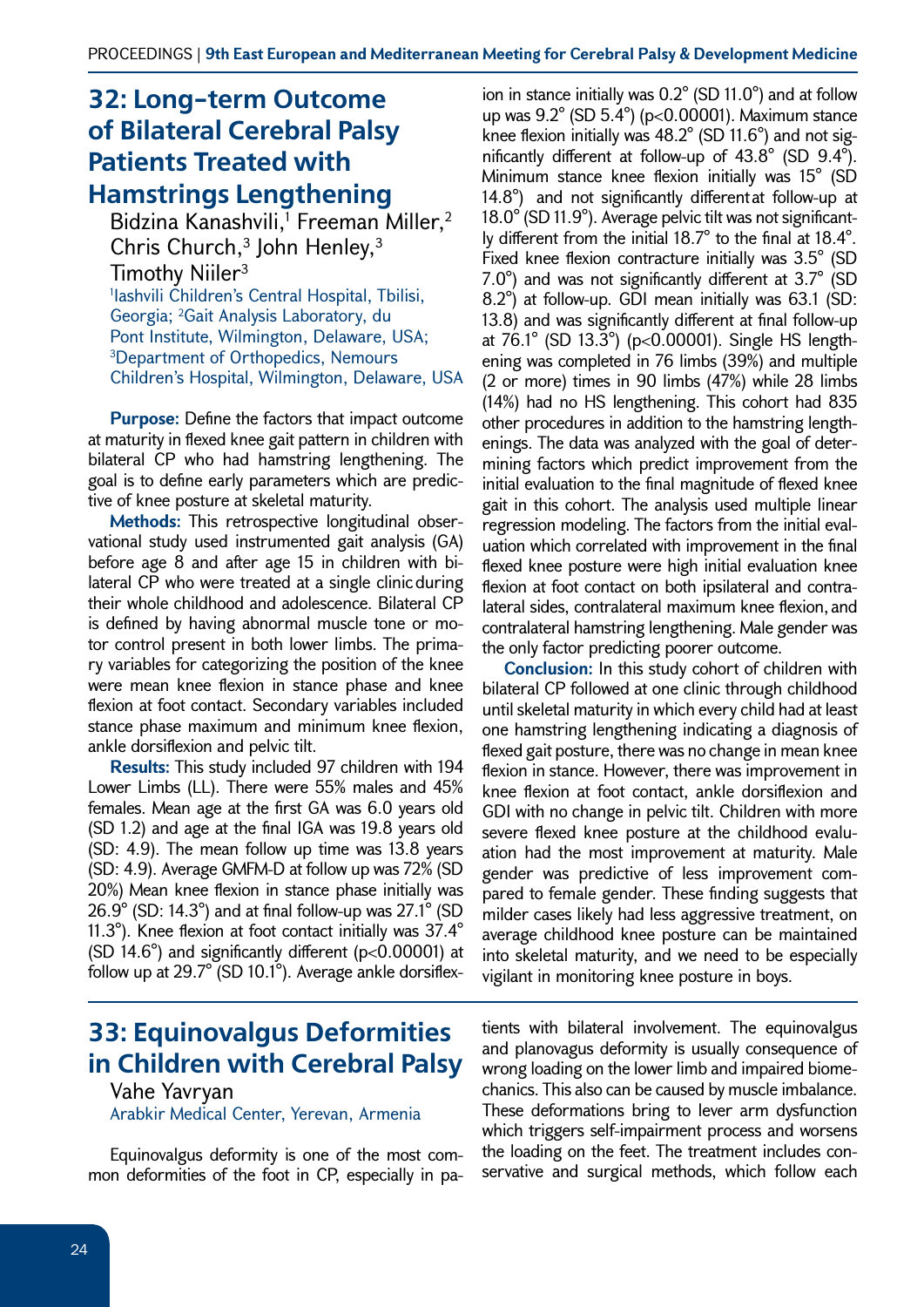other. First, it begins with orthosis, which protect the foot from extreme deformations, and correct modifications may be adequate to prevent or to compensate such deformity. We can see the effects during gait analysis like decreasing crouch gait. If conservative measures are no longer effective, surgical treatment may be considered. Or if there is a significant deformity and the patient has conflict with wearing orthotic devices, surgery is indicated. For correction of valgus

## **34: Treatment of Equino-Varus Deformities in Cerebral Palsy Children**

Davit Sekoyan Wigmore Clinic, Yerevan, Armenia

One of the most common deformities in the patient with CP particularly in hemiplegic ones is equinus and varus deformities of the foot. The cause of deformities is muscle function disbalance, spasticity, abnormal sensation and proprioception. The deformities can develop separately and in combination. The treatment starts from conservative methods as rehabilitation, serial casting, Botulinum Toxin injections and different combinations of listed above. The next goal of the treatment is prevention of deformities, which is possible due to wearing orthosis. Only after the conservative treatment options are exhausted,

#### **35: Braces for Foot Deformities**

Reinald Brunner University Children's Hospital Basel, Basel, Switzerland

The various principle types of braces are presented and the indication discussed. Positional braces, although most commonly used, have no proven effect. Corrective braces may be indicated to improve the

deformity bone procedures are the most effective and the surgery is the only predictable alternative for full and lasting correction. Surgical options are subtalar extra-articular arthrodesis, calcaneocuboid joint fusion lengthening, talonavicular fusion, different tendon lengthenings and combinations of all the above. As the final solutions for rigid and vastly deformed feet the triple arthrodesis is the last choice of surgical correction.

the surgical treatment is indicated. The mechanism of equinus deformities is shortening of Achilles tendon. Many different methods are described and are in use for heel cord lengthening. Each of them has its advantages and disadvantages though the aim of them is the same – lengthening of the tendon. Some of the authors suggest shortening the Tibialis anterior tendon for resolving drop foot after Achilles tendon lengthening. For varus deformity, the most effective and widespread surgical correction method is split tibialis anterior tendon transfer to the cuboid bone. This procedure allows rebalancing the forces around ankle joint. It is common to see this deformation in combination with equinus deformity, and the solution is combination of operations described above. The surgical solution of these problems is effective and improves the patient gait a lot. However, it is important to avoid overcorrection, as this can bring the patient into instability and irrevocable deterioration and crouch gait.

range of motion of a joint or muscle length. Both are uncritical considering biomechanics of construction. Functional braces in contrast cannot correct structural deformities but are widely used for the prevention of deformities, for providing stability, and for the substitution of lacking muscle activity. The construction depends on the occurrence of the deformity (stance or swing phase). Biomechanics are essential. The embedding for controlling the foot and the biomechanical principles and construction errors are explained in detail.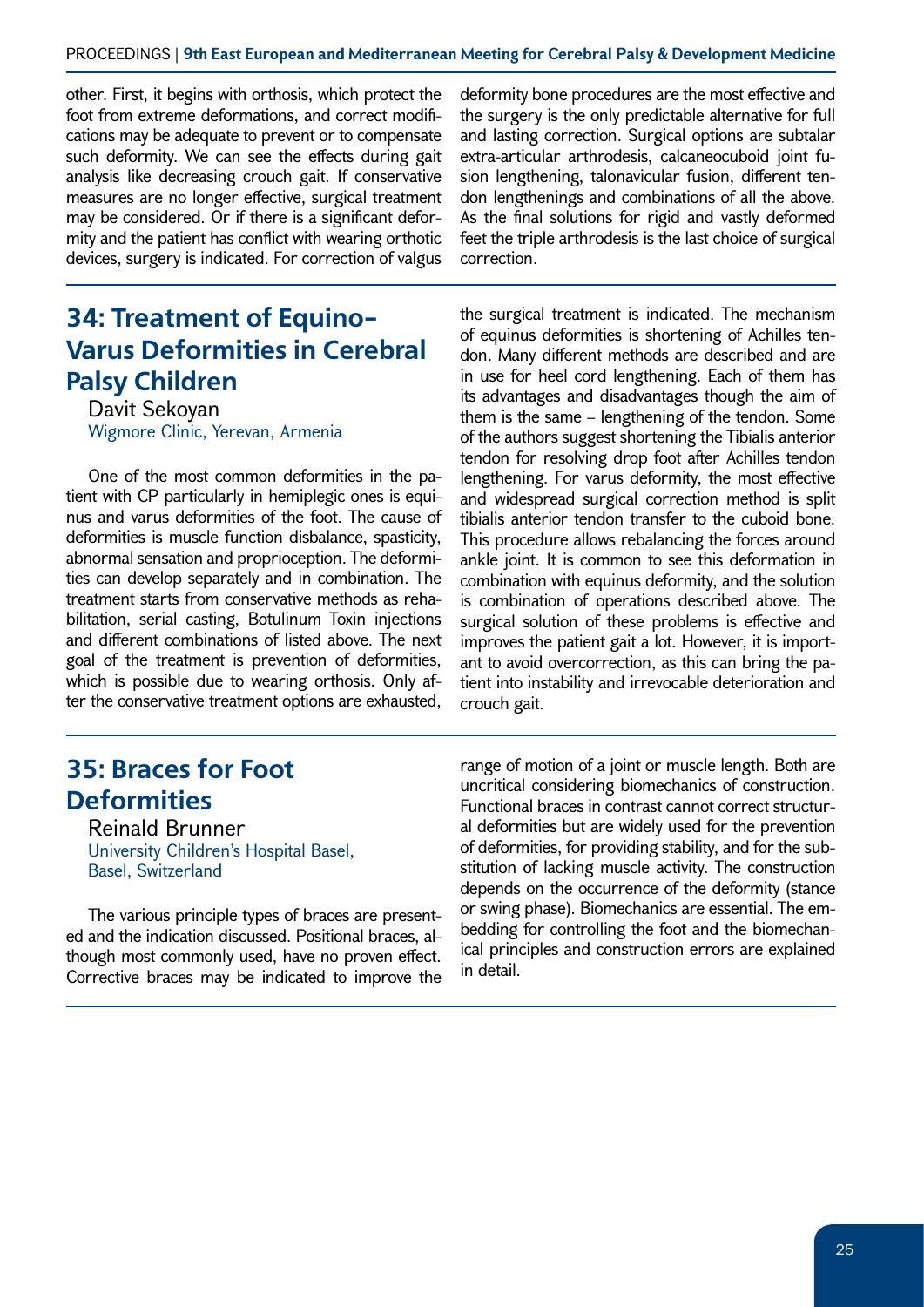# **24 JUNE 2022 Rehabilitation Parallel Sessions 1 & 2**

#### **36: Understanding Global Developmental Delay**

Tamar Nazerian Chorbadjian Kaiser Permanente, Southern California Permanente Medical Group, Baldwin Park, California, USA

The first 5 years of a child's life are the most critical in terms of growth and development. Ninety five percent of a child's brain development is completed by the time the child completes its fifth year of life. Many studies have shown that early childhood brain development has a lifelong impact. Given this intensive period of growth, it is discouraged to make final conclusions regarding adaptive and cognitive functioning abilities, amongst other developmental domains. Global Developmental Delay (GDD) is a term coined in the DSM 5 to explain developmental disabilities in children who are under 5 years of age. The DSM (Diagnostic & Statistical Manual), 5th Edition serves as a universal authority for psychiatric diagnoses in many countries across North America, South America, Australia, and many European countries. Developmental domains that are assessed while making a diagnosis include: gross or fine motor skills, speech/language abilities, cognition, social/personal skills, and activities of daily living/adaptive skills. GDD is used for children who have developmental delays across at least 2 or more developmental domains (delay defined as at least 2 standard deviations below the mean in stan-

dardized tests) and is reserved for children under 5 years of age who are not able to undergo clinical testing for cognitive functioning and fail to meet particular benchmarks in intellectual functioning clinically. GDD is deemed a temporary diagnosis that warrants intervention and support. The true functioning abilities of a child are assessed again, soonest at age 5 years of age or later, to ensure proper diagnosis and treatment supports for the child and family, as needed. Many children with GDD will end up with a diagnosis of Intellectual Disability in the future, but some do not, especially those that receive early identification services. Global Developmental Delay is typically diagnosed by a specialist such as a trained pediatrician, a developmental-behavioral pediatrician, a child psychologist, or a developmental psychologist. The differential diagnosis often includes developmental delays in different domains, Autism, genetic condition, etc. Investigating for GDD includes a thorough history and physical examination, audiology assessment, ophthalmologic or optometric evaluation, and EEG if seizures are suspected. It is important to note that developmental insults can occur prenatally, perinatally, or postnatally. Depending on the period of insult the cause of the GDD can vary. Prenatally we consider genetic or metabolic concerns, central nervous system malformations, teratogens, toxins, illicit drug use by mother, or infections. Perinatally, things to consider include neonatal asphyxia, prematurity, or other neonatal complications. Postnatally, GDD can be caused by infections, neglect, trauma, or toxins. Sometimes there may not be an identified cause.

### **37: Robotic Facilitation of the Post-Surgery Gait Rehabilitation in Cerebral Palsy**

Marek Jozwiak, Oliwia Sliwiana, Karolina Pilaczynska, Beata Adamczak Department of Pediatric Orthopedic and Traumatology, Robotic Pediatric Rehabilitation Center, W. Dega Orthopedic and Rehabilitation University Hospital, Poznan University of Medical Science, Poznan, Poland

**Background:** There is a wide interest in robot assisted therapy (RAT) in CP children observed in the literature. The goal of the presentation is to assess the effectiveness of RAT in gait related goals achievement in short follow-up and its sustainability in half a year period. The analysis of the demographic, function and previous surgery influence on obtained results was presented.

**Patients and methods:** 374 CP patients 5-21 y.o. with GMFCS I-IV have been included to the study. All underwent one rehabilitation session for 10 days with exoskeletons and distal -effectors gait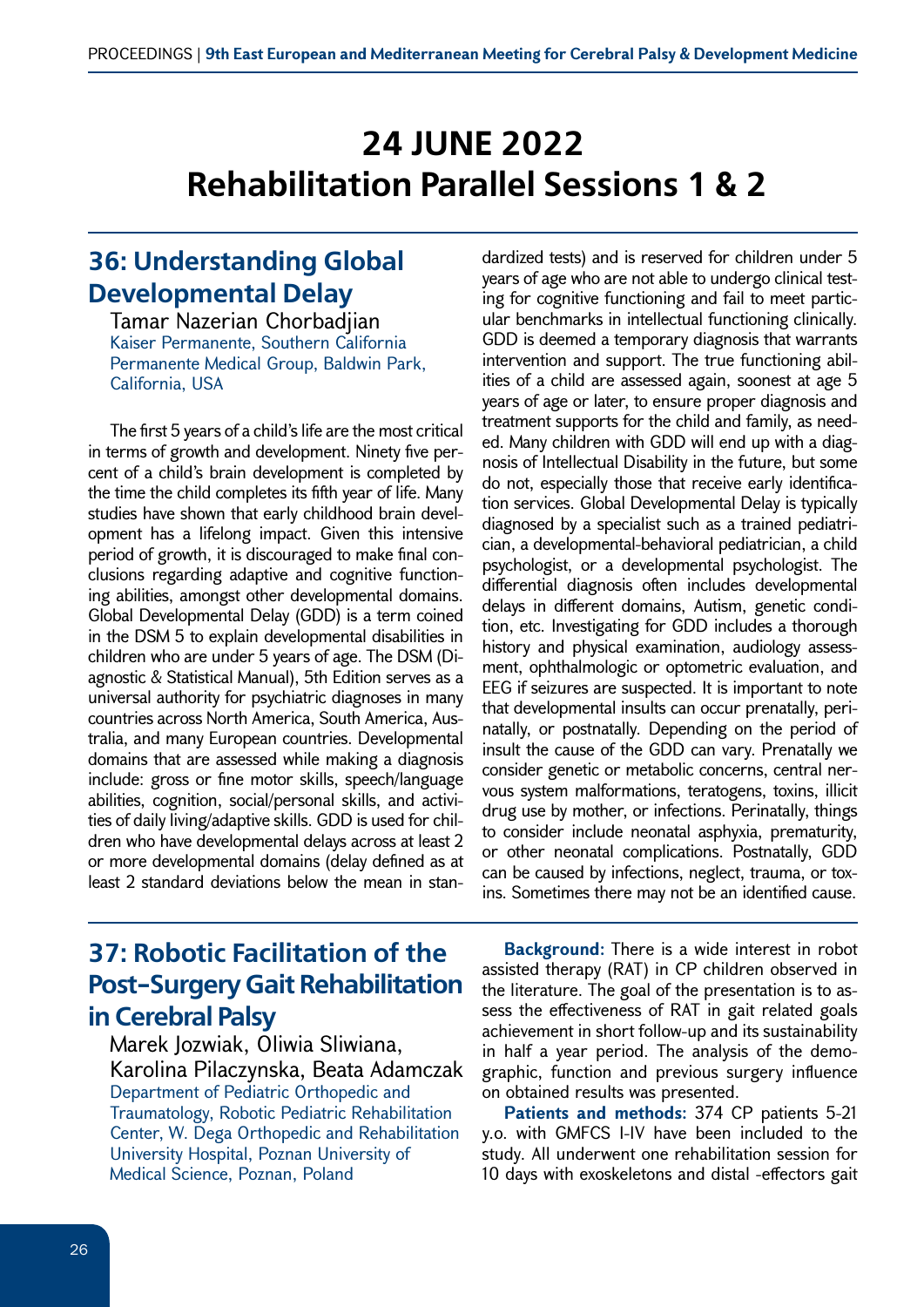training. The Goal Attainment Scale (GAS) rating was collected just after intervention (short-FU) and at 6 month (long-FU). The obtained results dependence on: age, gender, GMFCS, previous orthopedic surgery and initial GMFM were analyzed.

**Results:** The total number of 263 patients were included to the study. The initially established goals of RAT at short-FU and 245 patients (65, 51%) at long-FU were obtained. There was no difference in GAS rank between operated  $(N= 135)$  and no-operated pts.( $N = 128$ ) ( $p < 0.05$ ) after RAT both in short and long-FU. The similar results were observed for

## **38: Motor Learning and Mirror Neuron System: Practical Applications to Improve the Manual Activity and the Gait for Pediatric Physiotherapy**

Anna Anzani,<sup>1</sup> Marielle Anne Madeleine Audoux2 1 Child Neuropsychiatry Unit, ASST dei Sette Laghi, Varese, Italy; 2Functional Recovery

Rehabilitation Unit, ASST dei Sette Laghi, Varese, Italy

**Introduction:** One of the biggest problems afflicting children with CP is autonomy, functionality and velocity of the gait performance. A systematic review on interventions for children with CP founds that context-focused therapy, goal-directed/ functional training, occupational therapy following botulinum toxin injection, and home programs improve motor activity performance and/or selfcare. Recent discoveries in the neuroscientific field of motor cognition favored the development of a novel approach for the treatment: the Action Observation Therapy (AOT). However, further well-designed, larger controlled trials were suggested to determine the most suitable type of AOT particularly in children. AOT capitalizes on the effects of action observation on mirroring mechanisms and on motor learning, which are already active early in development. fMRI study has explored the cortical reorganization following the AOT, showing an increased activation of premotor and parietal areas; both areas are involved in motor representation and are included in the human mirror system. The µ-frequency band of the EEG is of particular relevance for the evaluation of AOT effects. Its suppression at central electrode sites is considered

GMFCS and input GMFM score. For no-operated children the younger (up to 15 y.o) were better therapy responders ,achieved their goals faster, the stability of that achievements were stronger ( $p<0.01$ ). The score of short-FU for boys was higher than for girls ( $p<0.01$ ), but the results sustainability was the same (p<0.05).

**Conclusion:** This large cohort prospective study provides the evidence that RAT in gait related purposes is effective for children with CP, with higher success rate for patients under 15.

as an index of neural activation of the underlying sensorimotor cortex. The preliminary findings of a crossover pilot study, suggest that AOT may affect upper limb motor recovery in children with CP and modulate the activation of sensorimotor areas, offering a potential neurophysiological correlate to support the clinical utility of AOT. While AOT in stroke patients is used to recall the memory of the correct movement by action recognition AOT in the child has the aim to stimulate the Mirror Neuron System for motor learning. Given that the child with CP has never experienced what means walking the AOT have to consider the assessment and the training of the preliminary competences of locomotion. Learning manual abilities requires attention in a more explicit way. The working memory supports explicit learning by retaining, recalling, and manipulating task-relevant information over short periods of time. Postural and sway activities get probably learn in a more implicit way. Level of attention and mirroring processes could be enhanced with models more similar to the observer, approximately the same age. Furthermore proposing playful activities, of duration calibrated to the attention abilities of the child could help to keep high levels of interest and motivation, facilitating motor learning.

**Aims:** Taking inspiration from the latest scientific findings a clinical study has investigated the possible effect of video AOT on gait performance in three children with CP at the Child Neuropsychiatry Unit, ASST dei Sette Laghi, Varese, Italy.

**Methods and Participants:** A case series multi-baseline design (ABA design) was used. Inclusion criteria were: aged 12 to 18; walks without restrictions (level II of Palisano's classification); able to understand the tasks and researchers' instructions. Children who underwent orthopaedic surgery or Botox injection in lower extremity within 6 months were excluded Three children with CP were conveniently enrolled and assessed 4 time: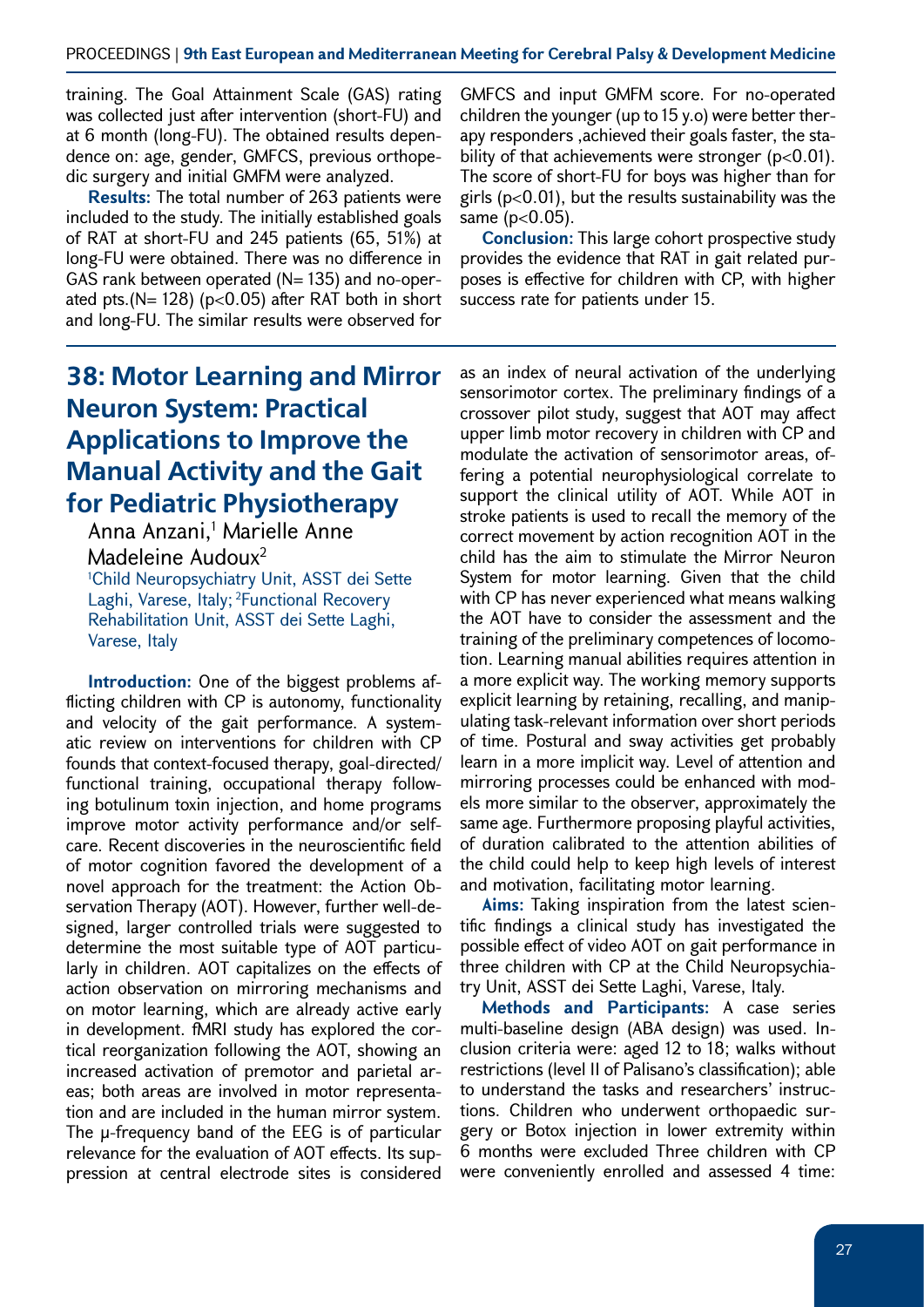one-month (T0) and just before (T1) treatment, immediately after treatment (T2), and 2-months follow up (T3). Main outcome measure was the Edinburgh Visual Gait Score (EVGS). MCID is calculated of 2.4, given that the EVGS correlates closely with the Gait Profile Score GPS and both scores correlate with GMFCS level secondary outcomes were range-of-motion), 6-minute Walking Test, and Goal Attainment Scale.

**Results:** All the 3 children showed an improvement in gait higher than the MCID (range: 6 to

#### **39: The Rehabilitation Management of Neuromuscular Diseases**

Laura Movsisyan Armenak and Anna Tadevosean's Medical Center, Kosh, Armenia

Progressive acquired or hereditary neuromuscular diseases (NMD) are disorders caused by an abnormality of any component of the lower motor neuron-anterior horn cell, peripheral nerve, neuromuscular junction (presynaptic or postsynaptic region), or muscle ultimately lead to progressive loss of functional muscle fiber over time, which may lead to progressive weakness, decreased endurance, limb contractures, spinal deformity, body composition changes, decrease in mobility, decrease pulmonary function and occasionally cardiac impairment. Genetic defects causing CNS structural protein alterations may lead to intellectual impairment. These diseases affect children and adults with variable onset over the life span and they are progressive with variable severity and rates of progression.

Appropriate rehabilitation management of NMD requires an accurate diagnosis. All diagnostic infor-

#### **40: Feeding Assessment in Cerebral Palsy**

Maurit Beeri, $^1$  Judith Blinder $^2$ 1 Director General, Alyn Hospital Pediatric and Adolescent Rehabilitation Center, Jerusalem, Israel; 2 Director of Speech and Language Department, Alyn Hospital Pediatric and Adolescent Rehabilitation Center, Jerusalem, Israel

Children with CP are at an increased risk of having developmental feeding challenges. Posture, spasticity, oral-motor dysfunction, respiratory and

15 points). The trend showed a slight worsening at follow up although lower than MCID.

**Conclusion:** Our findings offer interesting insights for clinicians when planning AOT intervention in children, and for researcher to design future studies. A new type of innovative therapy, such as the AOT with an ICT platform, has recently been proposed directly at patients' home. Telerehabilitation and eHealth provide a promising approach to deliver telemonitored home programs for a large number of participants at a relatively low cost.

mation needs to be interpreted, not in isolation, but within the context of relevant historical information, family history, physical examination findings, laboratory data, molecular diagnostic studies, electrophysiological findings, and pathologic information, if obtained. The skilled synthesis of all information may provide the patient and family with 1-precise diagnosis 2-prognostic information, 3-anticipatory guidance for the near future

Rehabilitation approach directed at improving impairment, and/or resultant disability may substantially improve the quality of life and community integration of children with NMD. The discussion emphasizes general principles in the rehabilitation management of childhood NMD with several specific conditions used to illustrate key concepts: such as Exercises in NMDs, management of limb contractures and deformity, bracing/orthotic and surgical management of limb deformity, Management of spinal deformity, provision of functional mobility, pulmonary and cardiac complications management, nutrition management. In this presentation we will discuss a management of the most common Childhood Neuromuscular Diseases on the example of Duchenne muscular dystrophy (DMD) and Spinal Muscular Atrophy (SMA).

gastrointestinal issues combine to create a multi-faceted functional problem of nutrition, hydration, independence and participation. Difficulties include dysphagia and inefficient, prolonged meals which may lead to undernutrition, poor growth and recurrent pulmonary infections threatening health and developmental potential. In order to prescribe appropriate treatment and feeding guidelines, it is important to be able to correctly evaluate the safety and efficacy of oral feeding. We will describe the validated scales available and specifically introduce the Eating and Drinking Ability Classification System for Individuals with CP (EDACS) which is valid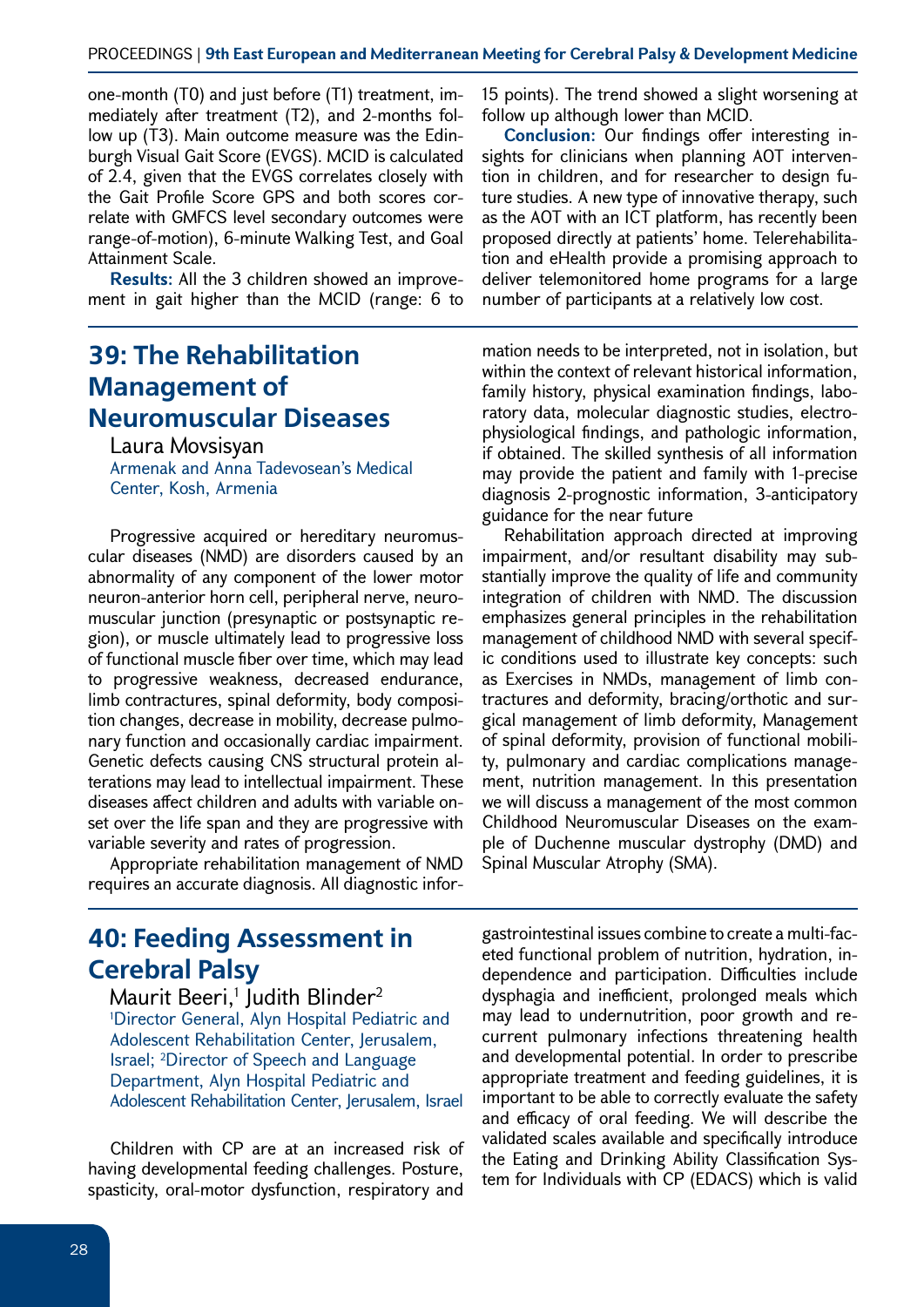#### PROCEEDINGS | **9th East European and Mediterranean Meeting for Cerebral Palsy & Development Medicine**

for use with children and adults with CP from 3 years of age as well as the newly published MiniE-DACS for children aged 18 months to 3 years of age. It describes 5 simple actions to evaluate levels of both feeding efficiency and safety, as well as the degree of dependence on a caregiver. The EDACS is comparable to other useful scales in CP evaluation (such as the GMFCS, MACS and CFCS). We will also present the IDDSI – International Dysphagia Diet Standardization Initiative scale for textures as a tool to standardize the description of various foods. We will present the tools and briefly describe the process of translating, validating, and educat-

ing the Israeli pediatric rehabilitation and developmental medicine professionals in implementing the scale through our experience at the Alyn Hospital Rehabilitation Center's Feeding Rehabilitation Clinic, which has seen over 1700 patients and provides training to professionals through the Health, Welfare and Education Ministries. At the conclusion of the session, the attendees will be familiar with the scales and have a suggested frame of introducing it into their own systems. We believe that a comprehensive and unified scale will help assess the needs, help guide care and provide the basis for further research.

#### **41: Predicting Pediatric Powered Mobility Intervention across a Range of Abilities**

Naomi Gefen,<sup>1</sup> Amihai Rigbi,<sup>2</sup> Patrice L. (Tamar) Weiss<sup>3</sup> 1 Deputy Director General, Alyn Hospital, Jerusalem, Israel; 2 Doctoral candidate, Department of Occupational Therapy, University of Haifa, Haifa, Israel; Faculty of Education, Beit Berl College, Kfar-Sava, Israel; <sup>3</sup>Department of Occupational Therapy, University of Haifa, Haifa, Israel

**Learning objectives:** Upon completion of this session the participants will be able to:

**1.** Discuss the importance of powered mobility for children

**2.** Identify variables that predict powered mobility proficiency

**3.** Recognize children that could benefit from additional practice time.

**Background:** Children with physical disabilities may have mobility challenges and be referred to powered mobility as an option for independent mobility. Being able to control a powered wheelchair is a complex skill and ample practice is needed. Some children are able to master the skill while others struggle to gain control and drive in a safe manner.

**Goal:** To identify variables that can predict which children and young adults become proficient powered wheelchair drivers.

**Method:** Participants included 80 children and young adults (42 males, 38 females) with neuromuscular disease, CP, and spinal cord injury (mean age: 10y 2mo, SD: 5y 1mo) who completed the Alyn Hospital "Powered Mobility Lending Program" from 2009 to 2016. Data were collected and compared prior to and following participation in the lending program and powered mobility levels were determined by the Israeli Ministry of Health (MOH) Powered Mobility Proficiency Test. Multivariate logistic regression analysis followed by a bootstrapping procedure that was based on 1000 samples were used to determine if the variables were predictive of success on the MOH Test.

**Results:** Significant variables for predicting success were identified: manual wheelchair propulsion, go-stop voluntarily upon request, and using a joystick. The model was able to correctly identify 80% of the children.

**Interpretation:** Children and young adults with the ability to go-stop upon request, propel a manual wheelchair short distances, and use a joystick to activate the powered wheelchair had a higher chance to become proficient. Children that used alternative access modes needed additional practice time in the prospect of obtaining proficiency.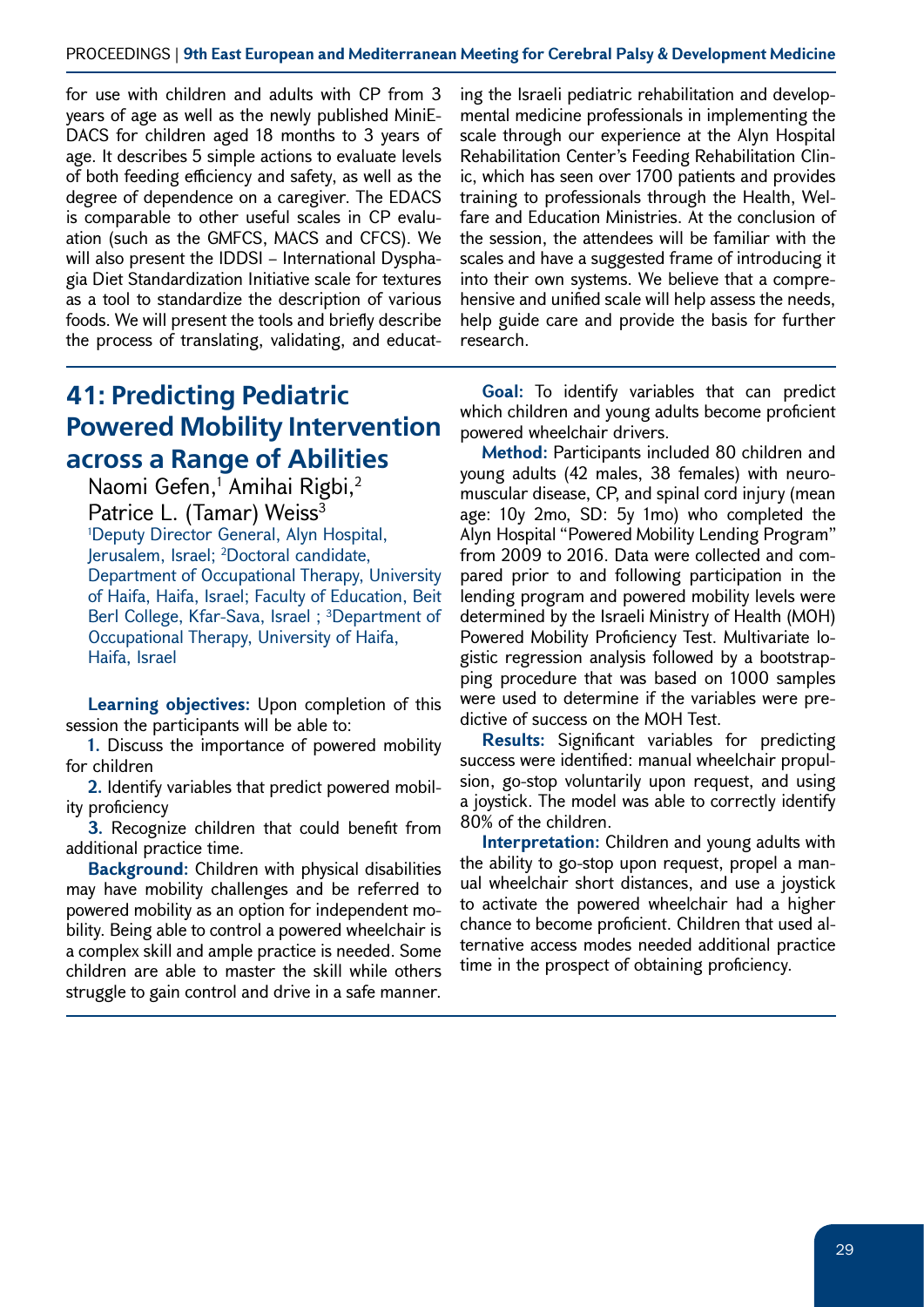#### **42: A New Pediatric Powered Mobility Assessment 3PM: Progression of Pediatric Powered Mobility**

Naomi Gefen,<sup>1</sup> Lori Rosenberg<sup>2</sup> 1 Alyn Hospital, The Helmsley Pediatric & Adolescent Rehabilitation Research Center, Jerusalem, Israel; 2 School of Occupational Therapy, Hebrew University of Jerusalem, Israel

**Aim:** Children with CP with mobility limitations often have less opportunity for development; powered mobility (PM) is therefore important for independent mobility as well as development. Field and Livingstone (2018) describe children's driving ability in three stages; exploratory, operational and functional. An assessment according to these stages facilitate individual tailored interventions. The aim of this research was to develop a tool to assess progression of powered mobility skills for children within the framework of the three driving stages and to determine the tool's psychometric properties.

**Experimental design:** A three-phase, mixed-method design.

**Methodology:** Phase I) conceptualization based on international specialists' input through a focus group or interview to generate initial items; Phase II) tool development using a two-round Delphi survey and Phase III) evaluation of psychometric properties from eight video recordings of children

with CP (Gross Motor Function Classification Scale III-V). Internal consistency of the Pediatric Powered Mobility (3PM) was assessed as were its interrater reliability and convergent validity in comparison to the Powered Mobility Program, Assessment of Learning Powered Mobility tool, Powered Mobility Proficiency test.

**Data collection:** Qualitative data were collected from the 24 specialists that participated in the focus group or interviews with 21 responses to the first Delphi round and 13 responses the second Delphi round. The quantitative data for reliability and validity of the new assessment was obtained by viewing video recordings of 8 children which 10 therapists rated.

**Results:** Content from experts led to the development of the first 3PM version (19 demographic and 61 driving skill items). This version was distilled to 14 demographic and 41 driving skill items through the Delphi rounds. The final version of the 3PM, following Field and Livingstone's three driving stages, includes 14 demographic items, 10 exploratory items, 17 operational items and 14 functional items. Internal consistency was excellent (Cronbach alpha= 0.96) as was the interrater reliability (ICC=0.96, 95% confidence interval =  $0.95$ -0.96). Pearson correlation coefficients between the 3PM and other assessments demonstrated good convergent validity.

**Conclusions:** The 3PM, created through international collaboration, has excellent psychometric values as a valid measure that can be used reliably to assess children's powered mobility skills.

#### **43: Power Fun: A Novel Powered Mobility Intervention for Children with Complex Disabilities**

Lori Rosenberg, Yafit Gilboa, Adina Maeir School of Occupational Therapy, Hebrew University of Jerusalem, Israel

**Aim:** Powered mobility (PM) can allow independent locomotion for children with severe CP, enabling engagement in life experiences and development. However, limitations can make leaning PM difficult. Power Fun, an intensive, therapeutic, theory-based PM summer camp, provides a pragmatic solution. The camp protocol includes providing personally adapted powered wheelchairs to

use during the camp, which ran 5 days a week for 3 weeks. Children participated in 2 daily mobility sessions with supervision during recess. The aim of the research was to measure: 1) change in PM skills, 2) attainment of personal goals and 3) changes in social interaction following the camp.

**Experimental design:** A multiple base line, mixed-method quasi-experimental study design using intentional sampling. Inclusion criteria were children with severe CP (GMFCS 4-5, MACS 3-5) ages 7-21 attending special education schools. The camp ran 4 times over 3 summers with 6 children per group

**Methodology:** PM skill was assessed using Power Mobility Program (PMP) and Assessment of Learning Power mobility use (ALP), goal attainment with Wheelchair Outcome Measure for Young People (WhOM-YP) and Goal Attainment Scaling (GAS) and social interaction through staff and participants interviews. Assessments were conducted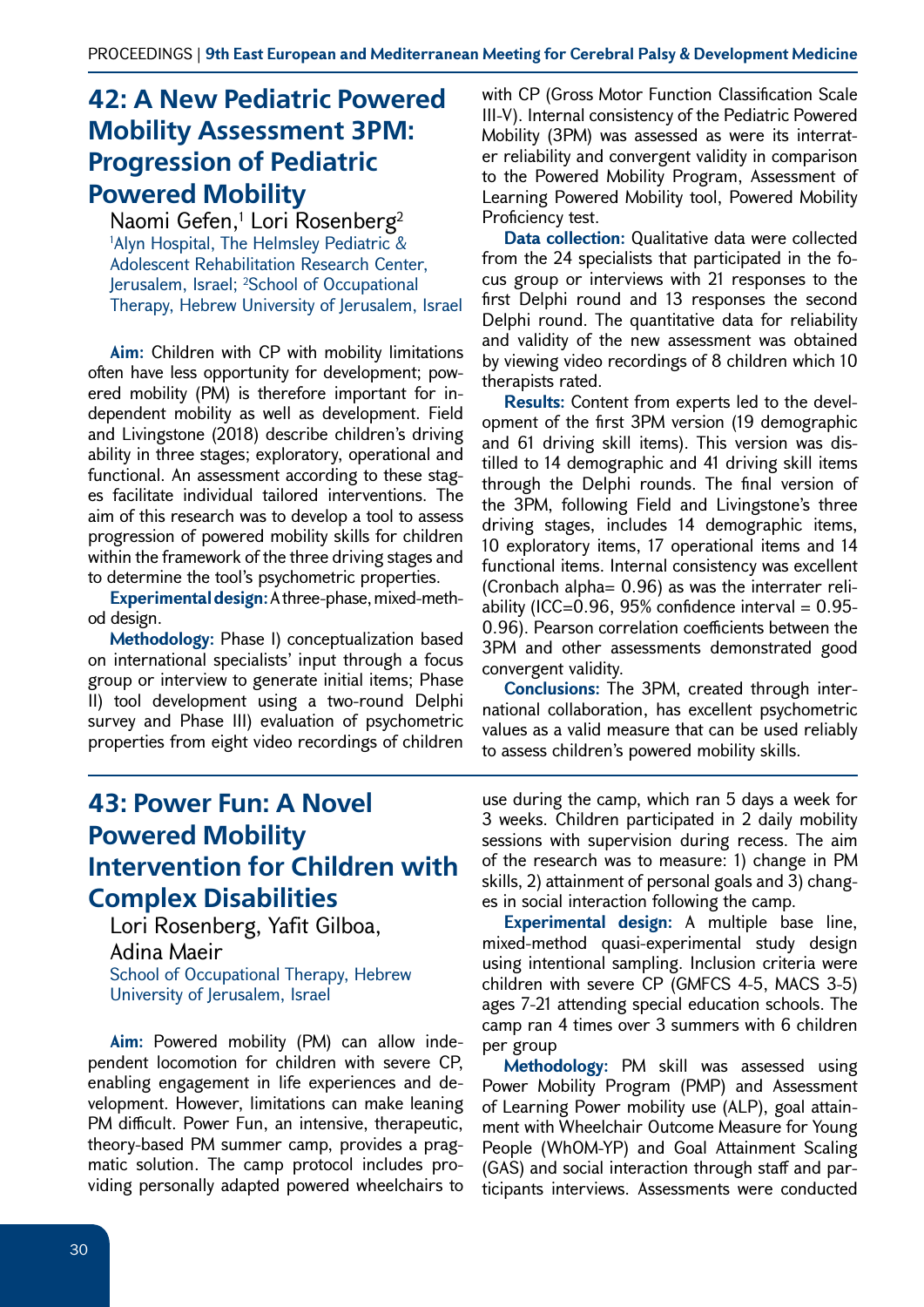three weeks prior to the camp (T1), at bassline (T2), post-intervention (T3) and three weeks follow-up (T4). Changes over time were analyzed with the General Linear model. Goals were examined by descriptive statistics and interviews using inductive qualitative descriptive method.

**Results:** 23/24 participants finished the camp. There was a significant improvement in PM skills (PMP: F  $(1, 26) = 35.49$ , p<0.001; ALP: F  $(1, 22)$  $= 93.74$ , p<0.001); no changes were seen prior to the camp, but significant improvements were seen post intervention T2-T3 and maintained at T4. Personal goals (n=48) were reached (GAS average 0.2)

## **44: Pediatric Powered Mobility Training: Powered Wheelchair vs. Simulator Based Practice**

Naomi Gefen, $^1$  Philippe Archambault, $^2$ Patrice L. (Tamar) Weiss<sup>1,3</sup> 1 Alyn Hospital, The Helmsley Pediatric & Adolescent Rehabilitation Research Center, Jerusalem, Israel; 2 School of Physical and Occupational Therapy, McGill University, Montreal, Canada; 3Department of Occupational Therapy, University of Haifa, Haifa, Israel

**Background:** Many children with physical disabilities lack independent mobility. Powered wheelchair mobility can be a viable training and practice option, but users must be proficient drivers to ensure safety. To become a proficient driver, children need opportunities to practice. As is often the case, powered wheelchairs are scarce and direct therapy hours dedicated to powered mobility are often limited. Alternative options are needed to enable safe, unsupervised practice. The aim of this study was to compare two training methods of powered mobility, powered wheelchair (control group) versus simulator-based (experimental group) practice to determine whether simulation is a feasible and effective method for children and adolescents.

with was a significant effect over time (WhOM-YP:  $F(2, 43) = 170$ , p<0.001). All participants reported the camp extremely enjoyable. Staff interviews (n=19) identified 4 overarching themes: (1) "Every step you take: mastering new, unexpected, skills" (2)" Break on through to the other side: changes in behavior" (3)" Make new friends (but keep the old): Boosting social behavior" (4)" I'm a believer: The journey through self-efficacy to empowerment".

**Conclusions:** Power Fun can promote PM skills for children with severe CP and allow attainment of personal goals while promoting enjoyment, activity, interactions, and self-efficacy.

**Methods:** Participants included 30 children and adolescents (23 males, 13 females) with CP and neuromuscular diseases, aged 6-18 years (mean age: 10y 7mo, SD: 3y 7mo). Data were collected and compared at baseline and after 12 weeks of home-based practice via a powered wheelchair or a simulator. Powered mobility ability was determined by the Powered Mobility Program (PMP), the Israeli Ministry of Health's Powered Mobility Proficiency Test (PM-PT) and the Assessment of Learning Powered Mobility (ALP).

**Results:** Both the powered wheelchair and simulator-based practice groups achieved significant improvement following the practice period as assessed by the PMP and PM-PT, with no significant differences between them. A significant improvement was found in the ALP for the powered wheelchair group only. All participants practiced for the required amount of time and both groups reported a similar user experience.

**Conclusions:** The results demonstrate that simulator-based practice enables children and adolescents with physical disabilities to improve their skills in powered mobility with success comparable to that achieved with the use of a powered wheelchair. Simulator-based practice can provide a safe environment to practice driving skills that could endanger the child (e.g., out of doors). This is the first study, to our knowledge, that compares two different wheelchair training methods.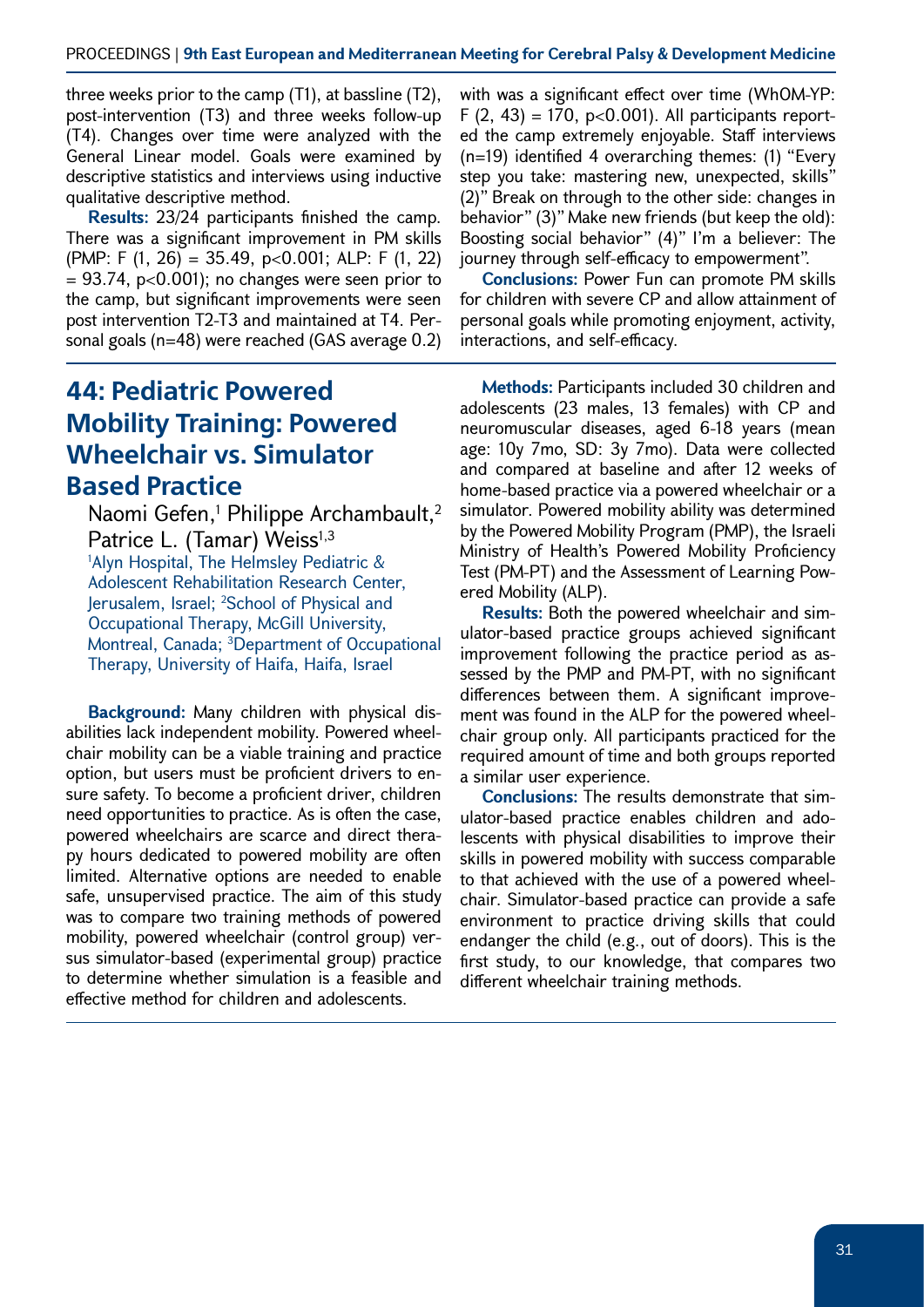# **25 JUNE 2022 General Session**

## **45: Developmental Disability in the 21-st Century: What are We Thinking and Doing About?**

Peter Rosenbaum McMaster University, Hamilton, Ontario, Canada

Not all revolutions are violent and bloody. As planning for the East European Meeting for Cerebral Palsy and Development Medicine (EEMCPDM) proceeds in the spring of 2022, under the threat of expanding war across the world, less dramatic but in fact very exciting changes are underway on the field of 'childhood disability'. In this talk I would like to share personal perspectives on three themes: (i) factors that have influencing our thinking both in the past and currently; (ii) concepts that aim to bring these new ideas to life; and (iii) evidence that these expanded views of childhood disability are capturing the attention and imagination of colleagues – and families – around the world.

I will begin my talk by reflecting on how 20th-century thinking in health care influenced what we thought about 'childhood disability'. These

perspectives – notably our faith in biomedical science to explain everything, and WHO's tentative (1980) interest in 'disability' – may help to explain what we believed, and what we did in our clinical work and research. I will then introduce the WHO's ICF framework for health (2001) as a transformative influence on our modern thinking.

In the second part of the talk, I will discuss how the ICF framework for health encourages us to see our field with fresh eyes. Bringing the ICF to life with the 'F-words for Child Development' has enabled everyone – parents, service providers, researchers, policy makers – to see children with impairments and their lives in an expanded view. In this way of thinking, we can look at  $-$  but also beyond – the child, to see them in the context of family and community, and to appreciate the developmental and life-course aspects of their lives. These ideas in turn influence what we do, and how we do it, in our field of 'applied child development'.

'Nice ideas… but do they matter?' In the third part of my talk I will report some of the accumulating experience and evidence that these ways of thinking/talking/doing are having an impact on our field around the world. In so doing, I will try to reassure colleagues that we need not all give up! Rather, we can expand our horizons and do an even better job!

## **46: Ultrasound Guided Botulinum Toxin L Electric Stimulation Guided Phenol Injections**

Beth Padden, Beat Knecht Children's Hospital, Zurich, Switzerland

Most disabled children and adolescents who are treated in the Rehabilitation Outpatient Clinic of the University Children's Hospital in Zurich suffer from a cerebral movement disorder, many are of spastic and/or dystonic nature. This can lead to a muscular imbalance which often results in contractures and deformities in the upper and lower extremities,

especially during growth. These secondary complications may also lead to pain. Often the question arises whether muscle tone and movement disorder management should be expanded to include injections of botulinum toxin or phenol. The indication for treatment is evaluated on an individual basis in the context of current ongoing therapies and other treatment options and must be incorporated in the overall care plan. Thorough examination and functional assessment are used to determine the targeted goals according to impairment and disability. Often decisions to treat are made during multidisciplinary clinics including physical and/or occupational therapists, orthopedic and hand surgeons and rehabilitation specialists. In our pediatric rehabilitation clinic chemical neurolysis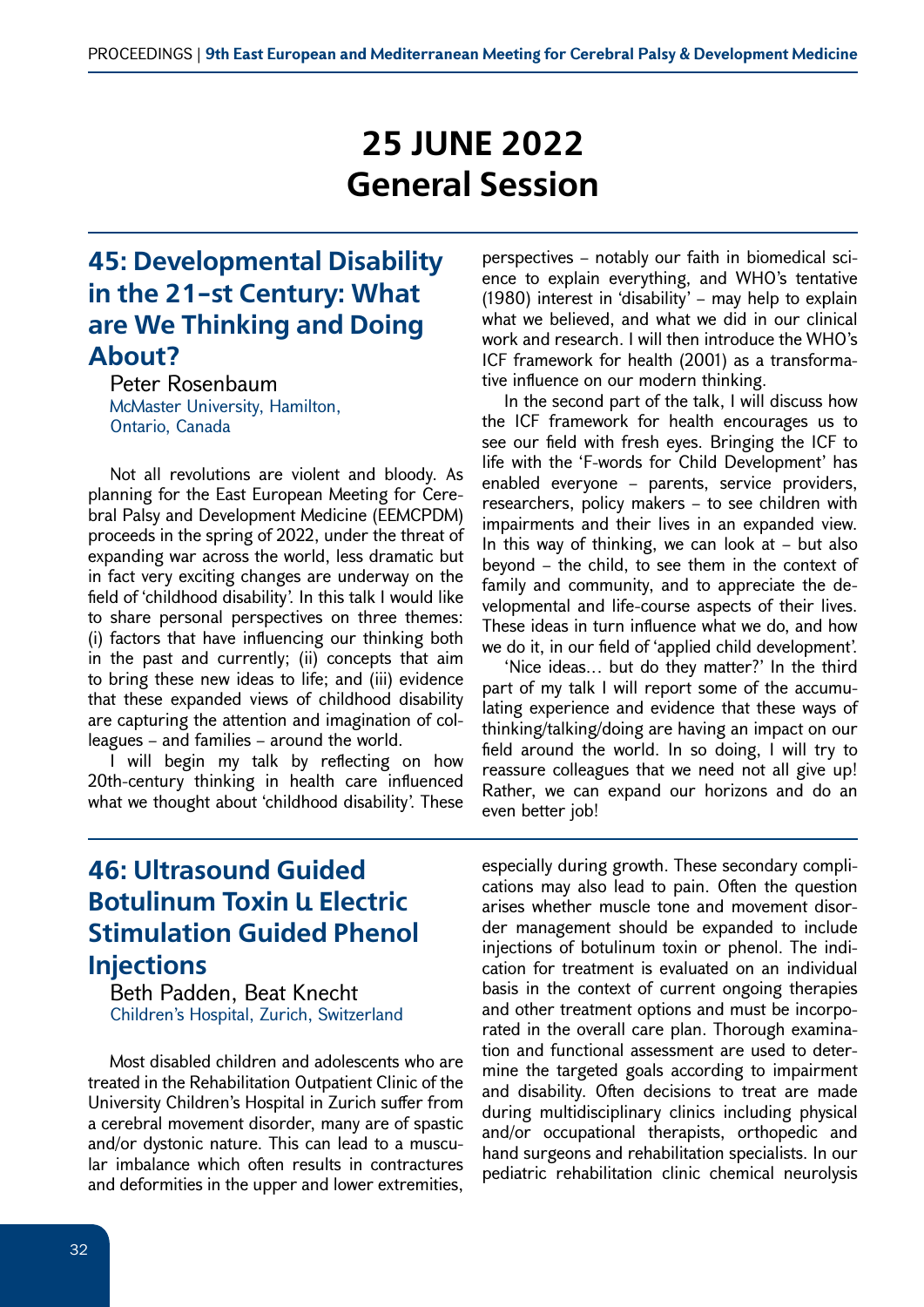with phenol and neuromuscular blockade with botulinum toxin have been well established for many years as a possible treatment for increased muscle tone. This workshop will give a review on the use of neuromuscular blocking agents botulinum toxin and phenol based on literature and on our own experience. The mechanism of action, indications

## **47: Spinal Muscular Atrophy Recent Treatment Developments**

Antigone Papavasiliou Department of Neurosciences, Iaso Children's Hospital, Athens, Greece

Spinal muscular atrophy (SMA) is a severe neuromuscular disease with a big impact on affected children and their families. It is a rare condition with an incidence of 1 in 6.000-10.000 live births. It is an autosomal recessive disorder caused by pathogenic variants in SMN1 (Survival Motor Neuron 1 gene), mapped to chromosome 5q13. This results in very low levels of survival motor neuron (SMN) protein, motor neuron loss and subsequent progressive muscle weakness and atrophy of bulbar, skeletal and respiratory muscles. Depending on the age of symptom onset and the maximum motor function achieved, SMA is classified into four main types with different degrees of severity. SMA I, is the most frequent type affecting about 50% of SMA cases and the most serious of all, leading to an early death without treatment. In terms of motor dysfunction, SMA type I patients never sit, SMA II never walk and SMA III walk, but lose ambulation later in life without treatment. In terms of life expectancy, type I children live for about one year, type II survive for over 20 years and type III have normal life expectancy. Without timely diagnosis and treatment, children with SMA may present with severe impairment and early death. There are accepted

in upper and lower extremities, applied techniques with ultrasound and EMG, dosage and administration, possible complications, clinical outcomes and legal aspects will be discussed. If time allows we will look at other indications for Botox injections like drooling and bruxism.

therapeutic options for patients with SMA, starting with symptomatic treatment, supportive care and specialized physiotherapy, approaches that had an important impact on preventing complications of SMA and improving quality of life. In addition, three therapeutic options involving the SMN genes were approved during the last few years targeting the underlying mechanism of the disease. Nusinersen is an antisense oligonucleotide, targeting exon 7 of the SMN2 gene that enhances the production of functional, full-length SMN protein by the SMN2 gene. It is given intrathecally with loading doses on Days 0, 14, 28 and 63 and quarterly maintenance thereafter. Next, a one-time gene therapy, the drug Onasemnogene abeparvovec-xioi was designed and developed to replace the missing or nonworking SMN1 gene. It is administered via a single, IV infusion. Risdiplam is a drug given orally, that increases the production of complete SMN protein via the SMN2 gene. It is the only treatment that does not require hospitalization. Other disease-modifying treatments are being developed and expected. There are already available data from clinical trials showing a very positive impact of early, pre-symptomatic treatment. An analysis of cost-effectiveness of newborn screening shows improved economic value for both patients and payers because of the significant impact of pre-symptomatic treatment resulting in less severe impairments, fewer associated comorbidities and early death. Despite these tremendous developments, SMA is a challenging disease for health care systems because of the high costs of treatments.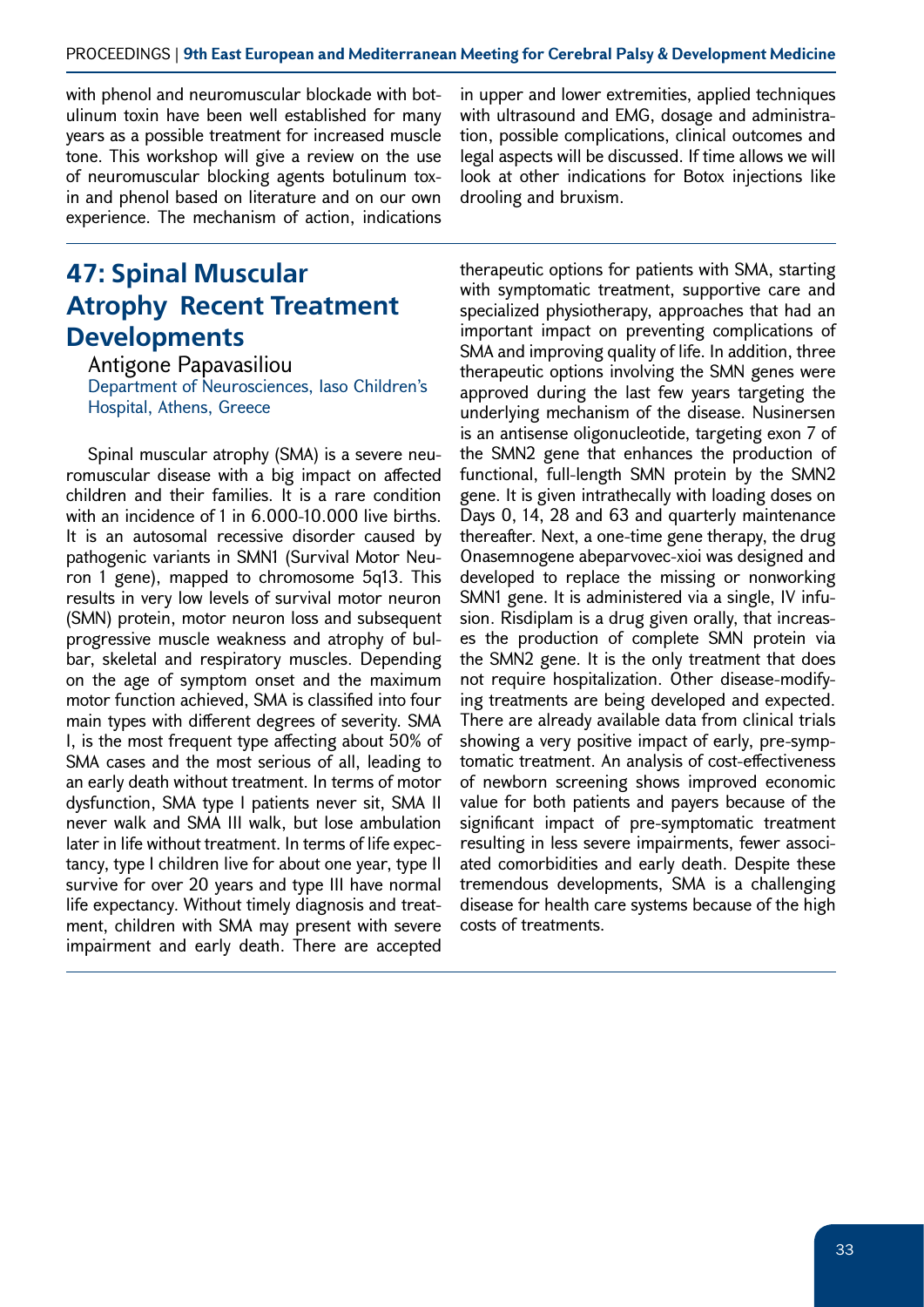# **25 JUNE 2022 Orthopedic Parallel Session**

#### **48: Management of Spine Deformities in Patients with Neuromuscular Diseases**

#### Kariman Abelin-Genevois Orthopedic Department, Les Massues Medico-Surgical Center – French Red Cross, Lyon, France

# **25 JUNE 2022 Rehabilitation Parallel Session**

## **49: Multi-Sectoral Collaboration towards the Disability Inclusive Education**

Susanna Tadevosyan "Bridge of Hope" NGO, Yerevan, Armenia

Community Based Rehabilitation (CBR) focuses on empowerment, rights, equal opportunities and social inclusion of all persons with disabilities. It places special emphasis on the empowerment of persons with disabilities. CBR is an important strategy for inclusive development and in line with UN CRPD to enhance the quality of life of children and youth with disabilities by improving service delivery by providing more equitable opportunities and by promoting and protecting their human rights. According the WHO, the CBR has 5 important components: Health component focusing on promoting wellness, prevention of diseases, medical and rehabilitative care and utilization of assistive technology; Education component focusing on early childhood development, primary, secondary, tertiary and non-formal education and lifelong learning, the Livelihood component focusing on skill development, self-employment, paid employment, financial services and social protection, the Social

component focusing on personal assistance, relationships, marriage and family, culture, religion, arts and sports recreation, leisure and access to justice and the Empowerment component focusing on advocacy and communication, community mobilization, political participation, self-help groups and disabled people organizations. Though the CBR, as a framework, is not largely recognized and used in Armenia yet, the "Bridge of Hope" NGO has used the CBR framework as a tool and holistic approach in working towards the disability right advocacy and inclusive development perspectives, at both community and policy levels. The CBR concept is used as a meaningful tool for "Bridge of Hope" development work for provision of community-based rehabilitation services (medical, social, vocational), advancement of inclusive education and empowerment of parents of children with disabilities and persons with disabilities themselves. This presentation is aimed at presenting the "Bridge of Hope" experience and the best practices in advancement of the human rights of persons with disabilities in Armenia by using the CBR as a holistic framework to enhance long lasting and sustainable changes in Armenian policies and development agenda ensuring the rights of children and youth with disabilities to health, education, employment and independent living.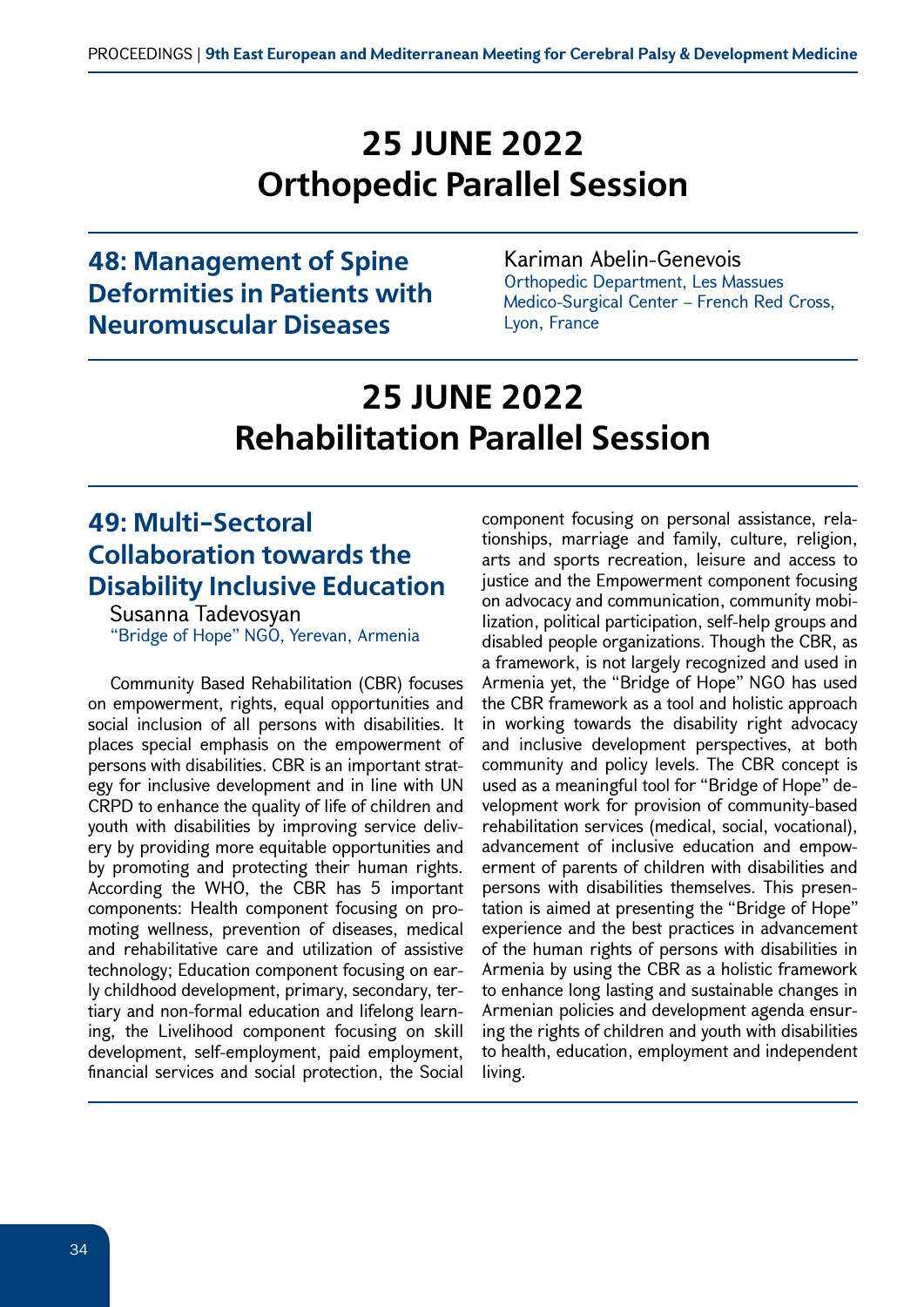## **50: Integration Program for Children with Special Needs**

Eka Horstka, Ani Adilkhanyan Voskeporik Development Center, Yerevan, Armenia

Artissimo NGO has been operational in the Martuni and Yeghegnadzor regions of Armenia for over

#### **51: What Do We Need to Do to Improve Lives of Disabled Children?**

Garen Koloyan Wigmore Clinic, Yerevan, Armenia

Children with disabilities need similar things as healthy children, but a little more. These children need to grow in the families with parents (biological or adopted) and siblings, but not in the orphanages. They need to have an access to education and there is a need of special trained educators to work with them. They also need a good quality health care and special equipment to minimize their disability. Both education and health care require ex-

five years, implementing programs addressing the rehabilitation and reintegration needs of children with physical and mental disabilities. Artissimo NGO founded the Voskeporik Development Center in 2017 to work with children with disabilities (CWD), their parents, and the whole community. The aim of the Center is to promote inclusiveness and enable integration of CWD, educate parents on their children's needs and capacities, and provide access to rehabilitation therapies for children.

tra funds, which should be provided by state and can be collected by donors (individuals or organizations). Children with disabilities need special laws to protect their rights and give the opportunity for education and treatment. There is a great need of different NGO's supporting children with their medical, social and psychological rehabilitation, education, helping them with sport activities and having fun as well as fighting for their rights with the state. But above of that children with disabilities need love. They need love in their families, they need love at schools and from their classmates and friends, and they need love from health care providers and government people who are working on the policy for disabled. With love it will be possible to make many changes and improve quality of lives of many disabled children.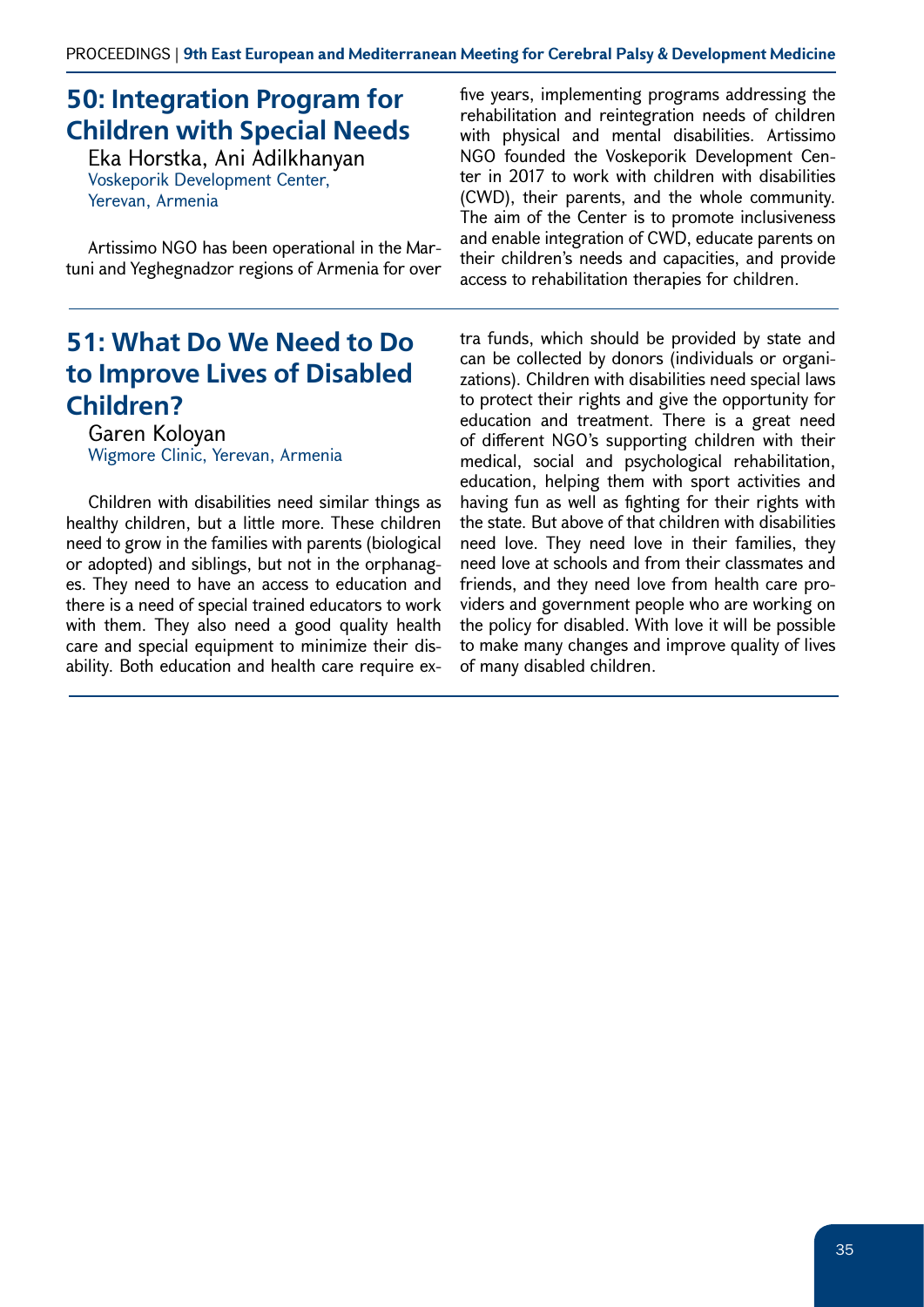# **PROGRAM 9th East European & Mediterranean Meeting for Cerebral Palsy & Development Medicine**

# **22-25 June 2022**

#### **22 June 2022**

|              |                                     | <b>Gait Analysis Pre-Course 1st</b>                                                                                 |                                      |
|--------------|-------------------------------------|---------------------------------------------------------------------------------------------------------------------|--------------------------------------|
|              | $08:00 - 09:00$                     | Normal Gait and How Can We Study It                                                                                 | Davit Sekoyan (Armenia)              |
|              | $09:00 - 09:15$                     | <b>Questions &amp; Discussion</b>                                                                                   |                                      |
|              | $09:15 - 10:15$                     | How Gait Disorders Develop in CP Patients                                                                           | <b>Reinald Brunner (Switzerland)</b> |
|              | $10:15 - 10:30$                     | <b>Questions &amp; Discussion</b>                                                                                   |                                      |
|              | $10:30 - 11:30$                     | How Reliable is the Clinical Exam when Deciding<br>on Functional Correction                                         | Michael Aiona (USA)                  |
|              | $11:30 - 11:45$                     | <b>Questions &amp; Discussion</b>                                                                                   |                                      |
| Picasso Hall | $11:45 - 12:30$                     | <b>Coffee break</b>                                                                                                 |                                      |
|              | <b>Gait Analysis Pre-Course 2nd</b> |                                                                                                                     |                                      |
|              | $12:30 - 13:15$                     | What Can We Learn From Gait Analysis for<br>Decision Making and Case Discussion of Patient<br>with Spastic Diplegia | Reinald Brunner (Switzerland)        |
|              | $13:15 - 13:30$                     | <b>Questions &amp; Discussion</b>                                                                                   |                                      |
|              | $13:30 - 14:00$                     | A Case Discussion of Patient with Spastic Hemiplegia                                                                | Michael Aiona (USA)                  |
|              | $14:00 - 14:30$                     | Case Discussion from Audience                                                                                       |                                      |
|              | $18:00 - 19:00$                     | <b>Welcome Reception</b>                                                                                            |                                      |
|              |                                     |                                                                                                                     |                                      |
|              |                                     |                                                                                                                     |                                      |
|              | 23 June 2022                        |                                                                                                                     |                                      |

|      | $08:30 - 09:00$    | <b>Opening remarks</b>                                             |                                |
|------|--------------------|--------------------------------------------------------------------|--------------------------------|
|      | <b>Moderators:</b> | Garen Koloyan, Nana Tatishvili                                     |                                |
|      | $09:00 - 09:30$    | <b>History of EEMCPD Meetings (Prerecorded)</b>                    |                                |
| Room | $09:30 - 10:30$    | <b>Introduction to Cerebral Palsy</b><br>(Prerecorded)             | Michael Sussman (USA)          |
| Ball | $10:30 - 11:00$    | <b>Etiology of Cerebral Palsy and Risk Factors</b>                 | Antigone Papavasiliou (Greece) |
|      | $11:00 - 11:30$    | Early Diagnosis and Early Intervention in<br><b>Cerebral Palsy</b> | Nana Tatishvili (Georgia)      |
|      | $11:30 - 12:00$    |                                                                    | <b>Coffee Break</b>            |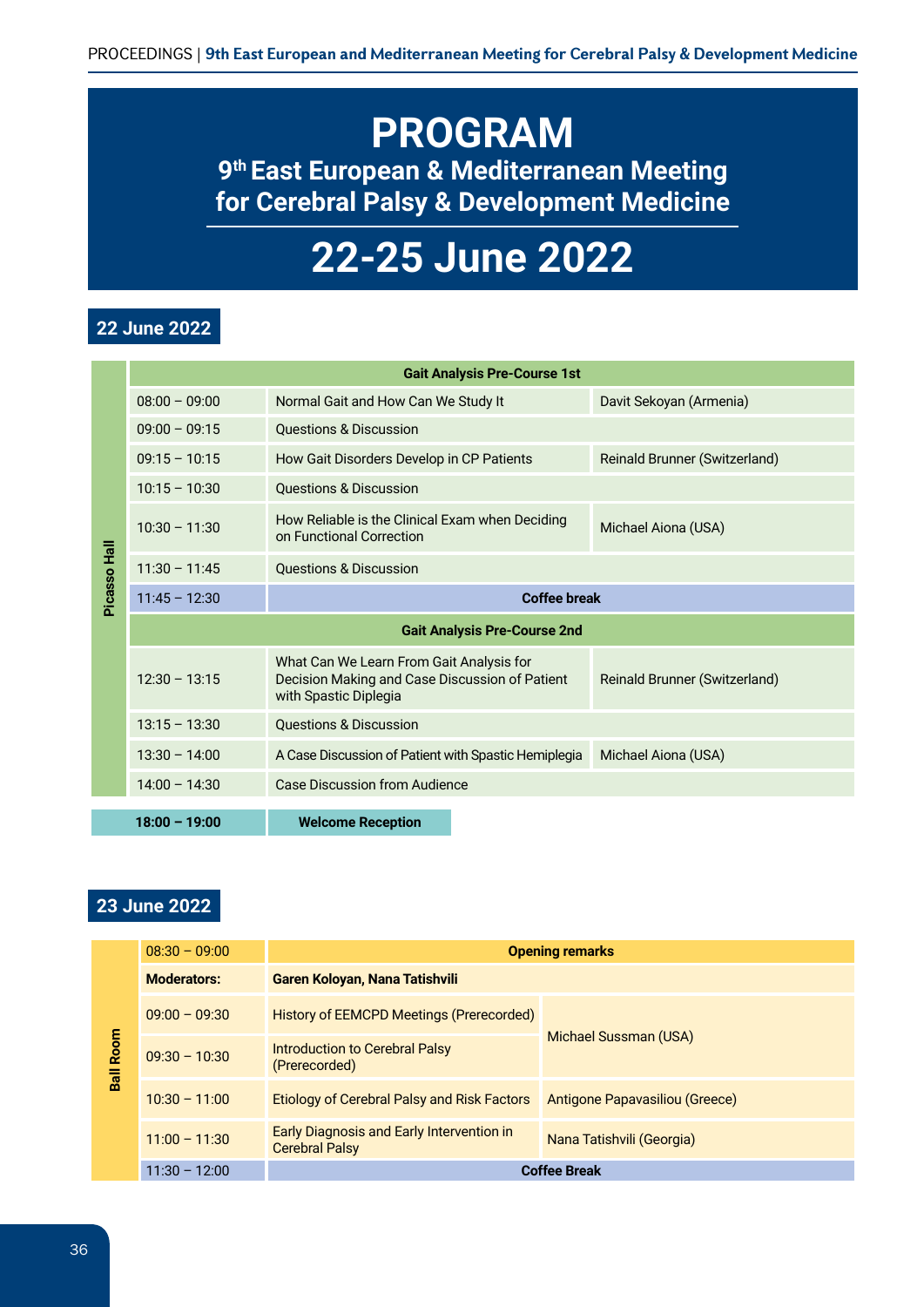#### PROCEEDINGS | **9th East European and Mediterranean Meeting for Cerebral Palsy & Development Medicine**

|                  |                                        | <b>Orthopedic Parallel Session 1st</b>                                                       |                            |
|------------------|----------------------------------------|----------------------------------------------------------------------------------------------|----------------------------|
|                  | <b>Moderators:</b>                     | Uri Givon, Marek Jozwiak                                                                     |                            |
|                  | $12:00 - 12:30$                        | <b>Hip Surveillance in CP Patients</b>                                                       | Uri Givon (Israel)         |
|                  | $12:30 - 13:00$                        | <b>Hip Reconstruction and Salvage Treatment</b><br><b>Options in CP Patients</b>             | Freeman Miller (USA)       |
|                  | $13:00 - 13:30$                        | Dega Osteotomy in Spastic Hip Disease                                                        | Marek Jozwiak (Poland)     |
| <b>Ball Room</b> | $13:30 - 14:00$                        | <b>Orthopedic Considerations for Standing</b><br><b>Training in Neuromuscular Conditions</b> | Marek Jozwiak (Poland)     |
|                  | $14:00 - 15:00$                        |                                                                                              | Lunch                      |
|                  | <b>Orthopedic Parallel Session 2nd</b> |                                                                                              |                            |
|                  | <b>Moderators:</b>                     | Caroline Leclercq, Davit Abrahamyan                                                          |                            |
|                  | $15:00 - 15:30$                        | <b>Upper Extremity Treatment Options</b>                                                     | Freeman Miller (USA)       |
|                  | $15:30 - 16:00$                        | Decision Making in Surgery in Upper Limb<br>Spasticity                                       | Caroline Leclercq (France) |
|                  | $16:00 - 16:30$                        | What is the Role of Surgery in Upper Limb<br><b>Spasticity</b>                               |                            |
|                  | $16:30 - 17:00$                        | Pediatric Hand Palsy: Brachial vs. Cerebral                                                  | Davit Abrahamyan (Armenia) |

| <b>Rehabilitation Parallel Session 1st</b> |                                                                            |                           |  |
|--------------------------------------------|----------------------------------------------------------------------------|---------------------------|--|
| <b>Moderators:</b>                         | Nana Tatishvili, Biayna Sukhudyan                                          |                           |  |
| $12:00 - 12:30$                            | Follow-up Care of High Risk Infants<br>(Prerecorded)                       | Tamar Chorbadjian (USA)   |  |
| $12:30 - 13:00$                            | <b>Rett Syndrome</b>                                                       | Ani Gevorgyan (Armenia)   |  |
| $13:00 - 13:30$                            | Management of Orthopedic Problems in<br><b>Children with Rett Syndrome</b> | Uri Givon (Israel)        |  |
| $13:30 - 14:00$                            | <b>Outcome of Pediatric Stroke</b>                                         | Nana Tatishvili (Georgia) |  |
| $14:00 - 15:00$                            |                                                                            | Lunch                     |  |
|                                            |                                                                            |                           |  |

Picasso Hall **Picasso Hall**

| $14:00 - 15:00$    |                                                                                       | Lunch                         |  |
|--------------------|---------------------------------------------------------------------------------------|-------------------------------|--|
|                    | <b>Rehabilitation Parallel Session 2nd</b>                                            |                               |  |
| <b>Moderators:</b> | Biayna Sukhudyan, Gayane Zakaryan                                                     |                               |  |
| $15:00 - 15:15$    | Recognizing Autism, Autism Spectrum<br>Disorders, and Neurodiveristy<br>(Prerecorded) | Tamar Chorbadjian (USA)       |  |
| $15:15 - 15:30$    | Sensor Processing and Autism Spectrum<br>Disorders (ASD)                              | Gayane Zakaryan (Armenia)     |  |
| $15:30 - 15:45$    | Autism Spectrum Disorder: Early<br><b>Intervention Strategies</b>                     | Narine Vardanyan (Armenia)    |  |
| $15:45 - 16:15$    | Epilepsy in CP (Seizure Types, Application<br>of the New Classification, Management)  | Biayna Sukhudyan (Armenia)    |  |
| $16:15 - 16:45$    | Ketogenic Diet for Epilepsy (Prerecorded)                                             | <b>Arthur Partikian (USA)</b> |  |
| $16:45 - 17:00$    | <b>Discussion</b>                                                                     |                               |  |

37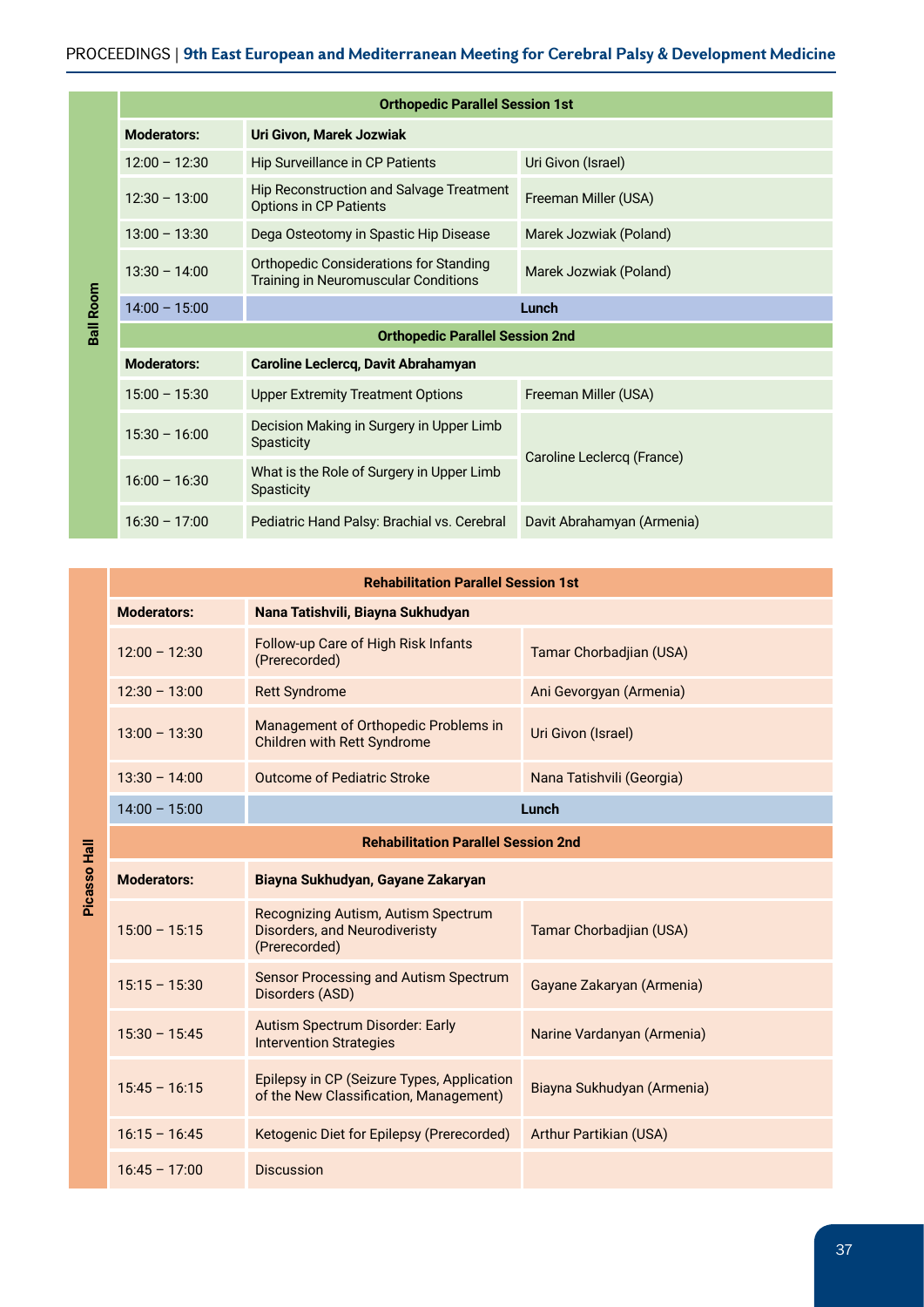#### **24 June 2022**

| <b>Ball Room</b> | <b>General Session</b> |                                                                                                                                  |                                |
|------------------|------------------------|----------------------------------------------------------------------------------------------------------------------------------|--------------------------------|
|                  | <b>Moderators:</b>     | <b>Freeman Miller, Beat Knecht</b>                                                                                               |                                |
|                  | $09:00 - 10:00$        | A Win-Win Situation: Pediatric Orthopedics<br>and Pediatric Rehabilitation                                                       | Beat Knecht (Switzerland)      |
|                  | $10:00 - 10:30$        | <b>Clinical Diagnosis and Different Subtypes</b><br>of Cerebral Palsy, Including Appropriate<br>Diagnostic Work-Up (Prerecorded) | <b>Arthur Partikian (USA)</b>  |
|                  | $10:30 - 11:00$        | <b>MRI Findings in Cerebral Palsy</b>                                                                                            | Antigone Papavasiliou (Greece) |
|                  | $11:00 - 11:30$        | <b>Managing Spasticity</b>                                                                                                       | Freeman Miller (USA)           |
|                  | $11:30 - 12:00$        |                                                                                                                                  | <b>Coffee Break</b>            |

|                  | <b>Orthopedic Parallel Session 1st</b> |                                                                                            |                               |  |
|------------------|----------------------------------------|--------------------------------------------------------------------------------------------|-------------------------------|--|
|                  | <b>Moderators:</b>                     | Garen Koloyan, Michael Aiona                                                               |                               |  |
|                  | $12:00 - 12:30$                        | Crouch Gait: Natural History and<br><b>Treatment</b>                                       | Freeman Miller (USA)          |  |
|                  | $12:30 - 13:00$                        | Knee Joint Contractures in Functional CP<br>Patients                                       | Reinald Brunner (Switzerland) |  |
|                  | $13:00 - 13:30$                        | <b>Rotational Deformities in CP Patients</b>                                               | Michael Aiona (USA)           |  |
|                  | $13:30 - 13:45$                        | Patella Tendon Shortening for Knee<br><b>Flexion Contractures in CP Patients</b>           | Garen Koloyan (Armenia)       |  |
| <b>Ball Room</b> | $13:45 - 14:00$                        | The Treatment of Knee Flexion<br>Contractures in Children with Cerebral<br>Palsy           | Pavel Rakhman (Ukraine)       |  |
|                  | $14:00 - 15:00$                        | Lunch                                                                                      |                               |  |
|                  | <b>Orthopedic Parallel Session 2nd</b> |                                                                                            |                               |  |
|                  | <b>Moderators:</b>                     | <b>Reinald Brunner, Marek Jozwiak</b>                                                      |                               |  |
|                  | $15:00 - 15:15$                        | Hamstring Lengthening vs. Hamstring<br>Transfer (Prerecorded)                              | Michael Sussman (USA)         |  |
|                  | $15:15 - 15:30$                        | Longterm Outcome of Bilateral CP<br><b>Patients Treated with Hamstrings</b><br>Lengthening | Bidzina Kanashvili (Georgia)  |  |
|                  | $15:30 - 15:45$                        | Equinovalgus Deformities in Children with<br><b>Cerebral Palsy</b>                         | Vahe Yavryan (Armenia)        |  |
|                  | $15:45 - 16:00$                        | Treatment of Equino-Varus Deformities in<br><b>CP Children</b>                             | Davit Sekoyan (Armenia)       |  |
|                  | $16:00 - 16:15$                        | <b>Discussion</b>                                                                          |                               |  |
|                  | $16:15 - 17:00$                        | <b>Braces for Foot Deformities</b>                                                         | Reinald Brunner (Switzerland) |  |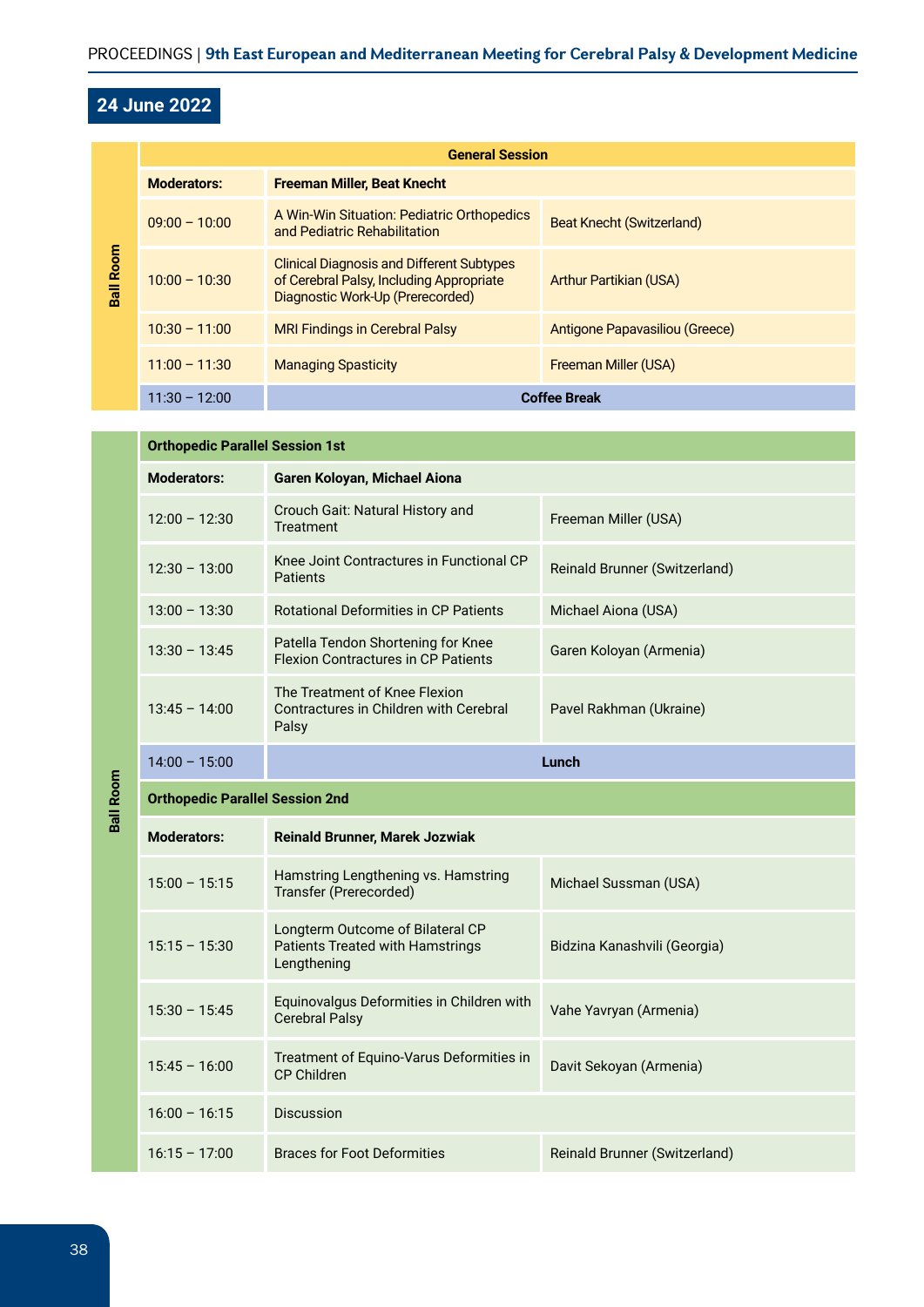|              |                                            | <b>Rehabilitation Parallel Session 1st</b>                                                                                                                |                           |  |  |
|--------------|--------------------------------------------|-----------------------------------------------------------------------------------------------------------------------------------------------------------|---------------------------|--|--|
|              | <b>Moderators:</b>                         | Laura Movsisyan, Antigone Papavasiliou                                                                                                                    |                           |  |  |
|              | $12:00 - 12:30$                            | <b>Understanding Global Developmental</b><br>Delay (Prerecorded)                                                                                          | Tamar Chorbadjian (USA)   |  |  |
|              | $12:30 - 13:00$                            | Robotic Facilitation of the Post-Surgery<br><b>Gait Rehabilitation in Cerebral Palsy</b>                                                                  | Marek Jozwiak (Poland)    |  |  |
|              | $13:00 - 13:30$                            | "Motor Learning and Mirror Neuron<br><b>System": Practical Applications to</b><br>Improve the Manual Activity and the Gait<br>for Pediatric Physiotherapy | Anna Anzani (Italy)       |  |  |
|              | $13:30 - 14:00$                            | The Rehabilitation Management of<br><b>Patients with Neuromuscular Disorders</b>                                                                          | Laura Movsisyan (Armenia) |  |  |
|              | $14:00 - 15:00$                            | Lunch                                                                                                                                                     |                           |  |  |
| Picasso Hall | <b>Rehabilitation Parallel Session 2nd</b> |                                                                                                                                                           |                           |  |  |
|              | <b>Moderators:</b>                         | Laura Movsisyan, Maurit Beeri                                                                                                                             |                           |  |  |
|              | $15:00 - 15:30$                            | <b>Feeding Assessment in Cerebral Palsy</b>                                                                                                               | Maurit Beeri (Israel)     |  |  |
|              | $15:30 - 16:00$                            | <b>Predicting Pediatric Powered Mobility</b><br>Intervention across a Range of Abilities                                                                  |                           |  |  |
|              | $16:00 - 16:20$                            | A New Pediatric Powered Mobility<br>Assessment - 3PM: Progression of<br><b>Pediatric Powered Mobility</b>                                                 | Naomi Gefen (Israel)      |  |  |
|              | $16:20 - 16:40$                            | Power Fun: A Novel Powered Mobility<br>Intervention for Children with Complex<br><b>Disabilities</b>                                                      | Lori Rosenberg (Israel)   |  |  |
|              | $16:40 - 17:00$                            | <b>Pediatric Powered Mobility Training:</b><br>Powered Wheelchair vs. Simulator Based<br>Practice                                                         | Naomi Gefen (Israel)      |  |  |
|              | $18:00 - 19:00$                            | <b>Gala Dinner</b>                                                                                                                                        |                           |  |  |

#### **25 June 2022**

| Room<br><b>Ball</b> | <b>General Session</b> |                                                                                                        |                                |
|---------------------|------------------------|--------------------------------------------------------------------------------------------------------|--------------------------------|
|                     | <b>Moderators:</b>     | <b>Beat Knecht, Antigone Papavasiliou</b>                                                              |                                |
|                     | $09:00 - 10:00$        | Developmental Disability in the 21st<br>Century: What are We Thinking and Doing<br>about (Prerecorded) | Peter Rosenbaum (Canada)       |
|                     | $10:00 - 11:30$        | Ultrasound Guided Botulinum Toxin<br>& Electric Stimulation Guided Phenol<br><b>Injections</b>         | Beth Padden (Switzerland)      |
|                     | $11:30 - 12:00$        | Spinal Muscular Atrophy - Recent<br><b>Treatment Developments</b>                                      | Antigone Papavasiliou (Greece) |
|                     | $12:00 - 12:30$        |                                                                                                        | <b>Coffee Break</b>            |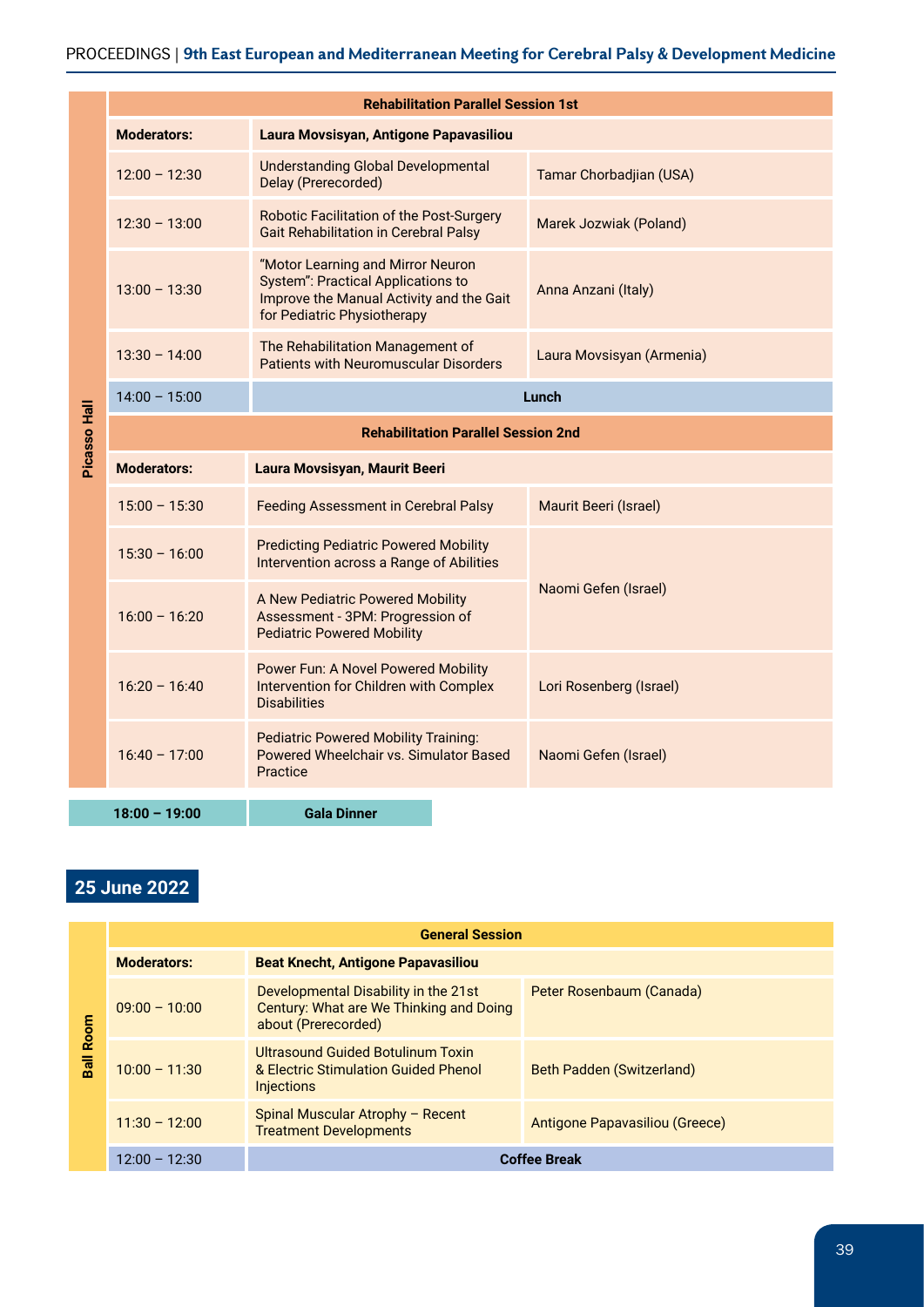| 등<br>ě<br>Ball | <b>Orthopedic Parallel Session</b> |                                                                                   |                                  |  |
|----------------|------------------------------------|-----------------------------------------------------------------------------------|----------------------------------|--|
|                | <b>Moderators:</b>                 | Kariman Abelin-Genevois, Freeman Miller                                           |                                  |  |
|                | $12:30 - 13:30$                    | Management of Spine Deformities in<br><b>Patients with Neuromuscular Diseases</b> | Kariman Abelin-Genevois (France) |  |
|                | $13:30 - 14:30$                    | Discussion of Cases                                                               |                                  |  |

|                | <b>Rehabilitation Parallel Session</b> |                                                                                   |                                        |
|----------------|----------------------------------------|-----------------------------------------------------------------------------------|----------------------------------------|
|                | <b>Moderators:</b>                     | Susanna Tadevosyan                                                                |                                        |
| 言              | $12:00 - 13:00$                        | Multi-Sectoral Collaboration towards the<br><b>Disability Inclusive Education</b> | Susanna Tadevosyan (Armenia)           |
| <b>Picasso</b> | $12:40 - 13:20$                        | Integration Program for Children with<br><b>Special Needs</b>                     | Eka Horstka, Ani Adilkhanyan (Armenia) |
|                | $13:00 - 13:30$                        | What Do We Need to Do to Improve Lives<br>of Disabled Children                    | Garen Koloyan (Armenia)                |